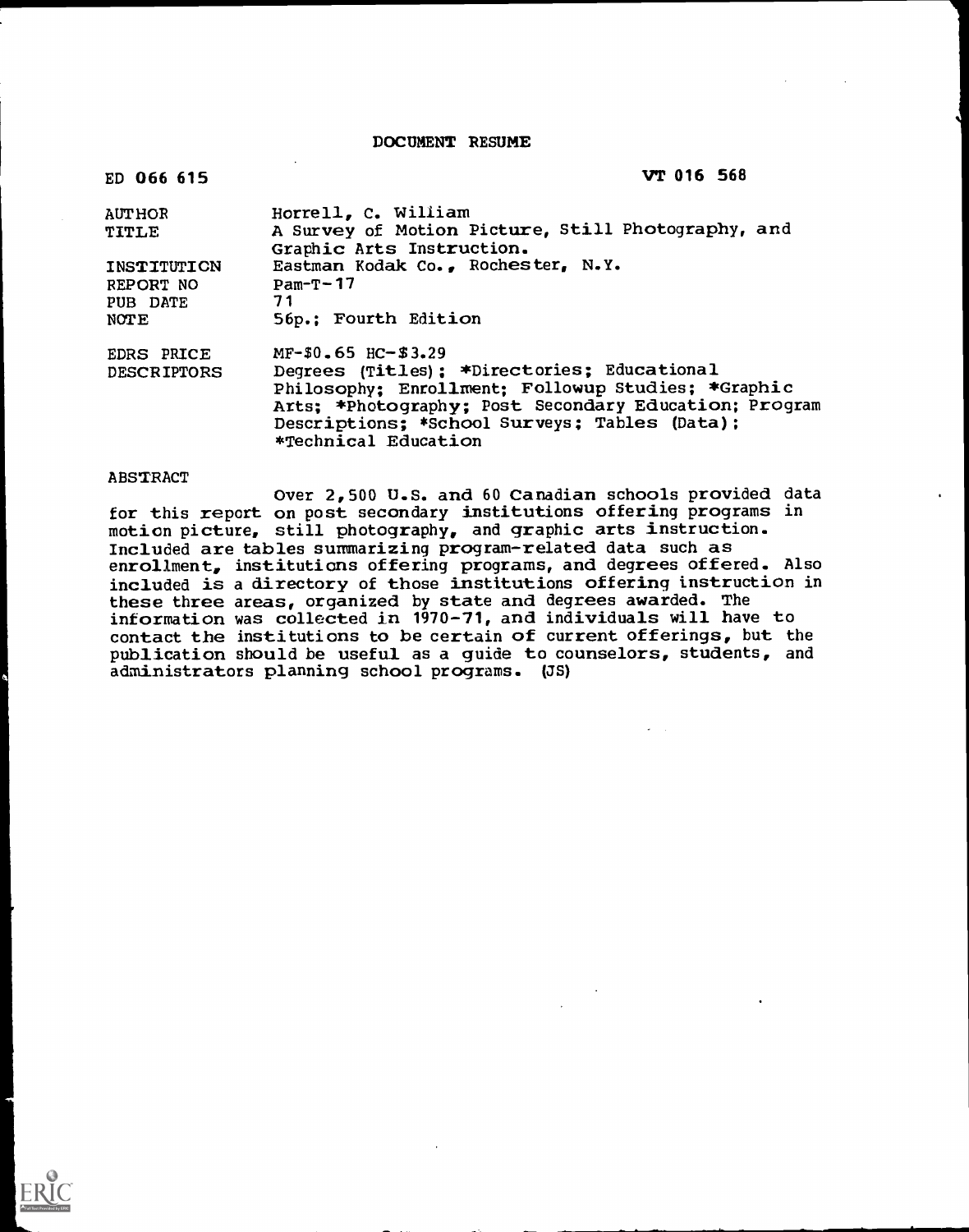U.S. DEPARTMENT OF HEALTH. EQUCATION & WELFARE<br>OFFICE OF EQUCATION THIS DOCUMENT HAS BEEN REPRO<br>THE PERSON OR ORGANIZATION ORIGINAL SEEN REPROSING TO THE PERSON OR ORGANIZATION OR ORGANIZATION OR ORGANIZATION OR ORGANIZATION OR ORGANIZATION OR ORGANIZATION OR ORGANIZATION OR ORGANIZATION

ED 066615



A RESUME OF INSTRUCTION IN AMERICAN AND CANADIAN COLLEGES, UNIVERSITIES, TECHNICAL INSTITUTES, AND SCHOOLS OF PHOTOGRAPHY

Fourth Edition / 1971

<u>A Survey</u> Motion Picture, Still Photography. and Graphic Arts **Instruction** 

> by Dr. C. William Horrell, Professor Department of Cinema and Photography Southorn Illinois University Carbondale, Illinois 62901

Supported in part and published by EASTMAN KODAK COMPANY



 $\mathbf 1$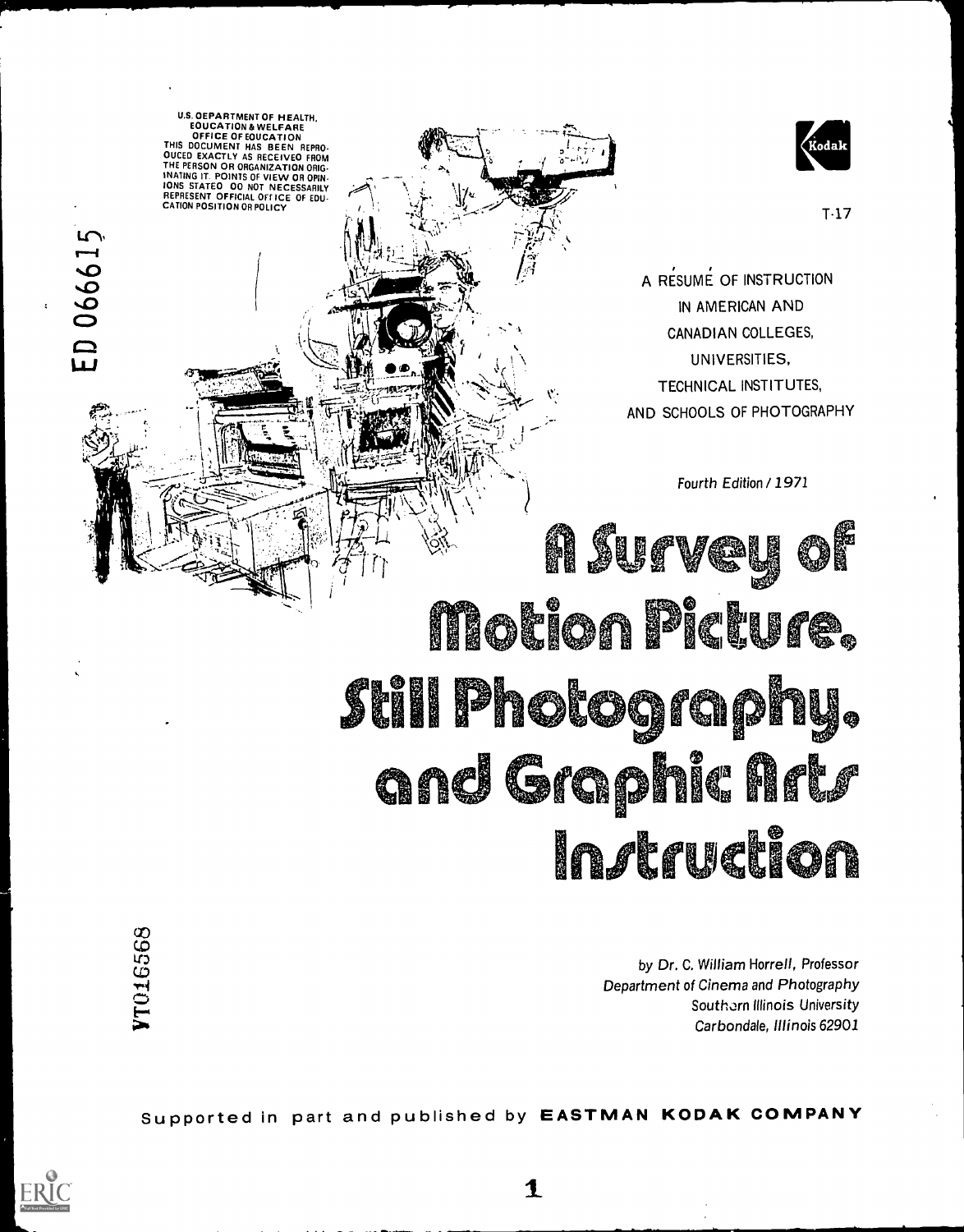# A SURVEY OF MOTION PICTURE, STILL PHOTOGRAPHY, AND GRAPHIC ARTS INSTRUCTION

# **CONTENTS**

|                     |                                                                                                                                                                                                                                | Page |
|---------------------|--------------------------------------------------------------------------------------------------------------------------------------------------------------------------------------------------------------------------------|------|
|                     |                                                                                                                                                                                                                                | 3    |
|                     | Motion Picture, Still Photography, and Graphic Arts Instruction 1970-71                                                                                                                                                        | 3    |
|                     |                                                                                                                                                                                                                                | 4    |
|                     | NOTE: In the following tables, the abbreviations MP, SP, and GA stand for Motion Picture, Still<br>Photography, and Graphic Arts respectively.                                                                                 |      |
| Table I             | Number of Institutions Offering MP, SP, and/or GA Instruction, by                                                                                                                                                              |      |
| Table II            | Rank Order of Administrative Departments Teaching MP, SP, and GA 4                                                                                                                                                             |      |
| Table III           | Total Number of Semester Hours Offered in MP, SP, and GA                                                                                                                                                                       |      |
| Table IV            | Instruction at the Undergraduate and Graduate Levels 6<br>Number of Students Enrolled in Programs During 1969-70 in MP.                                                                                                        |      |
|                     | SP, and GA $\ldots \ldots \ldots \ldots \ldots \ldots \ldots \ldots \ldots \ldots \ldots \ldots \ldots$                                                                                                                        |      |
|                     | Degree Offerings (and all and all and all and all and all and all and all and all and all and all and all and $\tau$                                                                                                           |      |
| Table V<br>Table VI | Number and Departments Offering Various Degrees in MP, SP, and GA 7<br>Number of Departments Requiring Various Semester Hours                                                                                                  |      |
|                     |                                                                                                                                                                                                                                |      |
| Table VII           | Number of Departments Offering an Undergraduate Minor in MP,<br>SP, and GA $\ldots \ldots \ldots \ldots \ldots \ldots \ldots \ldots \ldots \ldots \ldots \ldots \ldots$                                                        |      |
|                     | Table VIII Number of Departments Offering an Institute or Workshop for<br>High School Students and Teachers (Alberta Labourgian Lewis Lewis Laboration Lewis Laboration Alberta B                                              |      |
| Table IX            | Number of Full-Time or Equivalent Teachers Staffing Programs in                                                                                                                                                                |      |
| Table X             |                                                                                                                                                                                                                                |      |
|                     | Number of Students Receiving Assistance in 1970-71 8                                                                                                                                                                           |      |
| Table XI            | Number of Departments Furnishing Equipment and Materials for<br>Student Use                                                                                                                                                    |      |
|                     |                                                                                                                                                                                                                                |      |
|                     | Table XII Guiding Philosophy of Education for Courses and Programs 9                                                                                                                                                           |      |
|                     |                                                                                                                                                                                                                                |      |
|                     | Table XIII Number of Respondents Indicating Selected Strengths and                                                                                                                                                             |      |
|                     |                                                                                                                                                                                                                                |      |
|                     | Table XIV Departmental Expansion and Reduction of Course Offerings 1968-71 10                                                                                                                                                  |      |
|                     |                                                                                                                                                                                                                                |      |
|                     | Table XV Number of Graduates in 1969-70 with a Major in MP, SP, and GA 11                                                                                                                                                      |      |
|                     |                                                                                                                                                                                                                                |      |
|                     | Table XVI Rank Order of Positions Taken by Graduates During 1969-70 11                                                                                                                                                         |      |
| <b>Discussion</b>   |                                                                                                                                                                                                                                |      |
| Arts Instruction    | Directory of Institutions Offering Motion Picture, Still Photography, and Graphic                                                                                                                                              |      |
|                     | Institutions Granting Specific Degrees with Major Emphasis in Motion                                                                                                                                                           |      |
|                     | Pictures, Still Photography, and/or Graphic Arts (Fig. 1, Louis Lines, Lett. 1, Louis Lines, 39                                                                                                                                |      |
|                     |                                                                                                                                                                                                                                |      |
|                     |                                                                                                                                                                                                                                |      |
|                     |                                                                                                                                                                                                                                |      |
|                     |                                                                                                                                                                                                                                |      |
|                     |                                                                                                                                                                                                                                |      |
|                     | PhD or D.Ed Degree (assessment assessment of the contract of the contract of the contract of the contract of the contract of the contract of the contract of the contract of the contract of the contract of the contract of t |      |
|                     |                                                                                                                                                                                                                                |      |
|                     | Canadian Schools Granting a Diploma with Major Emphasis in Graphic Arts 54                                                                                                                                                     |      |
|                     | Schools with Photography as a Primary Emphasis $\ldots \ldots \ldots \ldots \ldots \ldots \ldots \ldots \ldots$                                                                                                                |      |
|                     |                                                                                                                                                                                                                                |      |



 $\overline{\phantom{a}}$  $\overline{1}$ 

> 2 2

 $\hat{E}_\text{f}$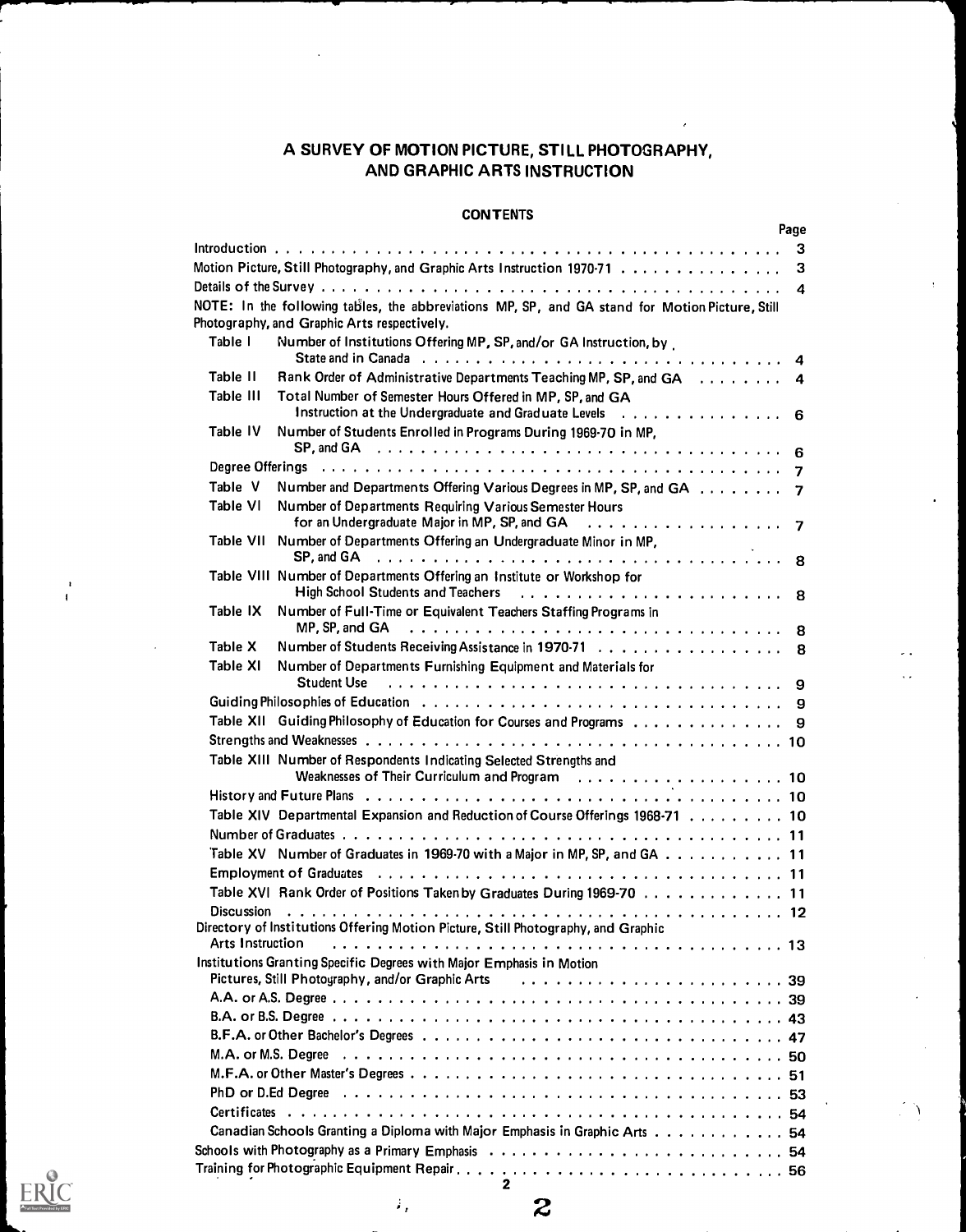### INTRODUCTION

"Where can I study motion pictures, still photography, and graphic arts beyond the high school level?" This question is of primary concern to many students planning their futures, to guidance counselors helping students, and to administrators determining the appropriate curriculum and programs for their schools. A Survey of Motion Picture, Still Photography, and Graphic Arts Instruction was developed to help answer that question.

Dr. C. William Horrell, Professor, Department of Cinema and Photography, Southern Illinois University, Carbondale, Illinois 62901, analyzed the responses from over 2500 United States and 60 Canadian schools. Supported in part by Eastman Kodak Company, Dr. Horrell compiled the material for this edition of the survey. The survey cannot be all inclusive. Some institutions have undoubtedly been overlooked, while others known to be teaching photography did not reply to contacts. This publication, therefore, is intended as a guide.

Curriculum changes occur constantly. The material in this survey was collected in the fall of 1970 and the early part of 1971. When anyone is interested in attending a specific instituiton, he should write to that institution to make sure it offers the instruction he wants before he makes any definite plans. Also, a student should verify with the institution that they are actually teaching the courses and offer the program they say they are in this survey. Understandably, Dr. Horrell and Kodak cannot answer such inquiries, nor evaluate course offerings, nor make comparative judgments of institutions or their courses.

Every so often we are asked if Eastman Kodak Company conducts a photographic school; it does not. Photographic instruction is given only to those people involved in the sale of Kodak products.

We would appreciate any information that would amplify or correct the data that follow. Write to Eastman Kodak Company, Dept. 642, Rochester, N.Y. 14650.

#### Eastman Kodak Company

### MOTION PICTURE, STILL PHOTOGRAPHY, AND GRAPHIC ARTS INSTRUCTION 1970 -71 by Dr. C. William Horrell

There has been a population explosion in Motion Picture, Still Photography, and Graphic Arts education in the past six years. In 1963 a survey<sup>1</sup> showed there were about 14,000 students enrolled in photography courses and in 1967 $-68$  the figure rose to over 26,000.<sup>2</sup> In 1969 $-70$  there were almost 79,000 students who were reported to be enrolled in motion picture, still photography, and/or graphic arts classes. This is more than 560 percent increase in six years. In 1970--71 there were 627 colleges and universities in the United States and Canada reported to be offering one or more courses in the above fields of instruction, compared to 440 in 1968-an increase of 42 percent. A part of the apparent increase may be due to the larger number of teachers reached by the 1970 questionnaires, the addition of graphic arts instruction, and by the inclusion of Canada in the survey for the first time. Other highlights of this report:

Motion picture, still photography, and graphic arts courses and programs have increased steadily in recent years. Some 1008 departments have increased their course offerings during the past three years. All but five states reported an increase or the same number of schools teaching in one or more of the above fields since 1968.

Programs leading to a degree in motion pictures, still photography, and graphic arts have more than tripled in the past three years, from 107 in 1968 to 387 in 1971. The greatest number of graduates went into the printing and publishing business. There are over 3063 full-time teachers teaching in the above academic fields.

The courses are generally taught as a means of communication, and techniques are an important part of the courses. The greatest strength of the courses and programs is the student interest. The greatest weaknesses are characterized as lack of the following: space, equipment, staff, and funds for materials.

The number of students who graduate from the associate, bachelor, master, and doctoral programs with majors in these courses has significantly increased in the last three years from 761 in 1967 to 3722 in 1970.

<sup>&</sup>lt;sup>2</sup>Dr. C. William Horrell, A Survey of Photographic Instruction, Eastman Kodak Company, 1968, p. 3.



 $^{\textsf{1}}$ Dr. C. William Horrell, "Photography Instruction in Higher Education," Infinity, July 1964, pp. 13-36.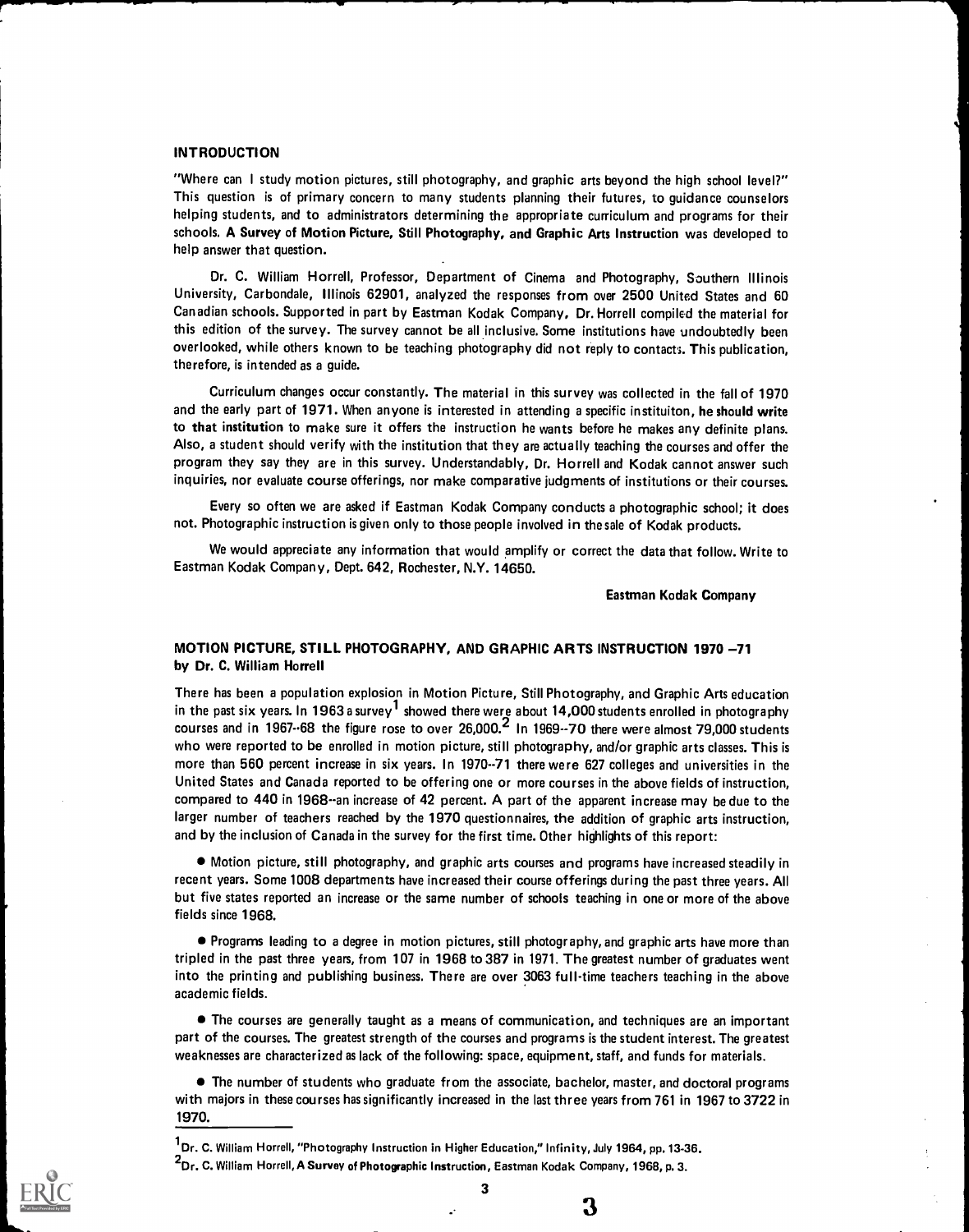# DETAILS OF THE SURVEY

NOTE: In the following tables, the abbreviations MP, SP, and GA stand for Motion Picture, Still Photography, and Graphic Arts respectively.

In compiling Table I, we found only five states reporting to have fewer schools teaching motion pictures, still photography, and/or graphic arts in 1970 than were teaching courses in these fields in 1967. Seven states reported the same number of schools teaching in the above three fields. All the rest showed an increase.

### TABLE I. NUMBER OF INSTITUTIONS OFFERING MP, SP, AND/OR GA INSTRUCTION, BY STATE AND IN CANADA

| <b>State</b>                                         |       | <b>Number of Schools</b> |
|------------------------------------------------------|-------|--------------------------|
|                                                      |       | 83                       |
|                                                      |       | 51                       |
|                                                      |       | 35                       |
|                                                      |       | 27                       |
| Pennsylvania                                         |       | 21                       |
| Massachusetts, Minnesota, and Washington             |       | 19                       |
| <b>Ohio</b>                                          |       | 18                       |
|                                                      |       | 17                       |
|                                                      |       | 16                       |
| Colorado, Florida, Indiana, North Carolina, and      |       |                          |
|                                                      |       | 14                       |
|                                                      |       | 13                       |
| <b>Kansas</b>                                        |       | 11                       |
| Maryland and New Jersey                              |       | 10                       |
| Louisiana, Nebraska, Oregon, and Tennessee           |       | 9                        |
| Arizona, Georgia, Kentucky, and Oklahoma             |       | 8                        |
| Connecticut and West Virginia                        |       | 7                        |
| <b>Arkansas</b>                                      |       | 6                        |
| Alabama, Maine, Mississippi, New Mexico, and South   |       |                          |
| <b>Carolina</b>                                      |       | 5                        |
| District of Columbia, Idaho, Montana, New Hampshire, |       |                          |
| Rhode Island, and Utah                               |       | 4                        |
| North Dakota and Wyoming                             |       | 3                        |
| Alaska, Hawaii, Nevada, and South Dakota             |       | $\overline{2}$           |
| Delaware and Vermont                                 |       | 1                        |
| Canada                                               |       | 22                       |
|                                                      | Total | 627                      |

Table II shows how motion picture, still photography, and graphic arts instruction is concentrated, and also how it is spread through 68 different academic areas. Art departments have taken over the lead which was held by journalism in the 1967 survey. It should be pointed out that in many schools, such subjects are taught in more than one department.

TABLE II. RANK ORDER OF ADMINISTRATIVE DEPARTMENTS TEACHING MP, SP, AND GA

| <b>Department</b>                | <b>Number of Schools</b> |
|----------------------------------|--------------------------|
|                                  |                          |
|                                  |                          |
| Industrial Art and Technology 83 |                          |

4

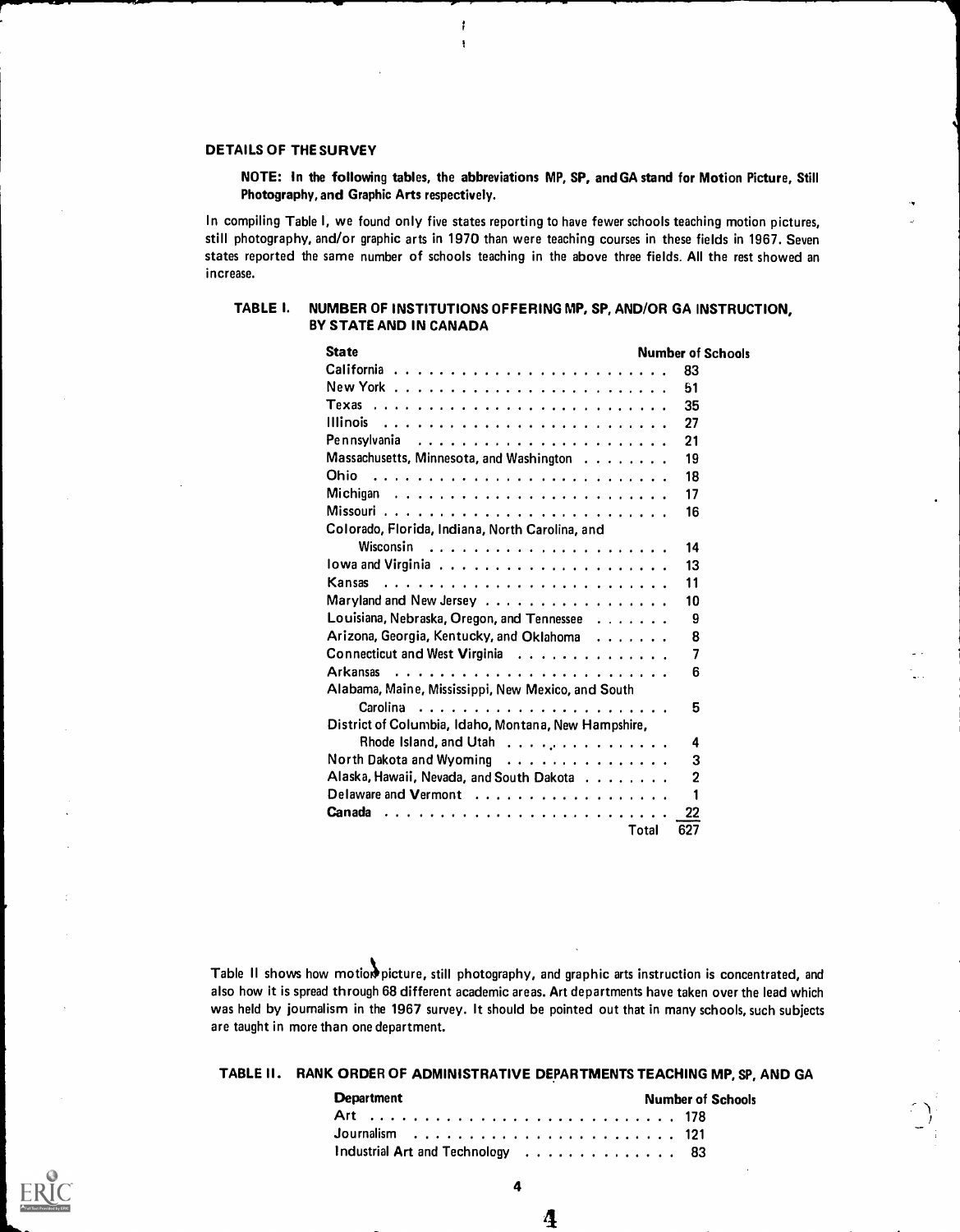|                                                                  | 63                      |
|------------------------------------------------------------------|-------------------------|
|                                                                  | 49                      |
|                                                                  | 32                      |
| Graphic Arts-Communications                                      | 31                      |
|                                                                  | 30                      |
| Educational Technology--Media                                    | 16                      |
|                                                                  | 14                      |
|                                                                  | 14                      |
|                                                                  | 13                      |
|                                                                  | 13                      |
| Instructional Media or Materials                                 | 13                      |
|                                                                  | 12                      |
| Theater -- Drama                                                 | 12                      |
| Learning Resources -- Media Services                             | 9                       |
|                                                                  | 7                       |
| Photography and Cinema                                           | 6                       |
|                                                                  | 6                       |
|                                                                  | 6                       |
|                                                                  | 5                       |
|                                                                  | 5                       |
|                                                                  | 5                       |
| Speech, Drama, Film, TV                                          | 5                       |
|                                                                  | 5                       |
|                                                                  | 5                       |
|                                                                  | 4                       |
|                                                                  | 4                       |
| Visual Communications                                            | 4                       |
| Film and Video - Motion Picture and TV                           | 3                       |
|                                                                  | 3                       |
|                                                                  | 3                       |
| Telecommunication Arts                                           | 3                       |
|                                                                  | 3                       |
|                                                                  | $\mathbf 2$             |
|                                                                  | $\mathbf 2$             |
|                                                                  | $\mathbf 2$             |
|                                                                  | $\overline{2}$          |
| Occupational Educational                                         | $\overline{2}$          |
| <b>Optical Technology</b><br>.                                   | 2                       |
| Philosophy                                                       | $\overline{\mathbf{c}}$ |
| Police Science and Criminology                                   | $\overline{\mathbf{c}}$ |
| Student Activities -- Publications                               | $\overline{\mathbf{c}}$ |
| Theater and Film                                                 | $\overline{2}$          |
| Art -- Graphic Arts -- and Journalism, Biology,                  |                         |
| <b>Biomedical Communications, Center for</b>                     |                         |
| Language, Coordinated Studies for Infor-<br>ï                    |                         |
| ţ<br>mation and Intelligence, Dentistry,                         |                         |
| Experimental Pathology, Extension,                               |                         |
| Ì<br>Graphic Arts and Photography, Graphic Design,               |                         |
| Health Media, Journalism and Graphic Arts,                       |                         |
| Library Science, Medical Illustration,                           |                         |
| Í<br>Motion Picture Production, Music, Phar-<br>i                |                         |
| macognosy, Science and Related Occupations,                      |                         |
| Studio Arts, Technical, Technics, Visual                         |                         |
| and Environmental Studies (1 each)                               | 23                      |
|                                                                  | 35<br>20                |
| No Response $\ldots \ldots \ldots \ldots \ldots$<br><b>Total</b> | 878                     |
|                                                                  |                         |

# $\label{eq:ex1} \underset{\overbrace{\mathbf{F} \text{full Test Proof of by EBC}}}{\mathbf{E} \times \mathbf{C}}$

 $\begin{pmatrix} 1 \\ 1 \end{pmatrix}$ 

 $\bar{\alpha}$ 

 $\frac{5}{5}$ 

 $\frac{1}{2}$  $\sim$ 

 $\begin{array}{c} 3 \\ 1 \\ 2 \\ 3 \\ 4 \end{array}$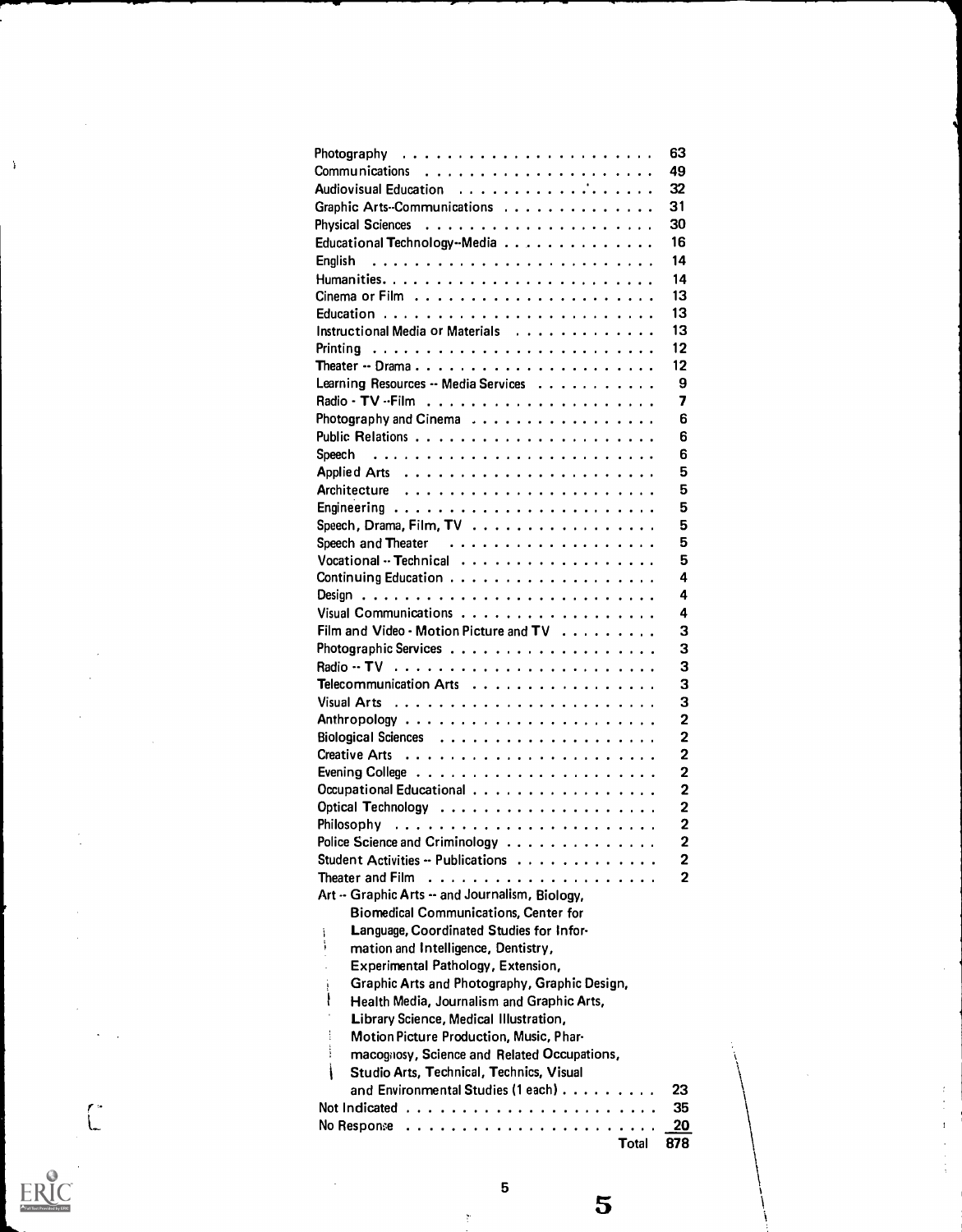Departments were asked to indicate the number of credit hours offered in various types of motion pictures,still photography, and graphic arts. The results are shown in Table III. When a department reported quarter hours, we converted them into semester hours for consistency and ease of comparison.

# TABLE III. TOTAL NUMBER OF SEMESTER HOURS OFFERED IN MP, SP, AND GA INSTRUCTION AT THE UNDERGRADUATE AND GRADUATE LEVELS

# Semester Hours Offered

### at the Undergraduate Level

| Basic photography $\;\ldots\; \ldots\; \ldots\; \ldots\;$ . | 5275   | Graphic arts technology $\dots \dots \dots$ | 1249  |
|-------------------------------------------------------------|--------|---------------------------------------------|-------|
| Graphic arts technology $\dots \dots \dots$                 | 4353   | Motion picture production $\ldots \ldots$   | 987   |
| Motion picture production $\ldots \ldots$                   | 3302   | Individual study and special                |       |
| Photography as art $\ldots \ldots \ldots$                   | 3120   | problems in motion pictures                 | 869   |
| Advanced photography $\dots \dots \dots$                    | 3073   | Individual study and special                |       |
| Individual study and special                                |        | problems in still photography               | 752   |
| problems in motion pictures                                 | 1837   | Advanced photography                        | 700   |
| Theory, aesthetics, and criticism                           |        | Photography as art $\dots \dots \dots$      | 669   |
| of motion pictures                                          | 1813   | Basic photography                           | 520   |
| Color photography $\ldots \ldots \ldots \ldots$             | 1811   | Photojournalism                             | 470   |
| Graphic arts management                                     | 1763   | Theory, aesthetics, and criticism           |       |
| Photojournalism                                             | 1733   | of motion pictures<br>.                     | 370   |
| Television photography                                      | 1521   | Graphic arts education                      | 334   |
| Graphic arts education                                      | 1233   | History of motion pictures                  | 244   |
| Portrait photography                                        | 1063   | Color photography<br>.                      | 158   |
| History of motion pictures $\dots \dots$                    | 1044   | Photography production in                   |       |
| Individual study and special                                |        | audiovisual education<br>.                  | 140   |
| problems in still photography $\dots$ .                     | 967    | Photographic education                      | 101   |
| Commercial photography                                      | 811    | Television photography                      | 100   |
| History of still photography $\ldots \ldots$                | 627    | Medical-biological                          |       |
| Photography production in                                   |        | photography<br>.                            | 71    |
| audiovisual education<br>.                                  | 540    | History of still photography                | 68    |
| Industrial photography                                      | 538    | Portrait photography                        | 67    |
| Photographic laboratory                                     |        | Graphic arts management                     | 67    |
| production and quality control                              | 488    | Theory, aesthetics, and criticism           |       |
| Theory, aesthetics, and criticism                           |        | of still photography<br>.                   | 65    |
| of still photography<br>.                                   | 468    | Commercial photography                      | 63    |
| Photographic illustration                                   |        | Photographic illustration                   |       |
| photography<br>.                                            | 423    | photography<br>.                            | 47    |
| Photographic education                                      | 199    | Photographic engineering                    | 37    |
| Photographic engineering                                    | 170    | Photographic laboratory                     |       |
| Photographic instrumentation                                | 161    | production and quality control              | 36    |
| Medical-biological                                          |        | Industrial photography                      | 27    |
| photography<br>. <b>.</b>                                   | 158    | Radiography                                 | 12    |
| Radiography                                                 | 69     | Photographic instrumentation                | 0     |
| Photogrammetry                                              | 28     | Photogrammetry                              | 0     |
| Other<br>.                                                  | 609    | Other<br>.                                  | 78    |
| Total<br>$\bullet$                                          | 39,197 | <b>Total</b>                                | 8,301 |

# Semester Hours Offered at the Graduate Level

| Basic photography $\ldots \ldots \ldots \ldots$ | 5275   | Graphic arts technology                                                                           | 1249  |
|-------------------------------------------------|--------|---------------------------------------------------------------------------------------------------|-------|
| Graphic arts technology $\dots \dots \dots$     | 4353   | Motion picture production $\ldots \ldots$                                                         | 987   |
| Motion picture production $\ldots \ldots$       | 3302   | Individual study and special                                                                      |       |
| Photography as art $\ldots \ldots \ldots$       | 3120   | problems in motion pictures                                                                       | 869   |
| Advanced photography $\dots \dots \dots$        | 3073   | Individual study and special                                                                      |       |
| Individual study and special                    |        | problems in still photography                                                                     | 752   |
| problems in motion pictures                     | 1837   | Advanced photography                                                                              | 700   |
| Theory, aesthetics, and criticism               |        | Photography as art<br>. The second contract is the second contract of $\mathcal{A}$               | 669   |
| of motion pictures<br>.                         | 1813   | Basic photography                                                                                 | 520   |
| Color photography $\ldots \ldots \ldots \ldots$ | 1811   | Photojournalism                                                                                   | 470   |
| Graphic arts management                         | 1763   | Theory, aesthetics, and criticism                                                                 |       |
| Photojournalism                                 | 1733   | of motion pictures<br>.                                                                           | 370   |
| Television photography                          | 1521   | Graphic arts education                                                                            | 334   |
| Graphic arts education                          | 1233   | History of motion pictures                                                                        | 244   |
| Portrait photography                            | 1063   | Color photography                                                                                 | 158   |
| History of motion pictures $\dots \dots$        | 1044   | Photography production in                                                                         |       |
| Individual study and special                    |        | audiovisual education<br>.                                                                        | 140   |
| problems in still photography                   | 967    | Photographic education                                                                            | 101   |
| Commercial photography                          | 811    | Television photography $\ldots \ldots \ldots$                                                     | 100   |
| History of still photography                    | 627    | Medical-biological                                                                                |       |
| Photography production in                       |        | photography<br>.                                                                                  | 71    |
| audiovisual education<br>.                      | 540    | History of still photography                                                                      | 68    |
| Industrial photography<br>$\ldots$              | 538    | Portrait photography                                                                              | 67    |
| Photographic laboratory                         |        | Graphic arts management                                                                           | 67    |
| production and quality control                  | 488    | Theory, aesthetics, and criticism                                                                 |       |
| Theory, aesthetics, and criticism               |        | of still photography<br>$\begin{array}{cccccccccccccc} . & . & . & . & . & . & . & . \end{array}$ | 65    |
| of still photography<br>.                       | 468    | Commercial photography                                                                            | 63    |
| Photographic illustration                       |        | Photographic illustration                                                                         |       |
| photography<br>. <b>.</b>                       | 423    | photography<br>.                                                                                  | 47    |
| Photographic education                          | 199    | Photographic engineering                                                                          | 37    |
| Photographic engineering                        | 170    | Photographic laboratory                                                                           |       |
| Photographic instrumentation                    | 161    | production and quality control $\cdots$ .                                                         | 36    |
| Medical-biological                              |        | Industrial photography                                                                            | 27    |
| photography<br>. <b>.</b>                       | 158    | Radiography                                                                                       | 12    |
| Radiography                                     | 69     | Photographic instrumentation                                                                      | 0     |
| Photogrammetry                                  | 28     | Photogrammetry                                                                                    | 0     |
| Other                                           | 609    | Other<br>.                                                                                        | 78    |
| Total<br>$\sim$                                 | 39,197 | <b>Total</b>                                                                                      | 8,301 |

# TABLE ly. NUMBER OF STUDENTS ENROLLED IN PROGRAMS DURING 1969-70 IN MP, SP, AND GA

|                                                          | Level                |          |                 |              |  |  |  |  |  |  |  |
|----------------------------------------------------------|----------------------|----------|-----------------|--------------|--|--|--|--|--|--|--|
| <b>Area</b>                                              | <b>Undergraduate</b> | Master's | <b>Doctoral</b> | <b>Total</b> |  |  |  |  |  |  |  |
| Motion Picture $\dots \dots \dots \dots \dots 11,673$    |                      | 1.393    | 130             | 13,196       |  |  |  |  |  |  |  |
| Still Photography $\ldots \ldots \ldots \ldots$ 46,327   |                      | 1.619    | 12              | 47,958       |  |  |  |  |  |  |  |
| Graphic Arts $\ldots \ldots \ldots \ldots \ldots$ 16,373 |                      | 1,344    | 48              | 17,765       |  |  |  |  |  |  |  |
| Total                                                    | 74,373               | 4,356    | 190             | 78,919       |  |  |  |  |  |  |  |



6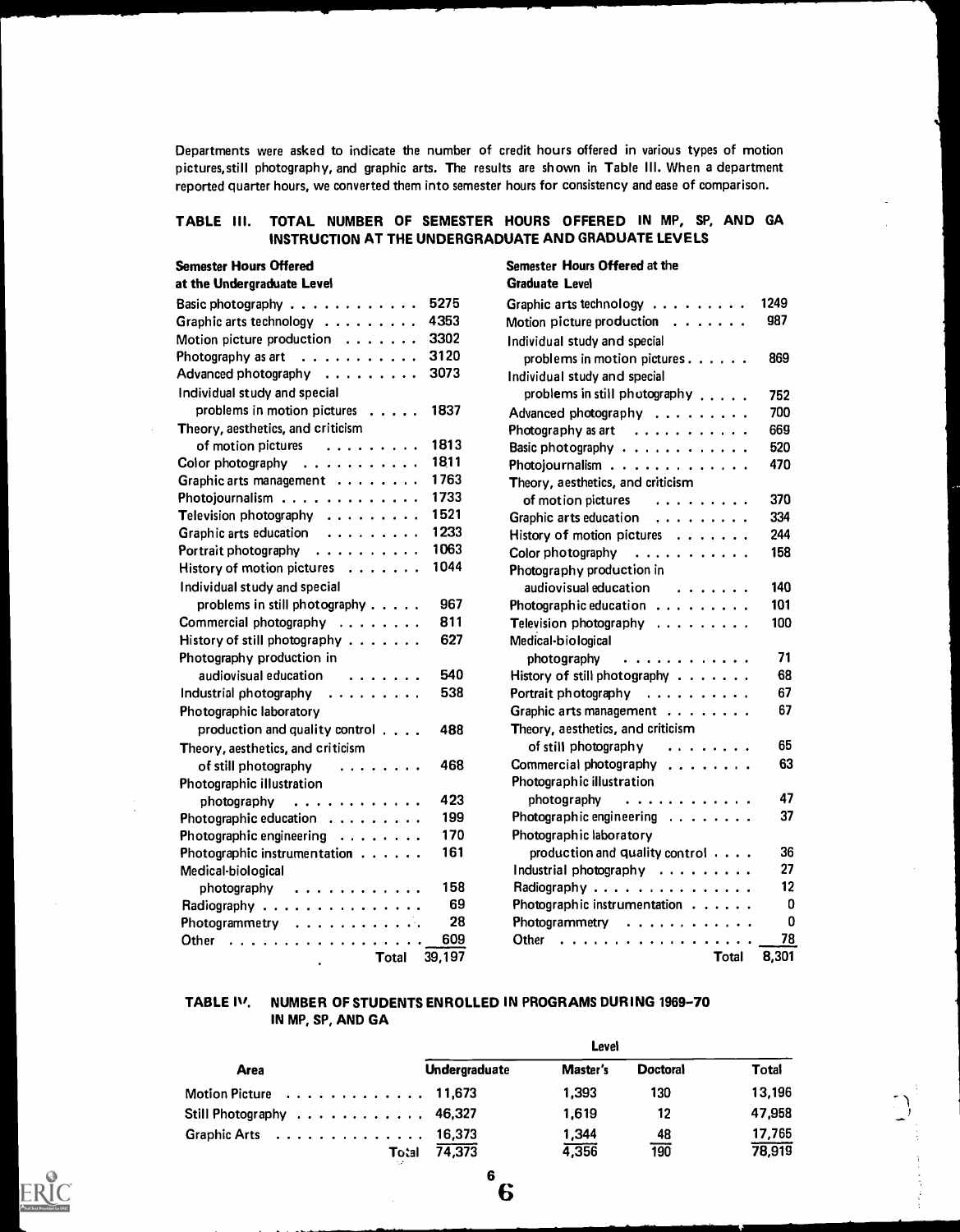### DEGREE OFFERINGS

Academic degrees with a major in motion pictures, still photography and graphic arts range from a two-year associate to the Doctor of Philosophy. The degree offerings have more than quadrupled in the last three years. The number of departments offering a major in the three disciplines above are shown in Table V.

# TABLE V. NUMBER OF DEPARTMENTS OFFERING VARIOUS DEGREES IN MP, SP, AND GA

|                                                        | <b>Motion</b>   | <b>Still</b> | Graph ic    |       |
|--------------------------------------------------------|-----------------|--------------|-------------|-------|
| <b>Degree</b>                                          | <b>Pictures</b> | Photography  | <b>Arts</b> | Total |
| Certificate $\ldots$ , $\ldots$ , $\ldots$ , $\ldots$  |                 | 2            | 3           | 6     |
| Associate of Arts and/or                               |                 |              |             |       |
| Science $\ldots$ , $\ldots$ , $\ldots$ , 8             |                 | 37           | 65          | 110   |
| Bachelor of Arts and/or                                |                 |              |             |       |
| Science $\ldots$ , $\ldots$ , $\ldots$ , $\ldots$ , 29 |                 | 36           | 64          | 129   |
| Bachelor of Fine Arts 15                               |                 | 33           | 25          | 73    |
| Master of Arts and/or                                  |                 |              |             |       |
| Science $\ldots$ , $\ldots$ , $\ldots$ , $\ldots$ , 19 |                 | 18           | 16          | 53    |
| Master of Fine Arts 12                                 |                 | 24           | 10          | 46    |
| Doctor of Philosophy or                                |                 |              |             |       |
| Doctor of Education 7                                  |                 | 4            | з           | 14    |
| Total                                                  | 91              |              | 186         |       |

The number of semester hours required for a major in motion picture, still photography, and graphic arts varies considerably from 3 to 10 hours to over 71 hours. This distribution can be seen in Table VI.

 $\ddot{ }$ 

 $\mathcal{L}^{\mathcal{L}}$ 

# TABLE VI. NUMBER OF DEPARTMENTS REQUIRING VARIOUS SEMESTER HOURS FOR AN UNDERGRADUATE MAJOR IN MP, SP, AND GA

|                                                                                                                                                                                      |                                  | <b>Number of Departments</b> |                 |       |
|--------------------------------------------------------------------------------------------------------------------------------------------------------------------------------------|----------------------------------|------------------------------|-----------------|-------|
| <b>Hours Required</b>                                                                                                                                                                | <b>Motion</b><br><b>Pictures</b> | Still<br>Photography         | Graphic<br>Arts | Total |
| $3-10$<br>$\mathbf{a} \cdot \mathbf{b} \cdot \mathbf{c} \cdot \mathbf{a} \cdot \mathbf{a} \cdot \mathbf{b} \cdot \mathbf{c} \cdot \mathbf{a} \cdot \mathbf{a} \cdot \mathbf{a}$      | 2                                | 8                            | 10              | 20    |
| 11-15<br>and a series and a series                                                                                                                                                   | 6                                | 12                           | 15              | 33    |
| $16-20$                                                                                                                                                                              | 9                                | 18                           | 10              | 37    |
| 21-25                                                                                                                                                                                | 5                                | 13                           | 12              | 30    |
| 26-30                                                                                                                                                                                | 9                                | 15                           | 19              | 43    |
| 31-35                                                                                                                                                                                |                                  | 5                            | 7               | 19    |
| 36-40                                                                                                                                                                                | 10                               | 11                           | 14              | 35    |
| 41-45                                                                                                                                                                                |                                  | $\mathbf{2}$                 | 9               | 12    |
| 46-50                                                                                                                                                                                | 2                                | 4                            | 5               | 11    |
| 51-55                                                                                                                                                                                | 0                                | Ω                            | 4               | 4     |
| 56-60                                                                                                                                                                                |                                  | 2                            | 2               | 5     |
| 61-65                                                                                                                                                                                |                                  | 6                            | 16              | 23    |
| 66-70                                                                                                                                                                                | 2                                | 3                            | 7               | 12    |
| 71 and over<br>$\mathbf{a} \cdot \mathbf{a} \cdot \mathbf{a} \cdot \mathbf{a} \cdot \mathbf{a} \cdot \mathbf{a} \cdot \mathbf{a} \cdot \mathbf{a} \cdot \mathbf{a} \cdot \mathbf{a}$ |                                  | 3                            |                 | 5     |
| Total                                                                                                                                                                                | 56                               | 102                          | 131             | 289   |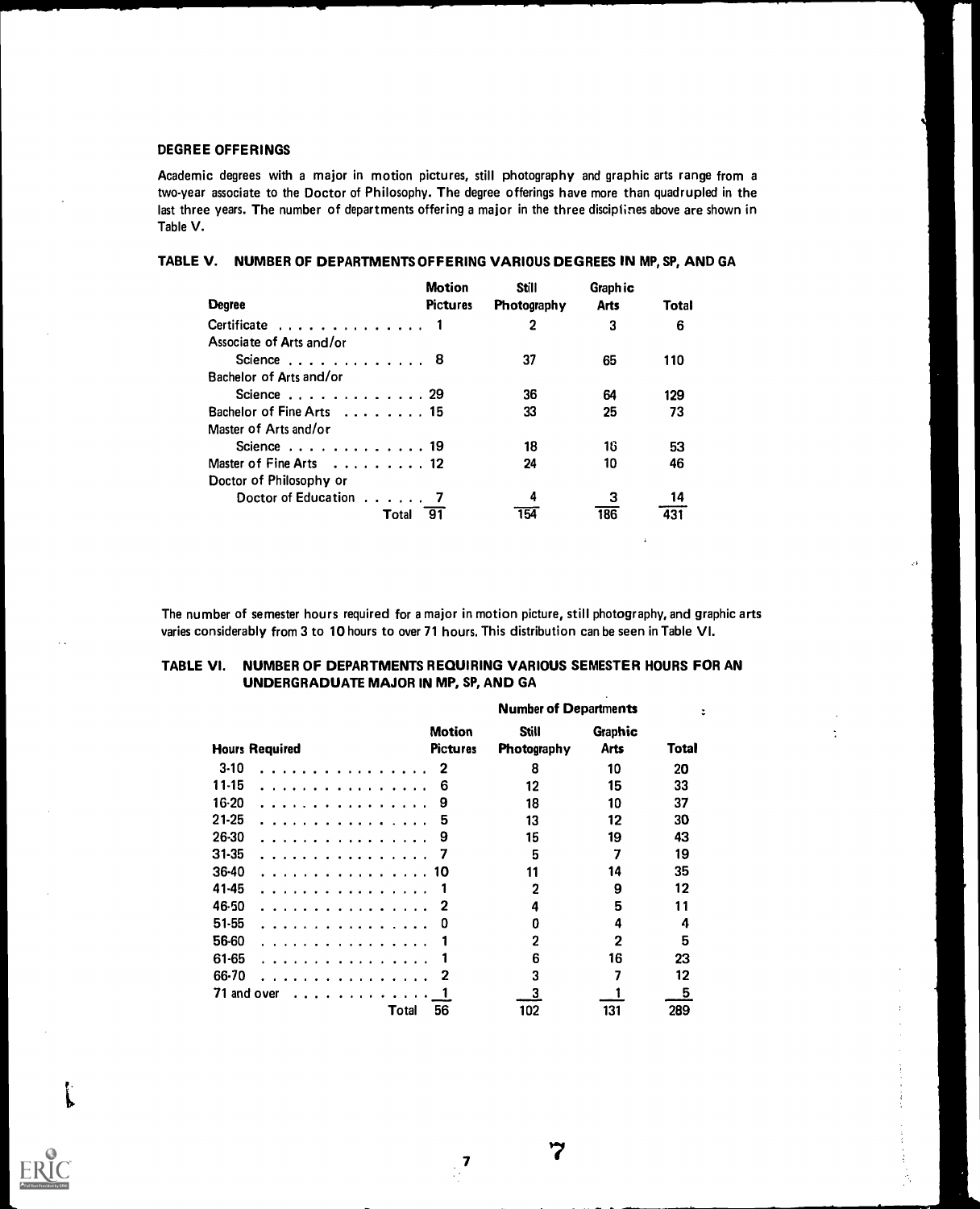### TABLE VII. NUMBER OF DEPARTMENTS OFFERING AN UNDERGRADUATE MINOR IN MP, SP, AND GA

| <b>Area</b>                                            |  |  |  |  |  |  | <b>Number of Departments</b> |  |  |  |  |  |  |  |  |  |  |           |  |  |  |  |  |
|--------------------------------------------------------|--|--|--|--|--|--|------------------------------|--|--|--|--|--|--|--|--|--|--|-----------|--|--|--|--|--|
| Still Photography  110                                 |  |  |  |  |  |  |                              |  |  |  |  |  |  |  |  |  |  |           |  |  |  |  |  |
| Graphic Arts (a.g., a.g., a.g., a.g., a.g., a.g., 129) |  |  |  |  |  |  |                              |  |  |  |  |  |  |  |  |  |  | Total 304 |  |  |  |  |  |

Departments frequently offer short institutes or workshops for high school students and/or teachers in the summer and sometimes during the year. Table VIII shows the number of service programs offered.

# TABLE VIII. NUMBER OF DEPARTMENTS OFFERING AN INSTITUTE OR WORKSHOP FOR HIGH SCHOOL STUDENTS AND TEACHERS

|      | <b>Workshops for</b>        | <b>Workshops for</b> |
|------|-----------------------------|----------------------|
| Area | <b>High School Students</b> | <b>Teachers</b>      |
|      | Motion Pictures 31          | 61                   |
|      | Still Photography 81        | 104                  |
|      | Graphic Arts 46             | <u>91</u>            |
|      | 158<br>Total                | 256                  |

### TABLE IX. NUMBER OF FULL-TIME OR EQUIVALENT TEACHERS STAFFING PROGRAMS IN MP, SP, AND GA

| <b>Area</b>                                                                         |  |  |  |  |  |  |  |  |  |  | <b>Number of Teachers</b> |  |  |  |  |
|-------------------------------------------------------------------------------------|--|--|--|--|--|--|--|--|--|--|---------------------------|--|--|--|--|
|                                                                                     |  |  |  |  |  |  |  |  |  |  |                           |  |  |  |  |
| Still Photography $\ldots \ldots \ldots \ldots \ldots \ldots \ldots \ldots$ 1,263   |  |  |  |  |  |  |  |  |  |  |                           |  |  |  |  |
| Graphic Arts $\ldots \ldots \ldots \ldots \ldots \ldots \ldots \ldots \ldots 1,142$ |  |  |  |  |  |  |  |  |  |  |                           |  |  |  |  |
|                                                                                     |  |  |  |  |  |  |  |  |  |  | <b>Total 3.063</b>        |  |  |  |  |

It is good to know that there are student assistance programs available for needy and capable students. Table X shows the number of students receiving assistance in 1970 - 71.

# TABLE X. NUMBER OF STUDENTS RECEIVING ASSISTANCE IN 1970 - 71

| <b>Number of Students Receiving Assistance</b><br>from Departments |                                  |                             |                               |              |  |  |
|--------------------------------------------------------------------|----------------------------------|-----------------------------|-------------------------------|--------------|--|--|
| <b>Type of Assistance</b>                                          | <b>Motion</b><br><b>Pictures</b> | Still<br><b>Photography</b> | <b>Graphic</b><br><b>Arts</b> | <b>Total</b> |  |  |
| Scholarships 113                                                   |                                  | 315                         | 334                           | 762          |  |  |
|                                                                    |                                  | 40                          | 99                            | 164          |  |  |
| Assistantships 278                                                 |                                  | 557                         | 313                           | 1148         |  |  |
| Total                                                              | 416                              | 912                         | 746                           | 2074         |  |  |

If a student finds he qualifies for assistance, he should apply to the department or school to which he plans to go.



 $\sum_{i=1}^{n}$ 

 $\mathcal{Y}$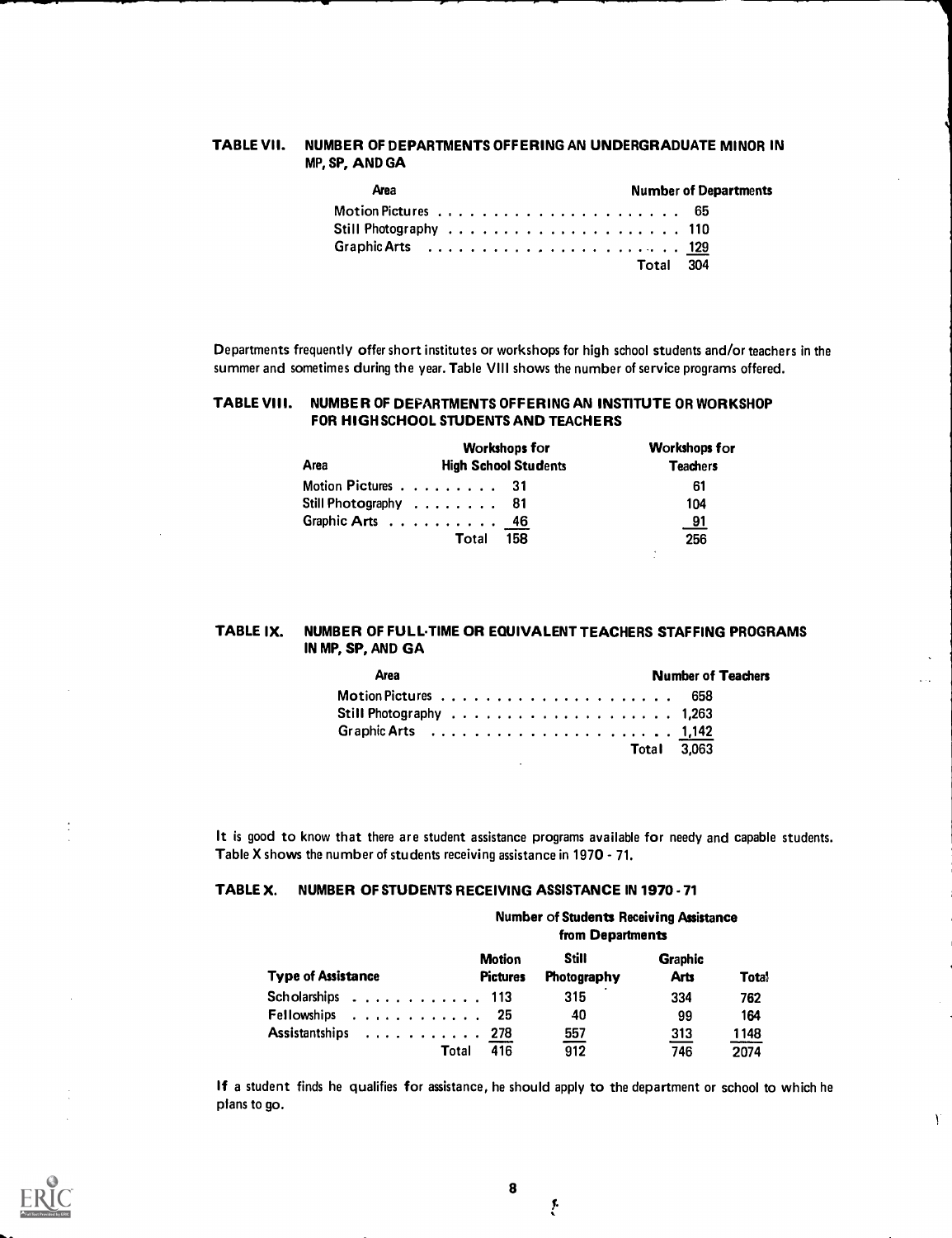One of the questions often asked is, "What equipment will <sup>I</sup> need and how much will my photographic materials cost me?" This is a question which would be difficult to answer since it will vary from course to course, from department to department, and from student to student. In an effort to give some indication, the question was asked of the respondents, "What equipment and materials does your department furnish your students?" The results are shown in Table X I.

# TABLE XI. NUMBER OF DEPARTMENTS FURNISHING EQUIPMENT AND MATERIALS FOR STUDENT USE

| <b>Item</b>                  | <b>Number of Departments Responding</b> |             |     |       |  |  |  |  |  |
|------------------------------|-----------------------------------------|-------------|-----|-------|--|--|--|--|--|
|                              | <b>None</b>                             | <b>Some</b> | All | Total |  |  |  |  |  |
| Equipment Furnished $\ldots$ | 40                                      | 479         | 303 | 822   |  |  |  |  |  |
| Materials Furnished 100      |                                         | 540         | 125 | 765   |  |  |  |  |  |
| Total                        | 140                                     | 1019        | 428 | 1587  |  |  |  |  |  |

#### GUIDING PHILOSOPHIES OF EDUCATION

 $\frac{1}{2}$ 

 $\pm$ 

Each respondent was asked to check his philosophy in teaching motion pictures, still photography, and/or graphic arts in a series of common goals. Although it is very difficult to express one's philosophy in a few short words, Table XII does present an interesting range of expression regarding teachers' goals.

### TABLE XII. GUIDING PHILOSOPHY OF EDUCATION FOR COURSES AND PROGRAMS

|                                                                                   |                                  | <b>Number of Responses</b>  |                        |       |
|-----------------------------------------------------------------------------------|----------------------------------|-----------------------------|------------------------|-------|
| <b>Philosophy</b>                                                                 | <b>Motion</b><br><b>Pictures</b> | <b>Still</b><br>Photography | Graphic<br><b>Arts</b> | Total |
|                                                                                   |                                  |                             |                        |       |
| As a means, medium, or tool                                                       |                                  |                             |                        |       |
| of communication 319                                                              |                                  | 589                         | 306                    | 1,241 |
| Techniques are an important part                                                  |                                  |                             |                        |       |
| of our courses $\ldots$ 235                                                       |                                  | 497                         | 290                    | 1,022 |
| Development of a skill $\ldots$ , $\ldots$ , $\ldots$ , $\ldots$ , $\ldots$ , 183 |                                  | 415                         | 228                    | 826   |
| Vocational training $\ldots \ldots \ldots \ldots \ldots \ldots \ldots$ 76         |                                  | 157                         | 149                    | 382   |
| A means of self-expression 240                                                    |                                  | 472                         | 159                    | 871   |
| Emphasis on creative approaches 260                                               |                                  | 462                         | 209                    | 931   |
| Teach students to see (visual                                                     |                                  |                             |                        |       |
|                                                                                   |                                  | 451                         | 181                    | 882   |
| As a service course for other                                                     |                                  |                             |                        |       |
| fields, not a discipline                                                          |                                  |                             |                        |       |
| in itself                                                                         |                                  | 236                         | 96                     | 435   |
| To provide students with a hobby                                                  | -32                              | 148                         | 22                     | 202   |
| To motivate students to work at                                                   |                                  |                             |                        |       |
|                                                                                   |                                  |                             |                        |       |
| their highest level of                                                            |                                  |                             |                        |       |
| creativity and technical                                                          |                                  |                             |                        |       |
|                                                                                   |                                  | 408                         | 223                    | 846   |
| <b>Emphasis on basic foundation with</b>                                          |                                  | ٠                           |                        |       |
| little emphasis on practice $\ldots$ ,                                            | 14                               | 29                          | 24                     | 67    |
| As a technical and scientific                                                     |                                  |                             |                        |       |
|                                                                                   | 54                               | 152                         | 107                    | 313   |
| Heavy emphasis on technique and                                                   |                                  |                             |                        |       |
| technical aspects $\ldots \ldots \ldots \ldots \ldots \ldots$                     | 47                               | 114                         | 117                    | 278   |

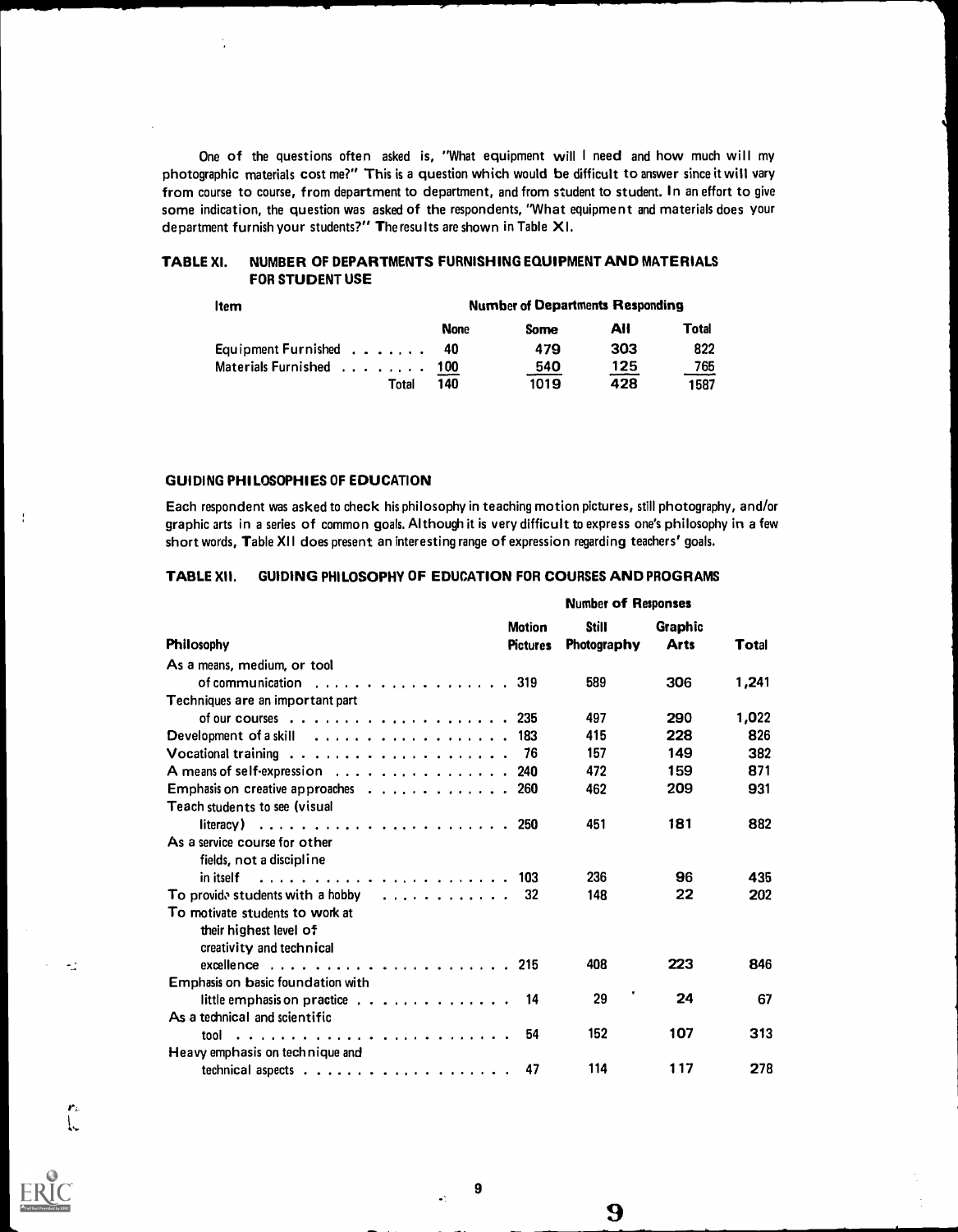### STRENGTHS AND WEAKNESSES

Respondents were asked to check strengths and weaknesses of their curriculum and programs from a list of criteria which might be used for evaluation. These strengths and weaknesses are shown in Table XI II.

# TABLE XIII. NUMBER OF RESPONDENTS INDICATING SELECTED STRENGTHS AND WEAKNESSES OF THEIR CURRICULUM AND PROGRAM

| <b>Aspect of Curriculum</b>                | <b>Motion Pictures</b> |          | <b>Still Photography</b> |                 | <b>Graphic Arts</b> |                 |  |  |
|--------------------------------------------|------------------------|----------|--------------------------|-----------------|---------------------|-----------------|--|--|
| and Program                                | Weakness               | Strenath | <b>Weakness</b>          | <b>Strenath</b> | Weakness            | <b>Strength</b> |  |  |
| Space $\ldots$ , $\ldots$ , $\ldots$ , 283 |                        | 63       | 442                      | 161             | 238                 | 109             |  |  |
| Equipment $\ldots \ldots \ldots$ 262       |                        | 100      | 354                      | 234             | 196                 | 145             |  |  |
| Staff $\ldots$ ,  190                      |                        | 147      | 234                      | 307             | 134                 | 186             |  |  |
| <b>Administrative</b>                      |                        |          |                          |                 |                     |                 |  |  |
| Philosophy or                              |                        |          |                          |                 |                     |                 |  |  |
| Support 148                                |                        | 180      | 186                      | 333             | 108                 | 197             |  |  |
| <b>Administrative Respect</b>              |                        |          |                          |                 |                     |                 |  |  |
| for the Medium $\ldots$ 122                |                        | 187      | 155                      | 343             | 89                  | 204             |  |  |
| Student Interest 49                        |                        | 297      | 44                       | 527             | 73                  | 248             |  |  |
| Number of Students 105                     |                        | 213      | 105                      | 415             | 110                 | 186             |  |  |
| Curriculum 157                             |                        | 160      | 213                      | 292             | 111                 | 194             |  |  |
| Funds for Materials 285                    |                        | 64       | 412                      | 150             | 231                 | 96              |  |  |

# HISTORY AND FUTURE PLANS

A majority (549) indicated they had added new facilities, while 229 said they had not added new facilities within the past three years.

Almost all departments (597) are planning to expand their course offerings. Only eight indicated they plan to reduce their course offerings in the future.

# TABLE XIV. DEPARTMENTAL EXPANSION AND REDUCTION OF COURSE OFFE RI NGS 1968-71

| Area                   | <b>Expansion</b> | Reduction | No Change       | Total   |
|------------------------|------------------|-----------|-----------------|---------|
| Motion Pictures 288    |                  | д         | 135             | 427     |
| Still Photography  455 |                  | 16        | 193             | 664     |
| Graphic Arts 265       |                  | 8         | 167<br><u>—</u> | 440     |
| Total                  | 1008             | --<br>28  | 495             | $1531*$ |

Departments Reporting Course Offerings

"Some departments are obviously teaching in more than one of the three academic fields, since only 778 departments responded to this survey.

:

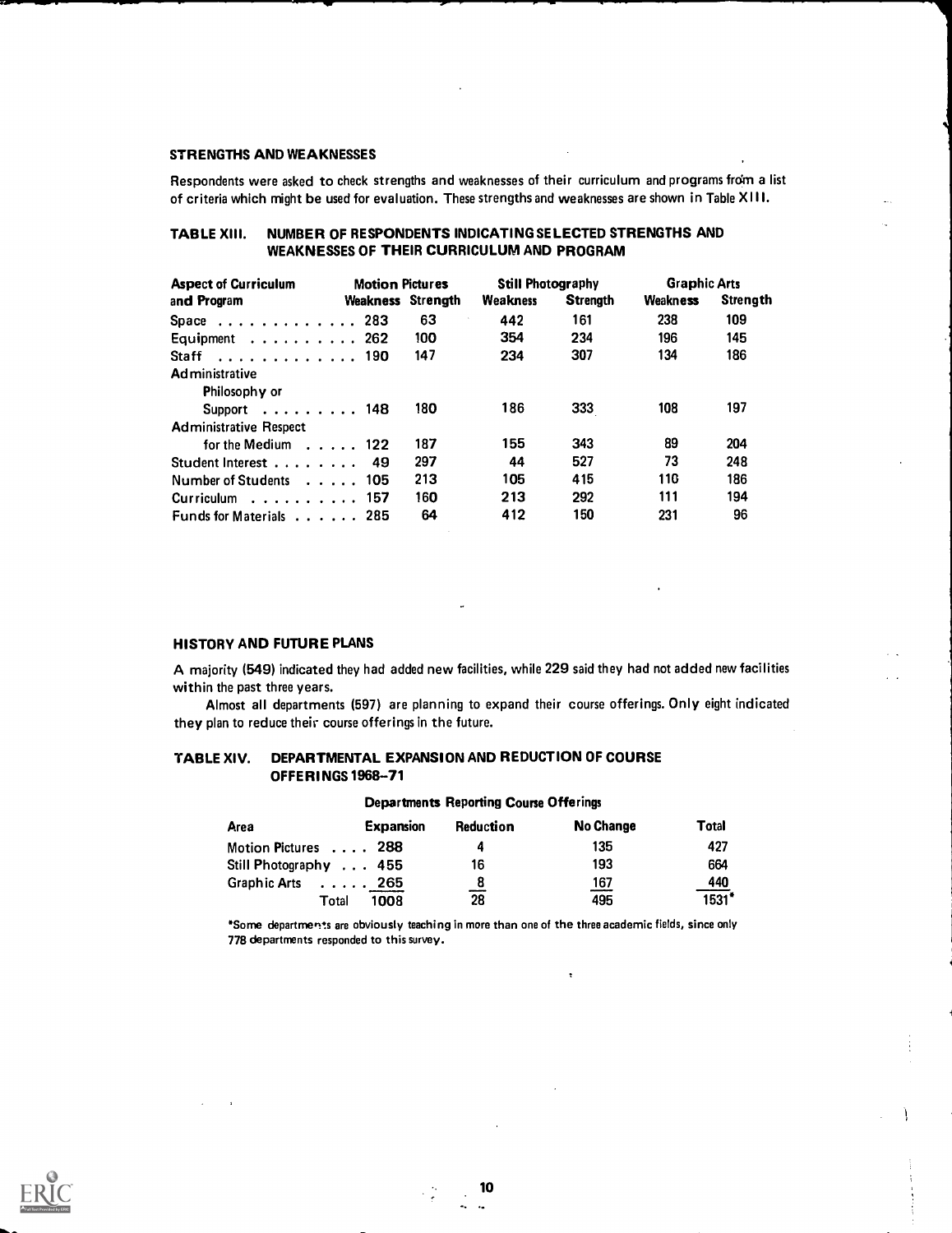#### NUMBER OF GRADUATES

In 1967 there were only 791 students who were graduated with a degree with major emphasis in photography. These graduates included associates, bachelors, masters, and doctorates. In 1969-70 there were 3722 graduates as shown in Table XV. This represents almost a 470 percent increase in just 3 years.

#### TABLE XV. NUMBER OF GRADUATES IN 1969-70 WITH A MAJOR IN MP, SP, AND GA

| <b>Number of Graduates</b> |                   |                  |                |                   |              |
|----------------------------|-------------------|------------------|----------------|-------------------|--------------|
| Field                      | <b>Associates</b> | <b>Bachelors</b> | <b>Masters</b> | <b>Doctorates</b> | <b>Total</b> |
| Motion Pictures            | 35                | 654              | 234            |                   | 934          |
| Still Photography          | -776              | 570              | 101            |                   | 1.447        |
| Graphic Arts 709           |                   | 586              | 44             |                   | <u>1,341</u> |
| Total                      | 1.520             | 1,810            | 379            | 13                | 3.722        |

### EMPLOYMENT OF GRADUATES

Á

In answer to the question, "What positions did your last year's graduates take?" Table XVI shows the responses.

# TABLE XVI. RANK ORDER OF POSITIONS TAKEN BY GRADUATES DURING 1969-70

| <b>Positions</b>                                                      | <b>Number Going into Field</b> |
|-----------------------------------------------------------------------|--------------------------------|
| Printing and Publishing Business                                      | 813                            |
|                                                                       | 709                            |
|                                                                       | 505                            |
| Audiovisual Production                                                | 438                            |
| Free-lance Photography                                                | 425                            |
| Teaching Graphic Arts $\ldots \ldots \ldots \ldots \ldots$            | 395                            |
|                                                                       | 375                            |
|                                                                       | 325                            |
| Motion Picture Production                                             | 314                            |
| Teaching Still Photography                                            | 306                            |
| Advertising Illustration                                              | 251                            |
| Newspaper Photography                                                 | 192                            |
| Fine-Arts Photography                                                 | 189                            |
| Other Motion Picture-Related Employment                               | 181                            |
| Scientific Photography $\ldots \ldots \ldots \ldots \ldots$           | 97                             |
| Magazine Photography                                                  | 93                             |
| Medical Photography $\ldots \ldots \ldots \ldots \ldots$              | 76                             |
| Teaching Motion Picture History and Theory                            | 73                             |
| Sales and Field Engineering                                           | 59                             |
| Don't Know Where They Went $\ldots \ldots \ldots \ldots \ldots$ 1,462 |                                |
|                                                                       | 3,722<br>Total                 |

It is obvious from the figure in the last category (above) that many teachers and administrators are not in touch with their graduates. The printing and publishing business appears to be absorbing a large proportion of the graphic arts graduates. If we total the three teaching areas of motion pictures, still photography, and graphic arts, we find teaching--with 774--to be the next field into which the graduates are going. It does seem surprising that the sales and field engineering is at the bottom of the list.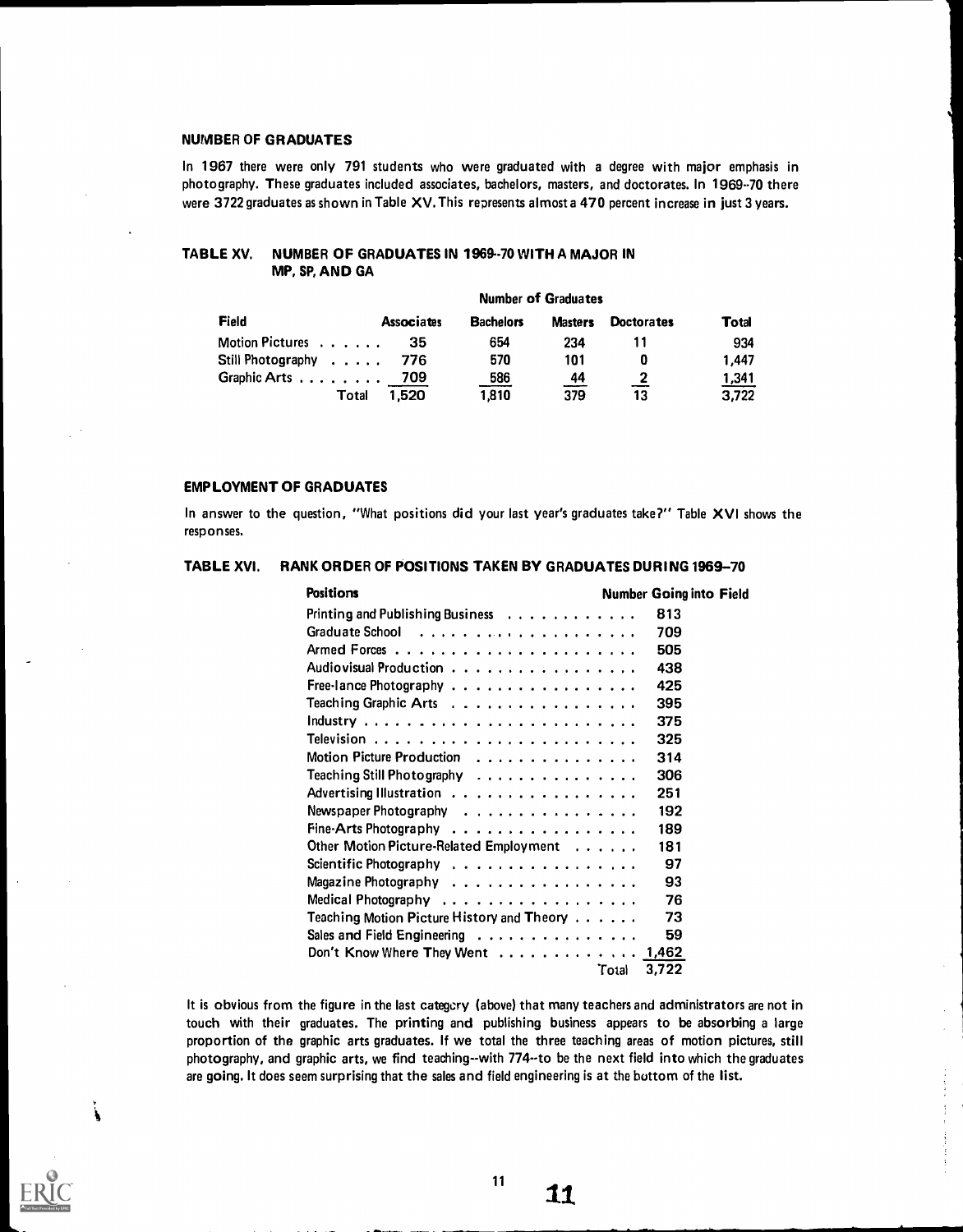What positions are departmental graduates taking? Students graduating from art departments which teach motion pictures, still photography, and graphic arts were taking a variety of positions. Twenty-four reported going into free-lance photography, 24 to graduate school, 16 into fine-arts photography, 16 into teaching still photography, 14 into advertising illustration, and 13 into the armed forces.

Of graduates from journalism departments, 30 took jobs with newspapers, 14 went into graduate school, 13 were free-lancing, 11 in television, and 9 went into magazine photography.

The departments of Industrial Arts and Technology said 34 of their graduates took positions of teaching graphic arts, 13 joined the printing and publishing business, 9 were teaching still photography, and 9 went to graduate school.

Graduates from photography departments repurted 22 to be in free-lance, 19 went to graduate school, 17 to the armed forces, 16 to newspapers, 12 went into advertising illustration, 11 into television, and 11 into teaching still photography.

Those graduates from communications departments reported that 9 went into newspaper work, 8 into television, 7 to graduate school, and 6 reported teaching motion picture production.

#### **DISCUSSION**

How can a department report they have a major when they offer only 3 to 10 semester hours of course work in their major field? This writer pointed out in 1968 that there was a need for some organization or group to set up an accrediting agency for schools offering a major in photography. Three years later, in 1971, there is still no agency which has been set up to evaluate and to say to a student that this school or university has met the minimum standards of: faculty, facilities, and curriculum for a major in motion pictures, still photography, and/or graphic arts. The Professional Photographers of America is beginning an accreditation program, and it is hoped that this will be a start toward setting up the minimum standards for a department offering a major in at least still photography.

There are a few departments that are offering undergraduate minors in motion pictures, still photography, and graphic arts. It may be added that the departments have all the students they can care for, who want to major in the fields, and cannot meet the demands for students who want only a minor.

The philosophies of teaching motion pictures, still photography, and graphic arts have remained basically the same since the 1968 study. The teaching of these courses, as a means, medium, or tool of communication is the number one goal, followed by the category of techniques being an important part of the course.

Although this study did not go into the problems of getting into a department of motion pictures, still photography, and graphic arts, there are many reports that departments are limiting enrollments and have waiting lists for students who want to major in one of the three fields. It may not be a question of where to go to school but what department will be open. A student should check with the school or department to determine the entrance requirements and if there will be a place for him in the face of enrollment curtailments.

The chances are that a student will have to furnish some of his own equipment and materials if he is going to major in one of the fields. Before considering a school, a student should check with the department to find out what equipment and materials will be furnished for him and which he will be expected to supply.

Where are 3722 graduates going to find jobs? The answer is that probably not all of them will find jobs in their field of academic preparation. All of those studying in the departments of journalism and art, for example, do not go into positions in their respective fields. It appears to this writer that if a student expects to make a living in the field in which he is preparing, he should have a rather broad background which will give him a foundation to move into one of the several positions that may be open to him upon graduatio n.

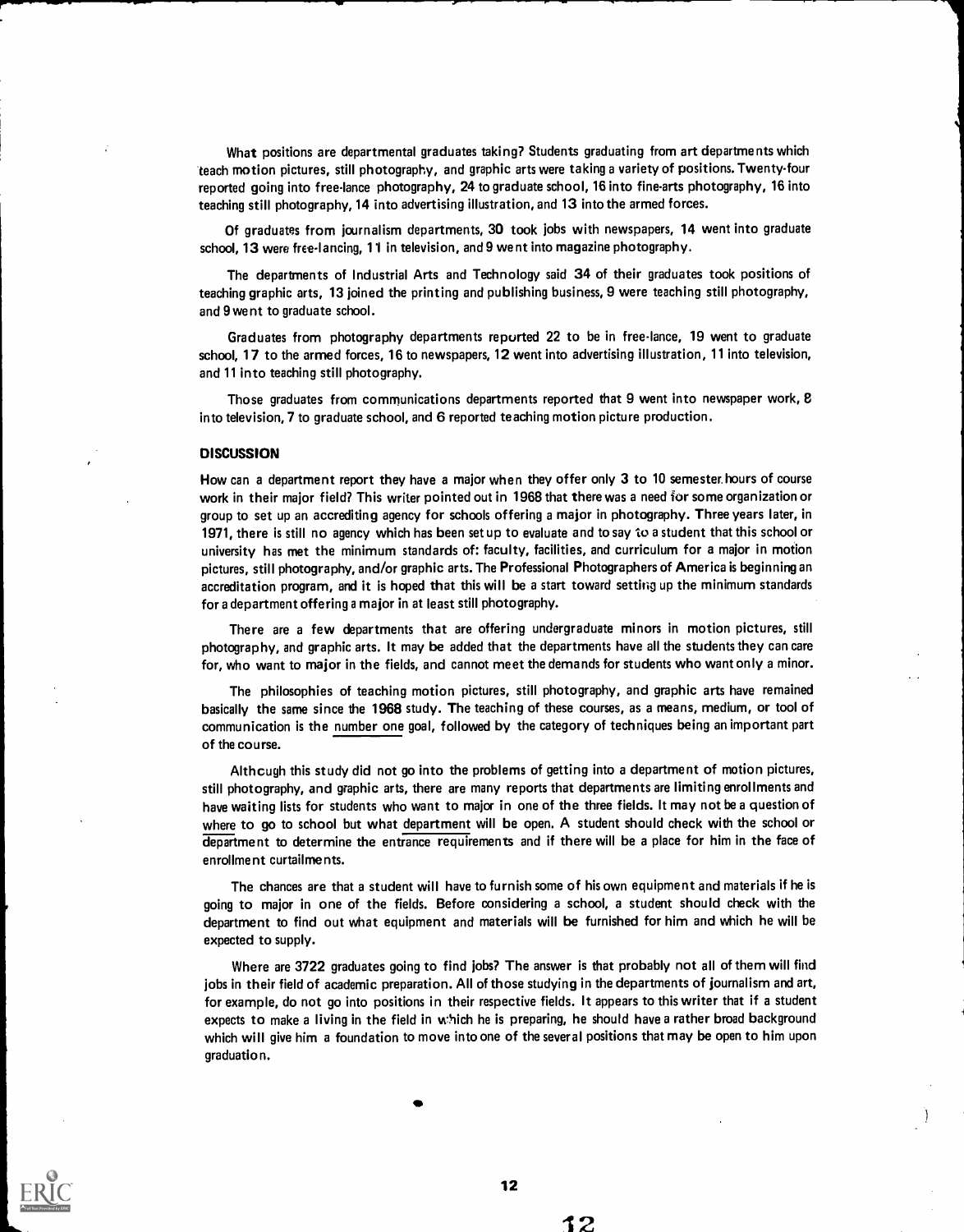# DIRECTORY OF INSTITUTIONS OFFERING MOTION PICTURE, STILL PHOTOGRAPHY, AND GRAPHIC ARTS INSTRUCTION

| Key to<br><b>Abbreviations</b> | Areas Of Instruction                                                |
|--------------------------------|---------------------------------------------------------------------|
|                                | ADV Advanced Photography                                            |
|                                | ART Photography as Art                                              |
|                                | AV Photography in Audiovisual Education                             |
|                                | Basic Basic or Elementary Photography                               |
| CML Commercial                 |                                                                     |
|                                | COL Color Photography                                               |
| (G) Graduate Level             |                                                                     |
|                                | GA ED Graphic Arts Education                                        |
|                                | GAMG Graphic Arts Management                                        |
|                                | GA TECH Graphic Arts Technology                                     |
| IND Industrial                 |                                                                     |
|                                | MED Medical Biological Photography                                  |
|                                | MP HIST History of Motion Pictures                                  |
|                                | MP PROD Motion Picture Production                                   |
|                                | MP SP Individual Study and Special Problems in Motion Pictures      |
|                                | MP THEO Theory, Aesthetics, and Criticism of Motion Pictures        |
|                                | PH ED Photographic Education (Teacher Training)                     |
|                                | PH ENG Photographic Engineering                                     |
|                                | PH GR Photogrammetry                                                |
|                                | PH ILL Photographic Illustration Photography                        |
|                                | PH INST Photographic Instrumentation                                |
|                                | PJ Photojournalism                                                  |
|                                | PH LAB Photographic Laboratory Production and Quality Control       |
| POR Portraiture                |                                                                     |
| RAD Radiography                |                                                                     |
|                                | STILL HIST . History of Still Photography                           |
|                                | STILL SP Individual Study and Special Problems in Still Photography |
|                                | STILL THEO . Theory, Aesthetics, and Criticism of Still Photography |
|                                | TV Television Photography                                           |

 $\ddotsc$ 

 $\mathcal{F}_{\phi^*}$  $\mathbf{I}_{\mathbf{m}}$ 

 $\overline{a}$ 

Numbers after areas of instruction indicate semester hours credit offered.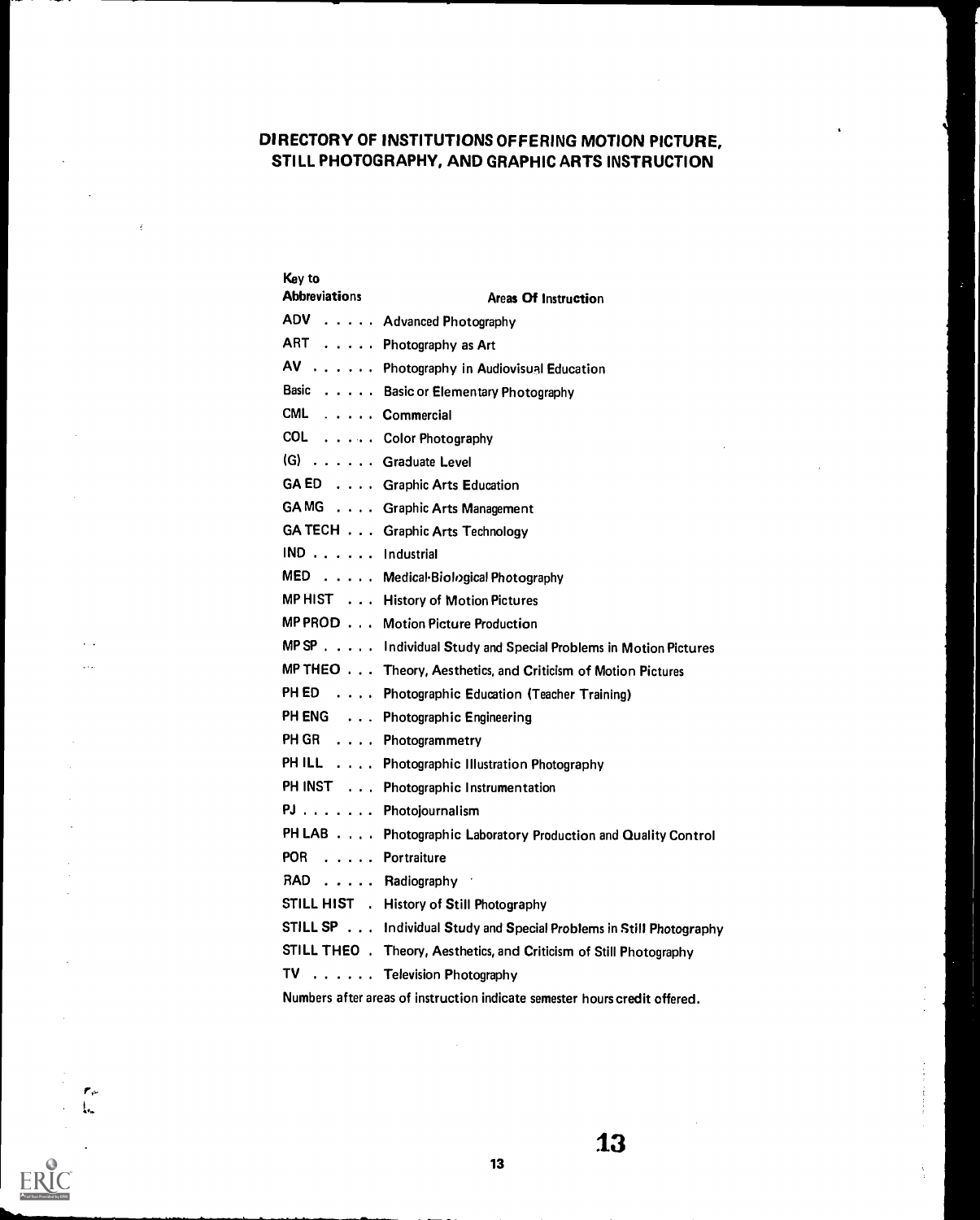# ALABAMA

- JACKSONVILLE STATE UNIVERSITY, Jacksonville 36265<br>Basic 3, AV 3, GA ED 3, TV 3<br>Pasic 3, PL3, STU, LSB 3
- PJ 1 Basic 2
- SPRING HILL COLLEGE, Mobile 36608 Basic 6, PJ 3, POR 3, ART 3, GA TECH 6, MP PROD 6, MP HIST 3, ARKANSAS MP THEO 3, MP SP 8, ADV 6
- UNIVERSITY OF ALABAMA in BIRMINGHAM, 1919 Seventh Ave. ARKANSAS POLYTECHNIC COLLEGE, Russellville 72801 S., Birmingham 35233 AV 3, (G) AV 3
- UNIVERSITY OF ALABAMA, University 35486 GA MG 54, GA TECH 42, GA ED 36 Basic 3, PJ 6, TV 6, MP PROD 6, MP HIST 3, MP THEO 12, (G) Basic 3, (G) MP THEO 18, (G) MP SP 6 HENDERSON STATE COLLEGE, Arkadelphia 71923

ALASKA METHODIST UNIVERSITY, Anchorage 99804 UNIVERSITY OF ARKANSAS, Fayetteville 72701 Basic 1, PJ 1, ART 1, PH LAB 2, MP PROD 1, ADV 2 Basic 3, PJ 2

UNIVERSITY OF ALASKA, College 99701 UNIVERSITY OF ARKANSAS at LITTLE ROCK, Little Rock 72204 Basic 3, PJ 3, MP PROD 3, MP SP 3, ADV 3, Creative Photography 3, Basic 3 (G) MP SP 3, (G) ADV 3

ARIZO

ARIZONA STATE UNIVERSITY, Tempe 85281

Basic 3, PJ 3, ART 15, GA MG 15, GA TECH 39, GA ED 33, PH LAB 9, COL 3, MP SP 3, (G) ART 30, (G) AV 6, (G) GA MG 15, (G) GA TECH 24, (G) GA ED 19, (G) PH LAB 6, (G) TV 4, (G) COL 3, (G) MP PROD 4, (G) MP SP 3, (G) PH ED 2

EASTERN ARIZONA COLLEGE, Thatcher 85552 PJ 3

GRAND CANYON COLLEGE, Phoenix 85017 GA ED 2

NORTHERN ARIZONA UNIVERSITY, Flagstaff 86001 PJ 3, GA ED 9, ADV 3, (G) Basic 3

PHOENIX COLLEGE, 1202 W. Thomas Rd., Phoenix 85013 Basic 4, PJ 6, CML 3, COL 4, ADV 6

- PRESCOTT COLLEGE, Prescott 86301 MED 2 2/3, ART 2 2/3,MP PROD 2 2/3
- Basic 3, PJ 3, STILL SP 3
- JU OSON COLLEGE, Marion 36756 YAVAPAI COLLEGE, 1100 E. Sheldon St., Prescott 86301<br>PJ 1

- PJ 3
- ARKANSAS STATE UNIVERSITY, State University 72467
- Basic - no credit hours listed
- ALASKA SOUTHERN STATE COLLEGE, Magnolia 71753 Basic 3
	-

# **CALIFORNIA**

ALLAN HANCOCK COLLEGE, 800 S. College Dr., Santa Maria 93454 Basic 20, PJ 3, ART 12,STILL THEO 2, STI LL SP 2, A DV 3

ANTELOPE VALLEY COLLEGE, 3041 West Ave., Lancaster 93534 Basic 16

ART CENTER COLLEGE OF DESIGN, 5353 W. Third St., Los Angeles 90005

Basic 22, PJ 11, POR 6, CM L 3, PH ILL 19, IND 2, PH ENG 2, ART 12, GA TECH 2, PH LAB 7, STILL HIST 2, STILL THEO 3, TV 3, COL 8, MP PROD 18, MP HIST 2, MP THEO 3, MP SP 4, ADV 21, (G) MP SP 56, (G) ADV 56

- BAKERSFIELD COLLEGE, 1801 Panorama Dr., Bakersfield 93305 Basic 3, PJ 3, ART 3, STILL THEO 6, TV 3, ADV 3
- BROOKS INSTITUTE, 2190 Alston Rd., Santa Barbara 93103 Basic 14, PJ 7, PO R 28, CML 21, PH ILL 28, IND 28, ART 7, COL 28, MP PROD 28, PH ED 5, Underwater Photography 7, Photography Seminars2, Photography Field Survey 1, Elective Photography Projects  $\overline{\phantom{a}}$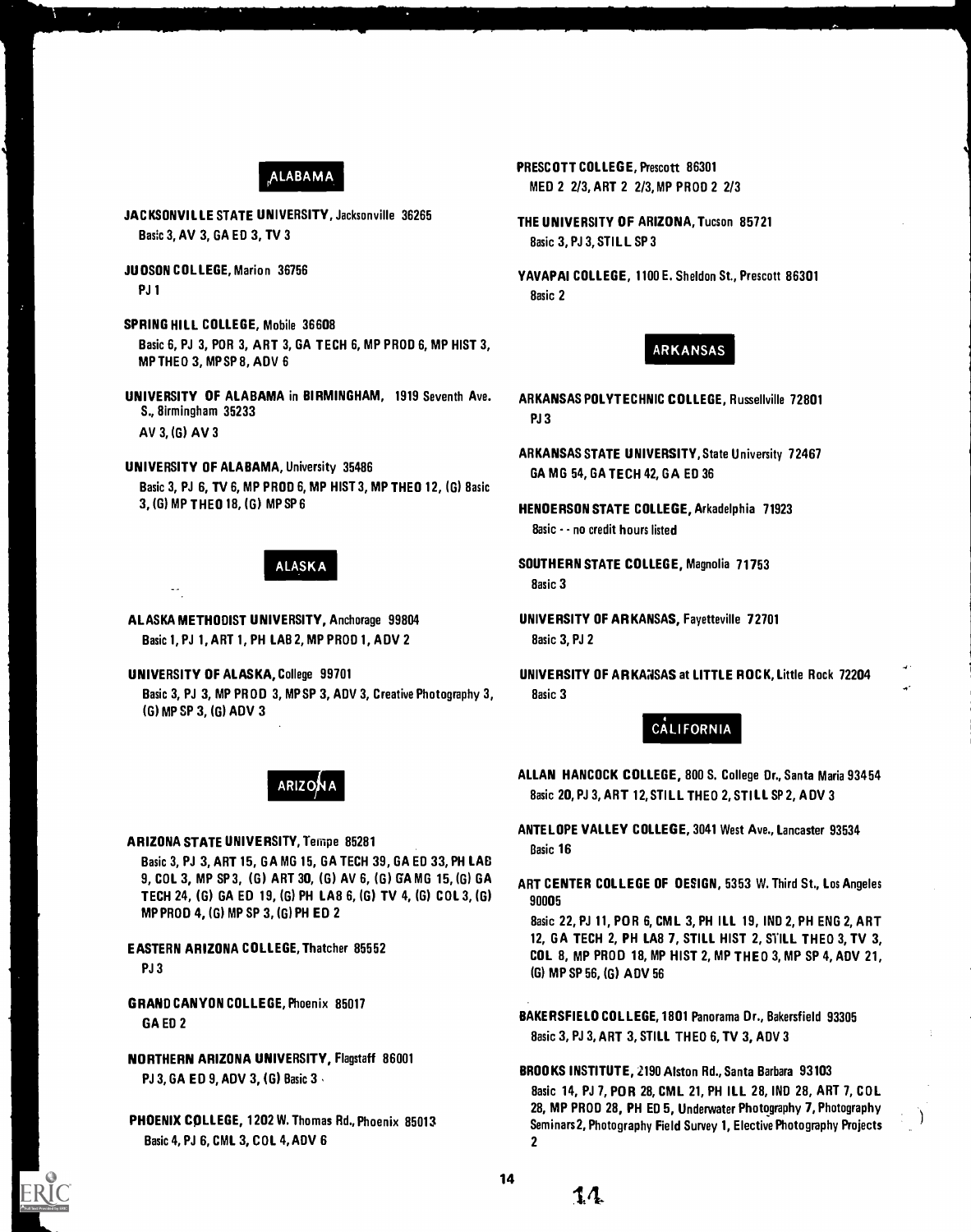CABRILLO COLLEGE, 6500 Soquel Dr., Aptos 95003

Basic 3, PJ 3

- CALIFORNIA COLLEGE OF ARTS AND CRAFTS, Broadway at College Ave., Oakland 94618 Basic 3, ART 21, GA TECH 3, STILL HIST 2, STILL THEO 3, COL 6, MP PROD 9, MP HIST 2,MP THEO 3, MP SP 3, STILL SP 3, A01/ 6, (G) ART 14, (G) STI LL HIST 6, (G) STILL THEO 6, (G) MP HIS 6, (G) MP THEO 6
- CALIFORNIA INSTITUTE OF THE ARTS, 7500 Glenoaks Blvd., Burbank 91504 MP PROD - - no structured program
- CALIFORNIA LUTHERAN COLLEGE, Thousand Oaks 91360 ART 2 2/3
- CALIFORNIA STATE COLLEGE, FULLERTON, Fullerton 92634 Basic 2, PJ 4, ART 4, MP PROO 9, MP HIST 6, MP THEO 3, MP SP 6, ADV 3, PH GA 6, Photo Cartography 3, (G) ART 3, (G) MP SP 12
- CALIFORNIA STATE COLLEGE, LONG BEACH, Long Beach 90801 Basic 2, PJ 2, IND 2, ART 2, GA ED 17, TV 6, COL 2, MP PROO 6, MP HIST 3, MP THEO 6, MP SP 8, ADV 3
- CALIFORNIA STATE COLLEGE, L OS ANGELES, Los Angeles 90032 Basic 10, POR 4, CML 2, INO 2, ART 4, GA MG 24, GA TECH 14, GA E0 16, COL 4, MP PR 00 4, MP SP 6, A0V 4, PH E0 4
- CALIFORNIA STATE POLYTECHNIC COLLEGE, San Luis Obispo 93401

Basic 2, PJ 1 1/3, GA MG 20, GA TECH 33 1/3, GA ED 20, TV 2, COL 2, Photo Bureau 1 1/3, Illustrated Features 2

- CHABOT COLLEGE, 25555 Hesperian Blvd., Hayward 94545 PJ 2, Colloquim in Publicity Photography 2/3
- CHAFFEY COLLEGE, 5885 Haven Ave., Alta Loma 91701 Basic 2, STILL HIST 3, TV 2, MP PR 00 2, MP HIST 3, MP THEO 3
- CHICO STATE COLLEGE, First and Normal, Chico 95926 Basic 6, GA TECH 3, GA EO 3, MP PR 00 6, MP HIST 3, MP THEO 9, ADV 8, (G) GA TECH 39, (G) GA ED 39
- CITRUS COMMUNITY COLLEGE, 18824 E. Foothill Blvd., Azusa 91702 Basic 3, PJ 3, POR 3, CM L 3, COL 3, Police Photography 3
- CITY COLLEGE OF SAN FRANCISCO, 50 Phelan Ave., San Francisco 94112

Basic 188, PJ 96, POR 96, CML 96, PH ILL 96, INO 96, MEO 32, ART 64, AV 32, GA MG 108, GA TECH 560, STILL HIST 32, COL 214, MP PROD 106, MP HIST 10, MP THEO 8, MP SP 32, ADV 420, PH EO 28. All hours shown above are clock hours, not semester hours.

- COLLEGE OF THE DESERT, Palm Desert 92260 ART 2
- COLLEGE OF MARIN, Kentfield 94904 Basic 3, CML 3, ART 3, STILL HIST 3, MP PROO 6, MP HIST 3, MP SP 3, ADV 3
- COLLEGE OF THE REDWOODS, Eureka 95501 P.I<sub>6</sub>
- COLLEGE OF THE SEQUOIAS, Mooney Blvd., Visalia 93277 Basic 3, ADV 1, Police Science Photography 2

COLLEGE OF THE SISKIYOUS, Weed 96094 Basic 4

- COMPTON COLLEGE, 1111 E. Artesia Blvd., Compton 90221 Basic 12
- COSSUMNES RIVER COLLEGE, 8401 Center Pkwy., Sacramento 95823 Basic 2, CML 4, MP PROO 6, MP THEO 2
- CUESTA COLLEGE, Box J, San Luis Obispo 93401 Basic 3, PJ 3
- CYPRESS COLLEGE, 9200 Valley View, Cypress 90630 Basic 3, PJ 2, CML 3, 1NO 3, ART 2, AV 2, PH INST 3, CUL 3, MP HIST 3, AOV 3, Independent Photographic Studies 3
- DE ANZA JUNIOR COLLEGE, 21250 Stevens Creek Blvd., Cupertino 95014 Saft. 8, PJ 1 1/3, CML 4, PH INST 2, COL 7 1/3, MP PROO 8, MP THEO 2, MP SP 1 1/3
- DIABLO VALLEY COLLEGE, Pleasant Hill 94532 Basic 6, TV 3, MP PROD 3, MP HIST 4, MP THEO 4, MP SP 6, ADV 3
- DON BOSCO TECHNICAL INSTITUTE, 1151 San Gabriel Blvd., Rosemead 91770 GA MG 14, GA TECH 20, RAD 18, Arc Spectograph 18
- EAST LOS ANGELES COLLEGE, 5357 E. Brooklyn Ave., Los Angeles 90022 Basic 4, PJ 4, POR 4, CML 4, IND 4, COL 6, ADV 4
- EL CAMINO COLLEGE, El Camino College 90506 Basic 5, PJ 4, POR 3, CML 3, PH ILL 4, IND 4, COL 6
- FOOTHILL COLLEGE, 12345 El Monte Rd., Los Altos Hills 94022 Basic 6, PJ 1 1/3, TV 2, MP PROO 2 2/3, MP THEO 2 2/3, MP SP 1 1/3, RAO 5 1/3

والمنازل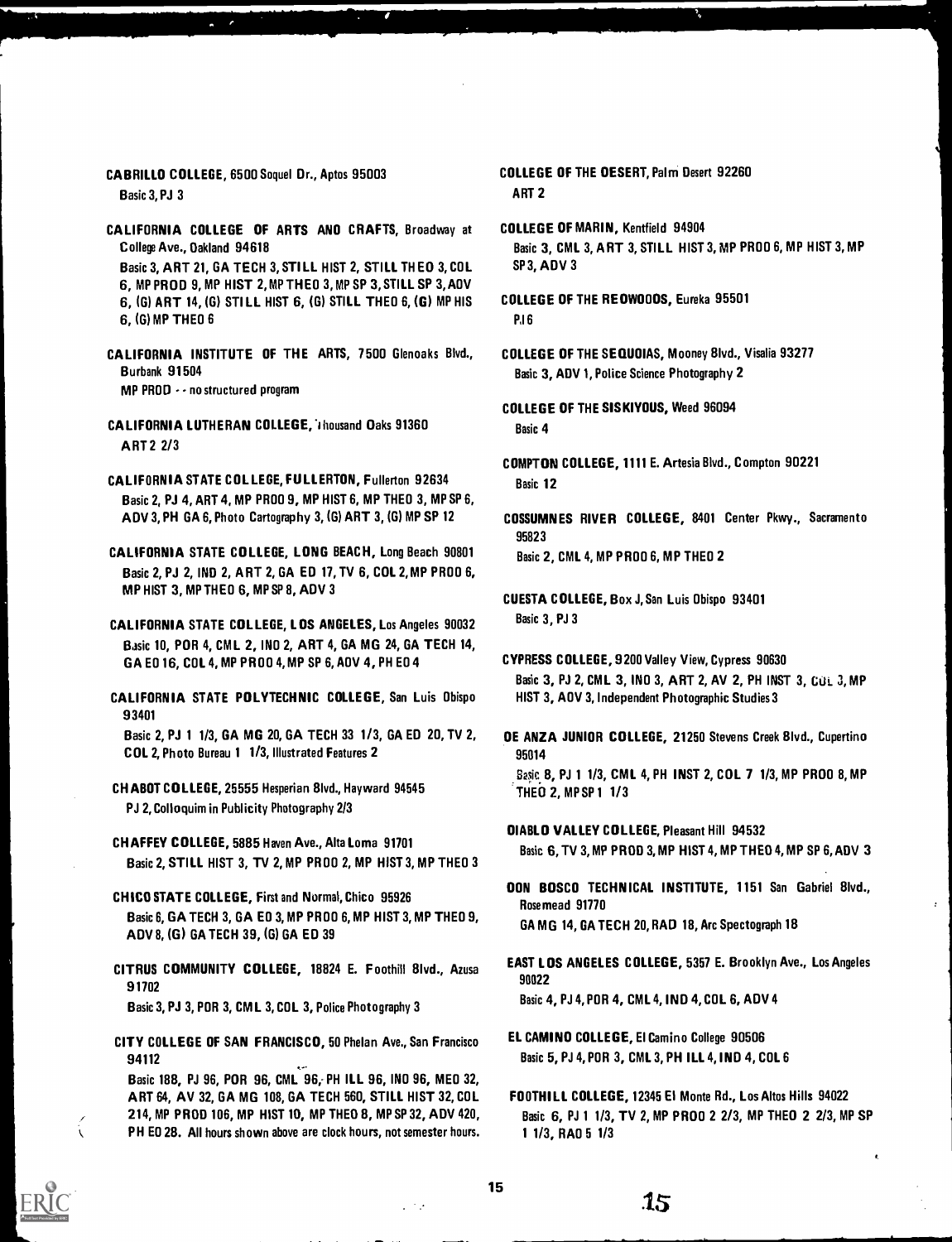- FRESNO CITY COL LEGE, 1101 E. University, Fresno 93704 Basic 93, POR 25, CML 60, IND 40, PH ENG 20, ART 5, AV 90, GA TECH 90, STILL HIST 10, STILL THEO 15, COL 40, MP PROD 40, MP THEO 15, ADV 4
- FRESNO STATE COLLEGE, Cedar and Shaw Ave., Fresno 93701 Basic 11, PJ 10, IND 3, ART 15, GA MG 3, GA TECH 20, GA ED 18, TV 3, MP PROD 12, MP HIST 2, MP THEO 3, MP SP 9, STILL SP 12, PH GR 5, (G) PH ILL 3, (G) IND 3, (G) PH ENG 3, (G) AV 3, (G) GA MG 3, (G) MP THEO 3, (G) MP SP 12, (G) STILL SP 12, (G) ADV 3
- FULLERTON ,JUNI OR COLLEGE, 321 E. Chapman Ave., Fullerton 92634

Basic 9, PJ 5, GA TECH 7, ADV 3

- GAVILAN COLLEGE, 5055 Santa Teresa Ave., Gilroy 95020 CML 5 1/3
- GLENDALE COMMUNITY COLLEGE, 1500 N. Verdugo Rd., Glendale 91208 Basic 6, PJ 2,MP HIST 2, ADV 10, Intermediate Photography 6
- GOLDEN WEST COLLEGE, 15744 Golden West St., Huntington Beach 92647 PJ 3, ART 6, MP HIST 3, MP THEO 6,MP SP 4
- HARTNELL COLLEGE, 156 Homestead Ave., Salinas 93901 Basic 3, PJ 3, ART 3, MP THEO 3
- IMMACULATE HEART COLLEGE, 2021 N. Western Ave., Los Angeles 90027 Basic 4, MP PROD 4, MP HIST 4, MP SP 4
- LANEY COLLEGE, 1001 Third Ave., Oakland 94606 Basic 5, PJ 1, POR 3, CML 8, PH ILL 8, IND 2, ART 4, GA TECH 34, STILL HIST 1,MP PROD 12, MP THEO 3, MP SP 3, ADV 8
- LASSEN COMMUNITY COLLEGE, 1100 Main St., Susanville 96130 Basic 4, PJ 2, ART 2
- LOMA LINDA UNIVERSITY, Loma Linda 92354 AV 88 2/3
- LOS ANGELES CITY COLLEGE, 855 N. Vermont Ave., Los Angeles 90029

Basic 6, PJ 6, POR 6, CML 6, TV 3, COL 18, MP PROD 3, MP HIST 3. MP THEO 3,MP SP 3, ADV 3

- LOS ANGELES TRADE-TECHNICAL COLLEGE, 400 W. Washington B Blvd., Los Angeles 90015 PJ 2, POR 3, CML 4, PH ILL 3, IND 3, ART 9, GA TECH 30, PH LAB 6
- LOS ANGELES VALLEY COLLEGE, 5800 Fulton St.,Ven Nuys 91401 Basic 6, PJ 6,MP PROD 9,MP HIST 3
- MERCED COLLEGE, 3600 M St., Merced 95340 Basic 6, PJ 2
- MERRITT COLLEGE, 5714 Grove St., Oakland 94609 Basic 2 2/3, PJ 4, AV 1 1/3, PH LAB 1 1/3, ADV 1 1/3, RAD 8
- MODESTO JUNIOR COLLEGE, College Ave., Modesto 95350 Basic 3, PJ 2, GA MG 16, GA TECH 200, MP PROD 3, (G) GA TECH 54
- MOUNT SAN ANTONIO COLLEGE, 1100 N. Grand Ave., Walnut 91789 Basic 3, ADV 3
- MOUNT SAN JACINTO COL LEGE, 21400 Foothill Rd., Gilman Hot Springs 92340 Basic 3, CML 6, ART 3, AV 3, GATECH 3, COL 3, MP PROD 1, MP SP 3, ADV 3
- ORANGE COAST COLLEGE, 2701 Fairview Rd., Costa Mesa 92626 Basic 5, PJ 4, CML 2, ART 2, PH LAB 2, COL 6, MP PROD 4, MP HIST 2, MP SP 3, Work Experience 3

PALOMAR COLLEGE, San Marcos 92069 Basic 3, PJ 6, ART 2, PH LAB 2, STILL SP 9, ADV 2

- PASADENA CITY COLLEGE,1570 E. Colorado Blvd., Pasadena 91106 Basic 8, PJ 22, POR 3, CML 14, PH ILL 1, IND 2, MED 2, PH ENG 4, ART 13, AV 1, PH INST 3, GA MG 3, GA TECH 4, GA ED 3, PH LAB 2, STILL HIST 1, STILL THED 1, TV 3, COL 14, MPPROD 8, MP HIST 3, MP THEO 3, ADV 2, PH ED 1
- PEPPERDINE UNIVERSITY, 8035 S. Vermont Ave., Los Angeles 90044 Basic 2, PJ 3
- PORTERVILLE COLLEGE, 900 S. Main St., Porterville 93257 Basic 2, PJ 2
- RIVERSIOE CITY COLLEGE, 3650 Fairfax Ave., Riverside 92506 Basic 5, PJ 2, GA TECH 31
- SACRAMENTO CITY COLLEGE, 3835 Freeport Blvd., Sacramento 95822
	- Basic 6, POR 2, CML 6, ART 3, GA MG 3, GA TECH 24, MP PROD 114, Individual Study in Graphic Arts 6
- SACRAMENTO STATE COL LEGE, 6000 Jay St., Sacramento 95816 Basic 2, AV 1, GA TECH 24, MP PROD 6, MP SP 3, STILL 9P 3, ADV 6

# SAN DIEGO STATE COLLEGE, San Diego 92115

Basic 9, PJ 3, ART 3, GA TECH 9, TV 3, COL 3, MP PROD 6, MP THEO 6, STILL SP 15, ADV 9, Photography for Teachers 3, Experimental Photography - - credit not listed

16

(Q)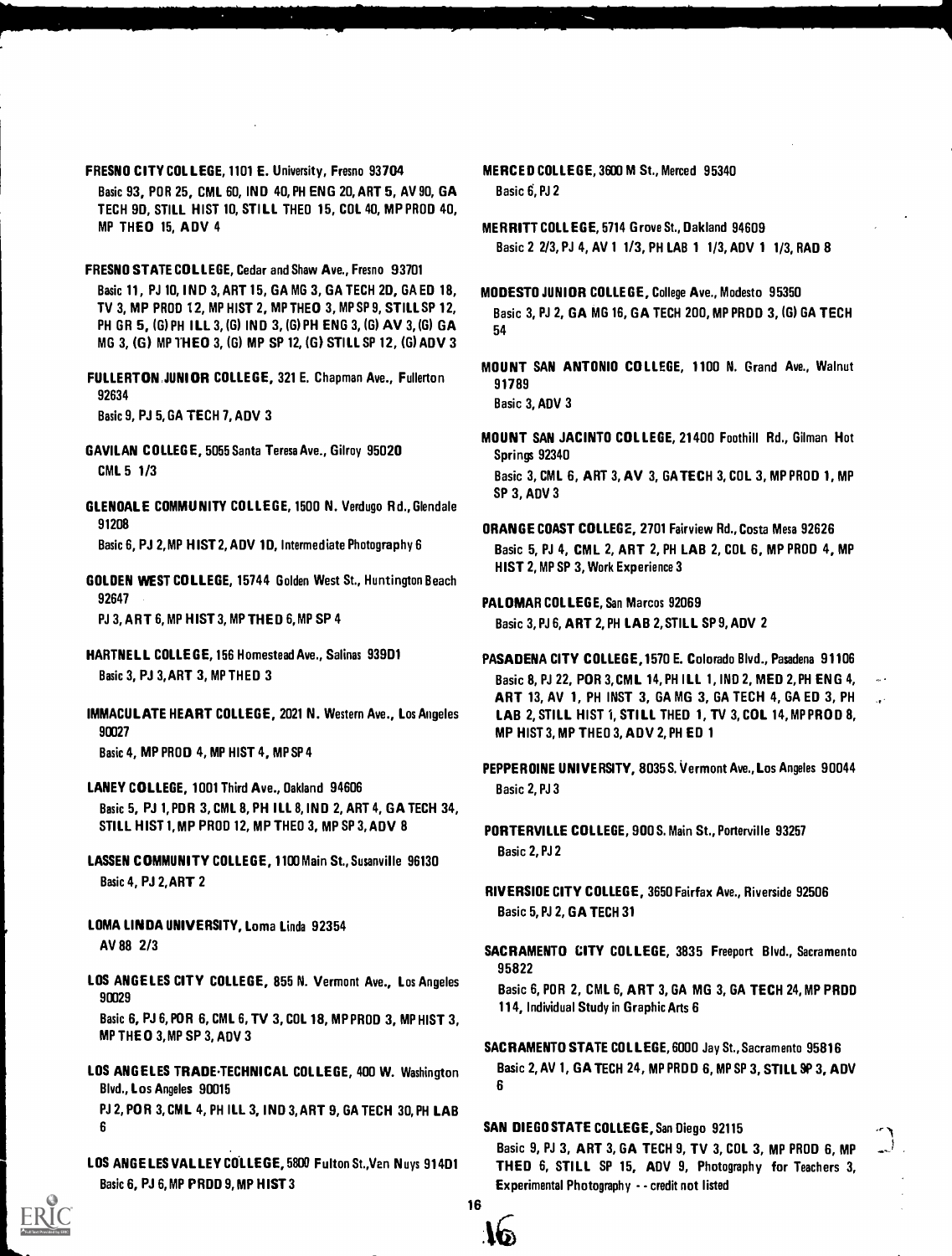SAN FERNANDO VALLEY COLLEGE, 18111 Nordholl St., Northridge 91324

Basic 17, PJ 3, TV 6, MP THEO 3, MP SP 6, STILL SP 3, ADV 6, Ethnographic Film - - credit not listed, (G) Basic 3, (G) PJ 3, (G) ART 12, (G) MP PROD 3

SAN FRANCISCO STATE COLLEGE, 1600 Holloway Ave., San Francisco 94131

Basic 3, ART 30, STILL HIST 3, STILL THEO 3, COL 9, MP PROD 30, MP HIST 15, MP THEO 10, MP SP 15, A DV 20, (G) ART 22, (G) STILL HIST 3, (G) STILL THEO 3, (6) CDL 20, (6) MP PROD 26, (6) MP THEO 9, (G) MP SP 26,(G) ADV 20

SAN JOAQUIN DELTA COLLEGE, 3301 Kennsington Way, Stockton 95204

Basic 36, PJ 6, CM L 3, PH ILL 3, MED 4, ART 16,AV 4, STILL HIST 4, STILL THEO 4, COL 30, MP PROD 12, MP HIST 4, MP THEO 6, MP SP 16, ADV 6

# SAN JOSE STATE COLLEGE, San Jose 95114 Basic 6, IND 3, ART 3, GA TECH 9, COL 4, MP PROD 3, STILL SP 6

SANTA ANA COLLEGE, 17th and Bristol St., Santa Ana 92706 Basic 3, ART 3

SANTA BARBARA CITY COLLEGE, 721 Cliff Dr., Santa Barbara 93105

Basic 6, GA TECH 24, ADV 6

- SANTA MONICA COLLEGE, 1815 Pearl St., Santa Monica 90405 Basic 5, PJ 3, POR 7, CML 4, PH ILL 3, IND 3, COL 10, MP PROD 4, ADV 3
- SANTA ROSA JUNIOR COLLEGE, 1501 Mendocina Ave., Santa Rosa 95401

Basic 16, PJ 5, PO R 5, CML 5, PH ILL 3, GA MG 3, GA TECH 8, MP PROD 3, MP HIST 3, MP THED 3, MP SP 3, STILL SP 3

SCHOOL OF THEOLOGY AT CLAREMONT, 1325 N. College Ave., Claremont 91711

(G) Basic 2, (G) ART 2, (G) AV 4, (G) TV 4, (G) MP PROD 4, (G) MP HIST 8, (G) MP THEO 20, (G) MP SP 16, (G) Film and Society 4

STANFORD UNIVERSITY, Stanford 94305

MP PROD 10, MP HIST 5 1/3, MP THEO 5 1/3, MP SP 5 1/3, Screenwriting 8, (G) MP PROD 10, (G) MP HIST 2 2/3, (6) MP THEO 5 1/3, (G) MP SP 10 2/3

TAFT COLLEGE, 29 Emmons Park Dr., Taft 93268 Basic 2

UNIVERSITY OF CALIFORNIA AT BERKELEY, 2223 Fulton St., Berkeley 94720

Basic 6, PJ 6, PH ILL 2, MED 3 1/3, ART 24, PH LAB 2/3, STILL HIST 2, STILL THEO 2, COL 4, MP PROD 19 1/3, MP HIST 2, MP THEO 2, MP SP 2, STILL SP 2, ADV 12

UNIVERSITY OF CALIFORNIA AT DAVIS, Davis 95616

Basic 2, ART 2, MP SP 3 1/3, STILL SP 3 113, (G) Basic 2, (G) ART 2

UNIVERSITY OF CALIFORNIA, EXTENSIOLI, 55 Laguna St., San Francisco 94102

Basic 2, PJ 2, POR 2, MED 1 1/3, GA TECH 2, STILL HIST 2, COL 2, MP HIST 1 1/3, MP THE D 1 1/3, MP SP 2, ADV 2

UNIVERSITY OF CALIFORNIA AT LOS ANGELES, 405 Hilgard Ave., Los Angeles 90024

ART 10 2/3, TV 24, MP PROD 40, MP HIST 10 2/3, MP THEO 5 1/3, MP SP 8, ADV 2 2/3, Graphic Arts in Mass Communications 2 2/3, (6) PJ 2 2/3, (6) ART 5 1/3, (G) TV 22 2/3, (6) MP PROD 53 1/3, (G) MP HIST 16, (G) MP THEO 10 2/3, (G) MP SP 10 2/3

UNIVERSITY OF CALIFORNIA AT SANTA CRUZ, Santa Cruz 95060 Basic 6 2/3, STILL THEO 3 1/3, MP PROD 10, MP HIST 6 2/3, MP THEO 6 2/3

# UNIVERSITY OF THE PACIFIC, Stockton 95204

Basic 4, COL 4, STILL SP 1, Independent Study in Black and White -- credit hours not given

UNIVERSITY OF SAN FRANCISCO, 2130 Fulton St., San Francisco 94117

TV 6, MP PROD 12,MP THED 3

# UNIVERSITY OF SANTA CLARA, Santa Clara 95053

Basic 5 1/3, ART 5 1/3, MP PROD 2 2/3, MP HIST 2 2/3, MP THEO 2 2/3, MP SP 2 213, ADV 2 2/3

UNIVERSITY OF SOUTHERN CALIFORNIA, University Park, Los Angeles 90007

Basic 5 1/3, PJ 5 1/3, AV 2 2/3, PH INST 5 1/3, PH LAB 2 2/3, TV 24, MP PROD 41 1/3, MP HIST 10 2/3, MP THEO 13 1/3, MP SP 5 1/3, ADV 2 2/3, (6) MP PROD 29 1/3, (G) MP HIST 13 1/3, (6) MP THEO 17 1/3, (G) MP SP 18 2/3

- WEST HILLS COLLEGE, 300 Cherry La., Coalinga 93210 Basic 4, PJ 4
- WEST VALLEY COLLEGE, 44 E. Latimer Ave., Campbell 95008 Basic 3

# COLORADO

ARAPAHOE COMMUNITY COLLEGE, 5900 S. Santa Fe, Littleton 80120

Basic 3 2/3, MP SP 1 1/3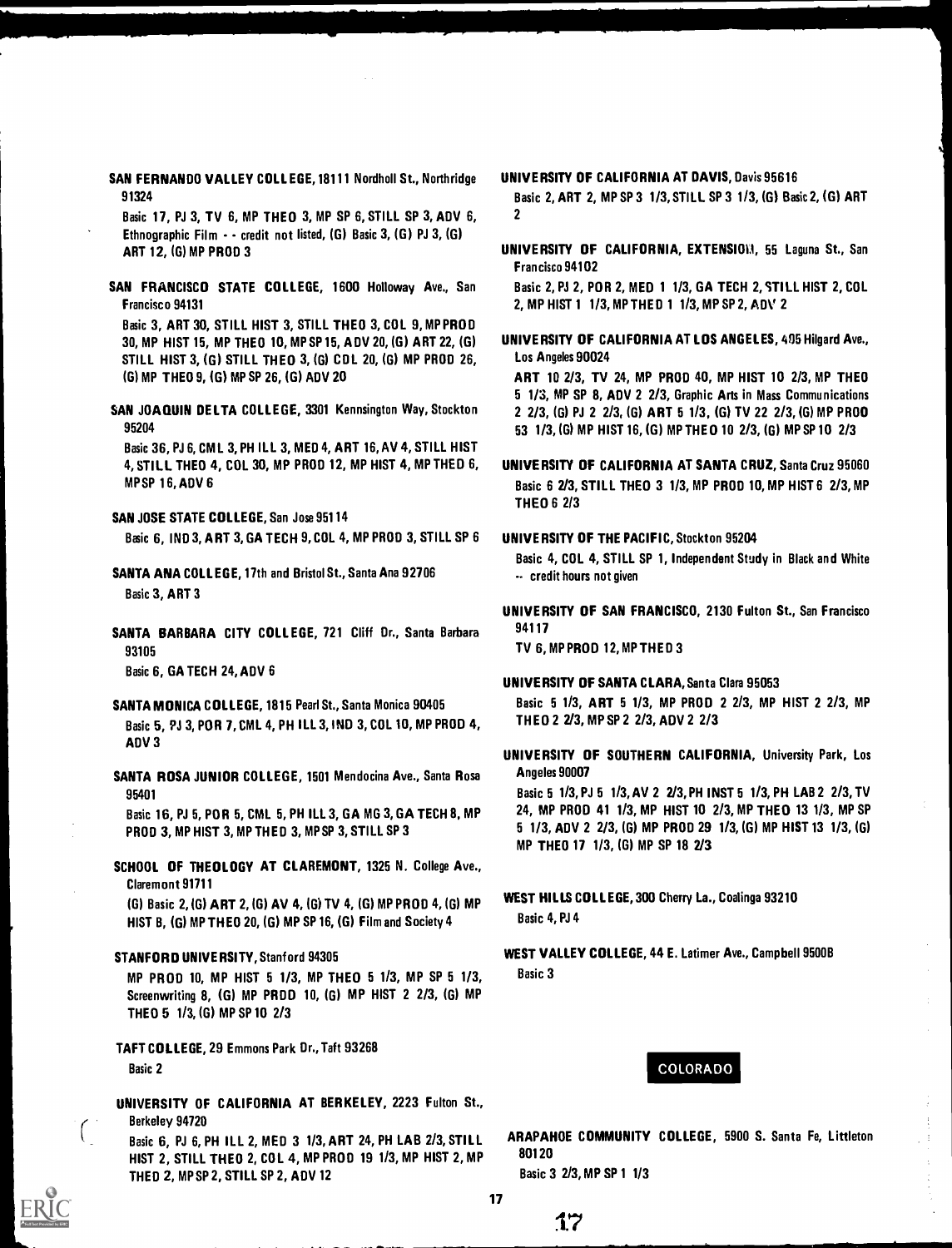COLORADO MOUNTAIN COLLEGE, West Campus, Glenwood Springs 81601 Basic 6, PJ 2, POR 4, CML 6, PH ILL 2, IND 2, GA MG 2, GA TECH 14, COL 6, MP SP 3 1/3, STILL SP 3 1/3, ADV 4, Special Problems in Graphic Production 3 1/3 COLORADO SCHOOL OF MINES, Golden 80401 MP PROD 3,MP HIST 3, MP THEO 3 COLORADO STATE UNIVERSITY, Fort Collins 80521 Basic 2, PJ 2, PH INST 2, GA MG 2,TV 6, MP PROD 2, MP SP 2 2/3, **STILL SP 1 1/3** COMMUNITY COLLEGE OF DENVER, 1001 E 62nd Ave., Denver 80216 Basic 2, PJ 2, ART 2, AV 1 1/3, MP HIST 2 LAMAR COMMUNITY COLLEGE, Lamar 81052 Basic 2 MESA COLLEGE, Box 2647, Grand Junction 81501 Basic 6, PJ 6, PH ENG 3, AV 21, GA MG 6, GA TECH 36, GA ED 3, PH LAB 6, TV 12, MP PROD 8, MP HIST 6, ADV 3 METROPOLITAN STATE COLLEGE OF COLORADO, 250 West 14th Ave., Denver 80204 Basic 6 NATIONAL CAMERA TECHNICAL TRAINING DIVISION, 2000 West Union Ave., Englewood 80110 Basic 2, PH ENG 40, PH INST 1 1/3, Photographic Equipment Technician 54 2/3, Basic Still Camera Technician 27 1/3, Basic M ovie Equipment Technician 14 NORTHEASTERN JUNIOR COLLEGE, Sterling 80751 Basic 2 SOUTHERN COLORADO STATE COLLEGE, Pueblo 81005 Basic 2 2/3, PJ 2 2/3, ADV 2 2/3 UNIVERSITY OF COLORADO, Boulder 80302 Basic 9, PJ 2, ART 15, TV 3, MP SP 3, ADV 6 UNIVERSITY OF COLORADO, DENVER CENTER, 1100 14th St.,

Denver 80202 Basic 4, ADV 4

UNIVERSITY OF NORTHERN COLORADO, Greeley 80631 Basic 2, ART 2, GA ED 16, TV 4, MP PROD 4,(G) GA ED 8, (6) TV 4, (G) MP PROD 4

# **CONNECTICUT**

CENTRAL CONNECTICUT STATE COLLEGE, 1615 Stanley St., New Street Lines Britain 06050 Basic 3, PH INST 3, GA TECH 24, GA ED 21, PH ED 3, PH GR 6, (G)

PJ 3, (G) AV 3, (G) GA TECH 3, (G) GA EO 3

CONNECTICUT COLLEGE, New London 06320

ART 4, ADV 4

- QUINNIPIAC COLLEGE, Mt. Carmel Ave., Hamden 06518 MP PROD 6
- SGUTHERN CONNECTICUT STATE COLLEGE, 501 Crescent St., New Same Connecticut Haven 06515 Basic 2, ART 5

UNIVERSITY OF BRIDGEPORT, Bridgeport 06602 Basic 3, PJ 3, ART 4, GA MG 3, TV 3, MP PROD 3, MP THEO 3, MP  $\qquad \qquad \blacksquare$ SP 3

- UNIVERSITY OF CONNECTICUT, Storrs 06268 Basic 6, ART 9, STILL THEO 9, STILL SP 6, ADV 3, (G) AV 3, (G) GA ED 3
- WESLEYAN UNIVERSITY, Middletown 06457 Basic 6, GA TECH 6, COL 3, MP PROD 12, MP HIST 12, MP SP 6, ADV 6

# DELAWARE

UNIVERSITY OF DELAWARE, Newark 19711 Basic 3, ART 6, MP PROO 3, MP THEO 3, MP SP 4, (G) ART 3, (G) MP PROD 3, (G) MP THEO 3, (G) MP SP 4, (G) STILL SP 9, (G) ADV THEO 3,(G) PH ED 6

# DISTRICT OF COLUMBIA

THE AMERICAN UNIVERSITY, Washington 20016 Basic 4, PJ 4, COL 8, MP PROO 10, MP HIST 4, ADV 8, (G) Basic 4, (G) PJ 4, (G) COL 8, (G) MP PROD 10, (G) MP HIST 4

- CATHOLIC UNIVERSITY OF AMERICA, 40001 Harewood Rd., Washington 20017 (G) Basic 2, (G) GA MG 3, (G) GA TECH 3
- CORCORAN SCHOOL OF ART, 17 and New York Ave., Washington  $\gamma$ 20016

Basic 6, CML 3, ART 12, COL 6, MP PROD 6, ADV 12



18

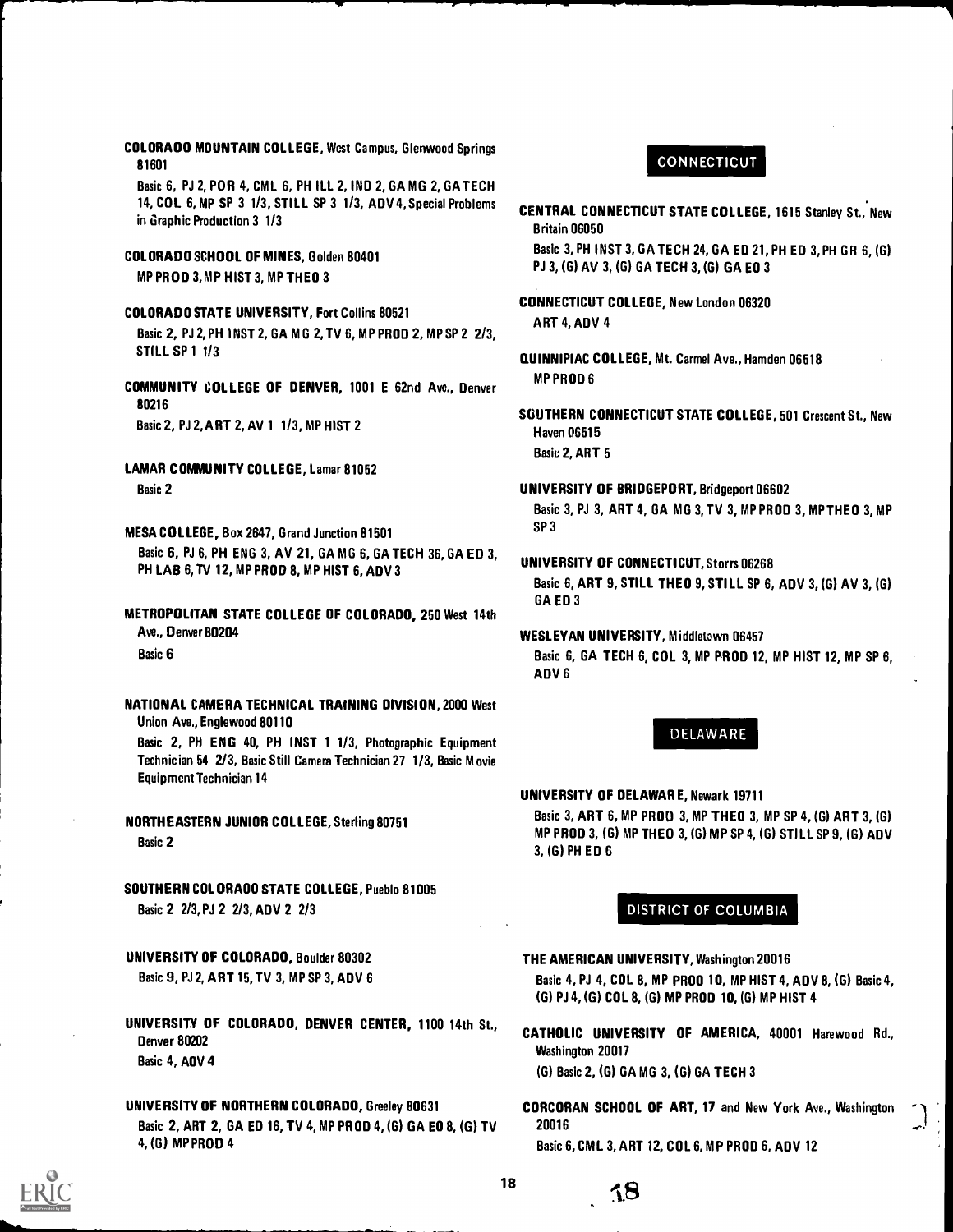#### WASHINGTON TECHNICAL INSTITUTE, Washington 20008

Basic -- credit hours not given GEORGIA<br>Basic -- credit hours not given

# FLORIDA

- BREVARD COMMUNITY COLLEGE, Clear Lake Rd., Cocoa 32922 Basic 1 1/3, GA TECH 3 1/3, GA ED 3 1/3 Basic 3, AV 3, COL 3, Underwater Photography - credit hours not given, Police Photography - - credit hours not given BRENAU COLLEGE, Gainesville 30501
- BROWARD COMMUNITY COLLEGE, 3501 S.W. Davie Rd., Fort Lauderdale 33314
- Basic 16, POR 8, CML 8 hours not given
- FLORIDA A. AND M. UNIVERSITY, Tallahassee 32307 GEORGIA SOUTHERN COLLEGE, Statesboro 30458
- FLORIDA ATLANTIC UNIVERSITY, Boca Raton 33432 ART 2 2/3, STILL HIST 2 2/3 GEORGIA SOUTHWESTERN COLLEGE, Americus 31709
- FLORIDA PRESBYTERIAN COLLEGE, P.O. Box 12560, St. Petersburg 33733 GEORGIA STATE UNIVERSITY, 33 Gilmer S.E., Atlanta 30303
- 
- FLORIDA STATE UNIVERSITY, Tallahassee 32306 UNIVERSITY OF GEORGIA, Athens 30601 Basic 6, GA TECH 6, GA ED 6, STILL HIST 2, COL 6, MP PROD 16
- 

Basic 4, PJ 2 2/3, ART 4, AV 2, STILL HIST 2, TV 4, MP PROD 7 1/3, MP HIST 2, MP THEO 4, MP SP 4, ADV 4

- MIAMIDADE JUNIOR COLLEGE, 11380 S.W. 104th St., Miami 33156 Basic 9, ART 3, GA MG 6, GA TECH 30, TV 7, MP PROD 9 HAWAII
- NORTH FLORIDA JUNIOR COLLEGE, Madison 32340 CHURCH COLLEGE OF HAWAII, Laie 96762 Basic 3 Basic 3 Basic 17, ADV 4
- PALM BEACH JUNIOR COLLEGE, 4200 S. Congress Ave., Lake Worth UNIVERSITY OF HAWAII, 1776 University Ave., Honolulu 96822
- PENSACOLA JUNIOR COLLEGE, 1000 College Blvd., Pensacola 32504 Basic 3, PJ 4, ART 6 IDAHO

ক্,্

UNIVERSITY OF FLORIDA, Gainesville 32601 Basic 22, PJ 8, ART 16, TV 7 1/3, MP THEO 2 2/3, MP SP 3 1/3, IDAHO STATE UNIVERSITY, Pocatello 83201 A DV 16 2/3, (G) ART 24, (G) ADV 24 Basic 5, PJ 6, ADV 3, (G) Basic

- ATLANTA SCHOOL OF ART, 1280 Peachtree St., N\E., Atlanta 30309 Basic 6, ADV 6
- BERRY COLLEGE, P.O. Box 443, Mt. Berry 30149
- Basic 3, PJ 3, GA TECH 3, GA ED 3
- PJ 4 CLARK COLLEGE, Atlanta 30314

Basic 3, MP PROD 3, MP SP 6, ADV 6, Visual Communications I -<br>Credit hours not given, Visual Communication II credit hours not given 32015 given, Directed Studies  $\cdots$  credit hours not given, Portfolio  $\cdots$  credit

Basic 4, CM L 2, GA MG 4, GA TECH 53 1/3, GA ED 4 Basic 3 1/3, POR 1 1/3, GA MG 16 2/3, GA TECH 6 2/3, GA ED 6 2/3, MP SP 6 2/3

Basic 3 1/3, PJ 3 1/3, ART 3 1/3, ADV 3 1/3

Basic 2, ART 2. MP PROD 2. MP SP 32. STILL SP 32 Basic 6 2/3, ART 20, GA TECH 1 1/3, PH LAB 13 1/3, STILL HIST 6 2/3, STILL THEO 13 1/3, COL 6 2/3, STILL SP 3 1/3, ADV FLORIDA SOUTHERN COLLEGE, Lake!and 33802 6 2/3, (G) ART 20, (G) PH LAB 13 1/3, (G) STILL HIST 6 2/3, (G) Basic 3, ADV 3 STILL THEO 13 1/3, (G) COL 6 2/3, (G) ADV 2/3

PROD 6 2/3, MP HIST 3 1/3, MP THEO 2 2/3, MP SP 3 1/3, STILL FLORIDA TECHNOLOGICAL UNIVERSITY, Box 25000, Orlando SP 3 1/3, PH ED 10, (G) ART 10, (G) GA TECH 3 1/3, (G) GA ED 32816<br>Besie A, BL 2, 2/2, A DT A, AV, 2, STULL WIST 2, TV A, NB BRAD 3 2/3, (G) MP SP 3 1/3, (G) STILL SP 3 1/3, (G) PH ED 10

33460 Basic 9, ART 3, AV 3, GA ED 3, MP PROD 9, MP SP 6, STILL SP 6, Basic 2 **ADV 3, (G) MP SP 6, (G) STILL SP 6, (G) ADV 3** 

19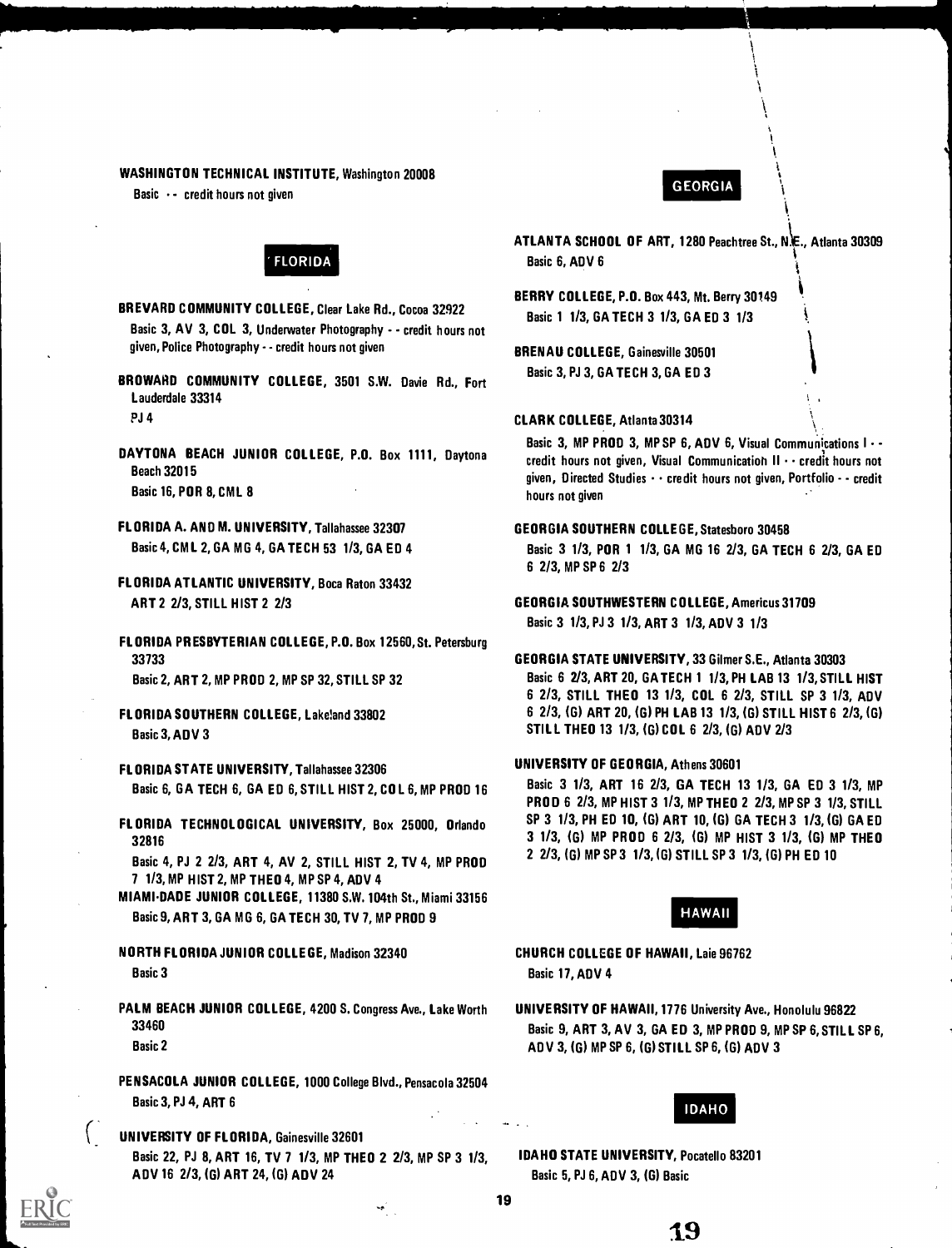# LEW1S-CLARK NORMAL SCHOOL, Lewiston 83501 GA TECH 16

NORTH IDAHO JUNIOR COLLEGE, 1000 W. Garden, Coeur D'Alene 83814

Basic - credit hours not given, PJ - credit hours not given, Police Photography - - credit hours not given

### UNIVERSITY OF IDAHO, Moscow 83843

Basic 3, TV 3, MP PROD 3, Summer Workshop 2

ILLINOIS

- BRADLEY UNIVERSITY, Peoria 61606 Basic 9, PJ 9, ART 18, TV 6, MP PROD 24, MP SP 12, ADV 15, (G) ART 24, (G) MP PROD 24
- CHICAGO STATE COLLEGE, 6800 South Stewart Ave., Chicago 60621 GA ED 21, (G) GA ED 11
- COLLEGE OF DU PAGE, 22nd and Lambert Rds., Glen Ellyn 60137 Basic 3 1/3, PJ 2, POR 3 1/3, CML 2, IND 2, ART 6 2/3, STILL THEO 4, COL 6, MP HIST 2, MP THEO 4, STILL SP 66 2/3
- COLUMBIA COLLEGE, 540 N. Lake Shore Dr., Chicago 60611 Basic 11, PJ 2, POR 2, PH ILL 6, ART 84, GA TECH 6, PH LAB 2, STILL HIST 4, TV 41, COL 3, MP PROD 50, MP HIST 8, MP THEO 8, MP SP 6, STILL SP 6, ADV 76, (G) MP PROD 37, (G) MP HIST 6, (G) MP THEO 12, (G) MP SP 27,(6) STILL SP 27
- EASTERN ILLINOIS UNIVERSITY, Charleston 61920 GA ED 28, (G) AV 4, (G) GA ED 16
- ELGIN COMMUNITY COLLEGE, 1700 Spartan Dr., Elgin 60120 Basic 4
- GARRETT THEOLOGICAL SEMINARY, Evanston 60201 (G) AV 4, (G) STILL THEO 4, (G) MP PROD 4,(6) MP THEO 4
- GREENVILLE COLLEGE, Greenville 62246

Basic 4

ILLINOIS INSTITUTE OF TECHNOLOGY, INSTITUTE OF DESIGN, 3360 S. State St., Chicago 60616

Basic 8, PJ 4, POR 8, CML 8, PH ILL 8, IND 4, MED 2, ART 48, AV 16, GA TECH 8, GA ED 4, PH LAB 2, STILL HIST 4, STILL THEO 4, COL 12, MP PROD 20, MP HIST 4, MP THEO 4, MP SP 20, ADV 24, PH ED 16, Intermedia - - Sound and Image 8, (G) Basic 4,(6) PJ 4, (G) POR 8, (G) CML 8, (G) PH ILL 8, (G) IND 4, (G) MED 2, (G) ART 60, (G) AV 16, (G) GA TECH 8, (G) GA ED 16, (G) PH LAB 2, (G) STILL HIST 8, (G) STILL THEO 8, (G) COL 16, (G) MP PROD 20, (G) MP HIST 4, (G) MP THEO 4, (G) MP SP 22, (G) ADV 30,(G) PH EO 24, (G) Intermedia - - Sound and Image 8

- ILLINOIS STATE UNIVERSITY, Normal 61761 Basic 3, GA MG 3, GA TECH 27, MP PROD 3, MP HIST 3, (G) GA MG 6, (G) GA TECH 6
- JUDSON COLLEGE, Elgin 60120 Basic - - credit hours not given, ART - - credit hours not given
- KISHWAU KEE COLLEGE, Malta 60150 PJ 3, MP PROD 1, MP HIST 1, MP THEO 1
- LINCOLN COLLEGE, Lincoln 62656 Basic 2, PJ 1, ART 1, MP PROD 2, MP HIST 3
- McCORMICK THEOLOGICAL SEMINARY, 800 W. Belden, Chicago 60614 (G) MP THEO 12, (G) MP SP 8, (G) PH ED 8

MORTON COLLEGE, Cicero 60650 Basic 4, ADV 4

### MUNDELEIN COLLEGE, 6363 Sheridan Rd., Chicago 60626

Basic 6, PJ 6, ART - - unlimited, AV 9, GA ED 6, STILL THEO 3, TV 6, MP PROD 15, MP THEO 9, MP SP 6, STILL SP 3, ADV 3, PH ED 3, (G) MP PROD 6,(6) MP THEO 9, (G) STILL SP

### NORTHERN ILLINOIS UNIVERSITY, De Kalb 60115

Basic 6, PJ 6, GA ED 15, TV 6, COL 3, MP PROD 3, MP HIST 6, MP THEO 3, MP SP 6, STILL SP 5, ADV 5, Multimedia 3, Photography Seminar 3, (G) PJ 6, (G) AV 3, (G) GA ED 9, (G) TV 3, (G) MP HIST 6, (G) MP THE 0 3,(6) MP SP 3, (G) ADV 9

### NORTHWESTERN UNIVERSITY, Evanston 60201

PJ 2 2/3, ART 2 2/3, MP PROD 13 1/3, MP HIST 5 1/3, MP THEO 8, MP SP 2 2/3, STILL SP 2 2/3, (G) MP PROD 10 2/3, (G) MP HIST 5 1/3, (G) MP THEO 5 1/3, (G) MP SP 5 1/3

- OLIVE-HARVEY COLLEGE, 10001 S. Woodlawn, Chicago 60028 MP PROD 6, MP THEO 3
- SCHOOL OF THE ART INSTITUTE OF CHICAGO, Michigan Ave. at Adams St., Chicago 60603

Basic 12, STILL HIST 6, COL 6, MP PROD 3, MP HIST 3, MP SP 18, STILL SP 57, PH ED 6

### SOUTHERN ILLINOIS UNIVERSITY, Carbondale 62901

Basic 18, PJ 10, POR 5 1/3, CML 5 1/3, IND 2/3, AV 2, GA TECH 41 1/3, STILL HIST 4 2/3, STILL THEO 8 2/3, TV 1 1/3, COL 5 1/3, MP PROD 27 1/3, MP HIST 8, MP THEO 10 2/3, MP SP 10 2/3, STILL SP 8, PH ED 2 2/3, Technical and Scientific Photography 2 2/3, Documentary Photography (Still) 2 2/3, Personal Photography Expression 5 1/3, Mixed Media Production 2 2/3, Visual Communication 4,(6) Basic 1 1/3,(6) PH ED 2 2/3

### SPOON RIVER COLLEGE, Canton 61520

Basic 3, COL 3, ADV 3, 35mm Photography 3

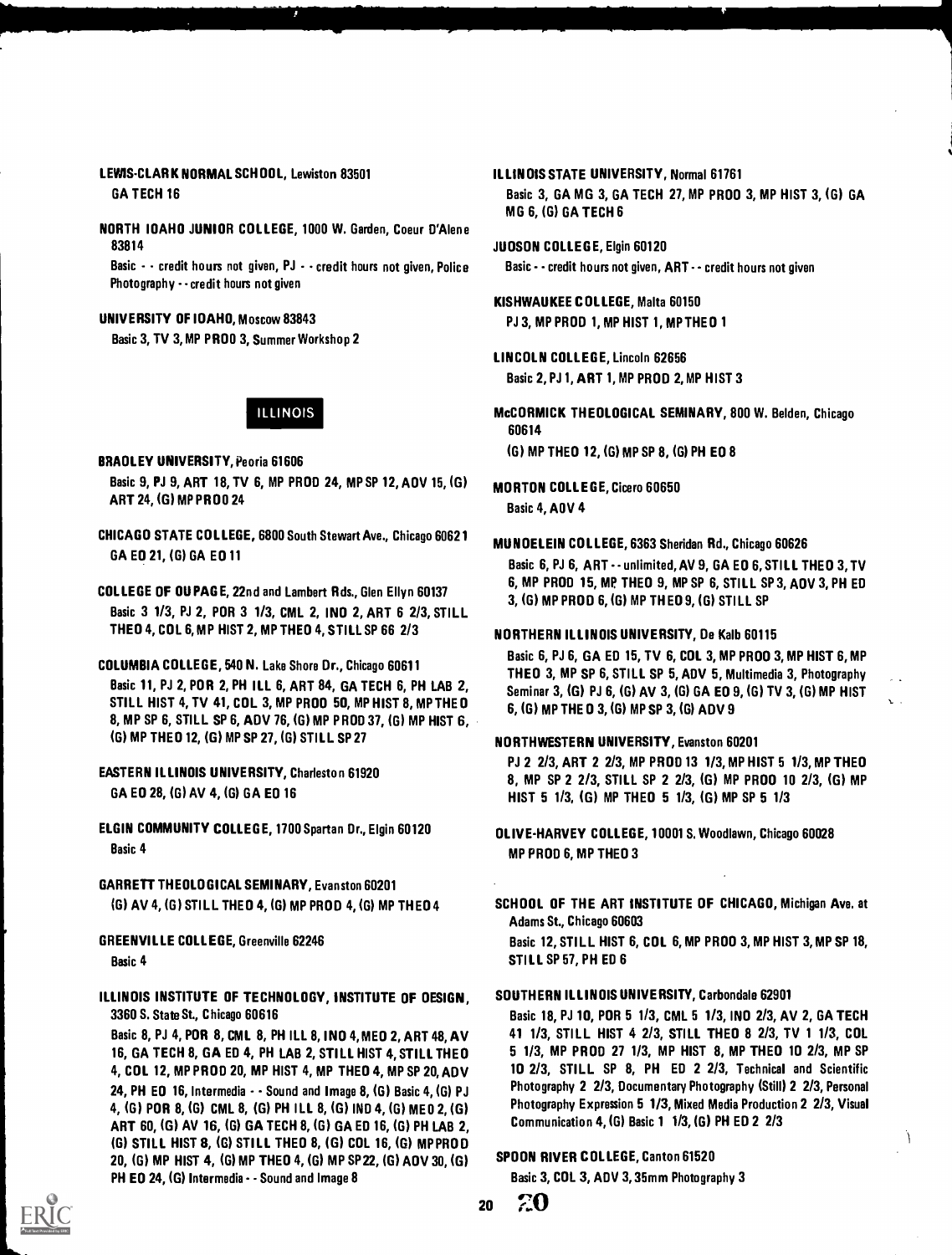- THORNTON COMMUNITY COLLEGE, 151st and Broadway Sts., INDIANA UNIVERSITY, Bloomington 47401 Harvey 60426 PJ 12 Basic 5, CM L 3, IND 2, PH ENG 2, ART 9, GA MG 12, GA TECH 38,
- MP THEO 3 TRITON COLLEGE, 2000 Fifth Ave., River Grove 60164 Basic and Intermediate 4, PJ 4, CML 2, GA MG 4, GA TECH 25, PH
- UNIVERSITY OF ILLINOIS CHICAGO CIRCLE, Chicago 60680 (G) Basic 4<br>Pasic 2.2/2. APT 5.1/2. STILL LIST 2. COLL2.2/2. AID RROO 10 VINCENNES UNIVERSITY, Vincennes 47591 Basic 2 2/3, ART 5 1/3, STILL HIST 2, COL 2 2/3, MP PROD 10, VINCENNES UNIVERSITY OF THE COLOR STILL HIST 2, COL 2 2/3, MP PROD 10, STILL BASic 3, GAMG 2 MP THEO 2, MP SP 5 1/3, STILL SP 10 2/3, Architectural Photography 2 2/3
- UNIVERSITY OF ILLINOIS URBANA CAMPUS, Urbana 61801 Basic 3, STILL SP 3 ART 9, MP PROD 9, MP SP 3, STILL SP 3, (G) ART 6, (G) MP PROD 6, (G) MP SP 3, (G) STILL SP 3
- WESTERN ILLINOIS UNIVERSITY, Macomb 61455 Basic 2 2/3, AV 1 1/3, GA TECH 5 1/3, GA ED 5 1/3, MP PROD

- ANDERSON COLLEGE, Anderson 46012
- BALL STATE UNIVERSITY, Muncie 47306 STILL THEO 20, COL 4, MP PROD 28, MP THEO 15, ADV 42 Basic 2, PJ 2, GA MG 44, GA TECH 35 1/3, GA ED 12, (G) PJ 5 1/3,
- CONCORDIA SENIOR COLLEGE, Fort Wayne 46825 MP HIST 1 1/3,MP THEO 4 GRINNELL COLLEGE, Grinnell 50112
- DEPAUW UNIVERSITY, Greencastle 46135
- 
- HANOVER COLLEGE, Hanover 47243 **Engineering and Speech 6** 2/3, PJ 2 1/2
- HERRON SCHOOL OF ART, 1701 N. Pennsylvania St., Indianapolis Basic 8, PJ 3, ART 3, GA ED 11, STILL THEO 3, COL 3, MP PROD<br>A MP HIST 9. MP THEO 3. MP SP 3. ADV 3. (G) MP SP 3.

Basic 2, ADV 4

- INOIANA PUROUE REGIONAL CAMPUS, 2101 Coliseum Blvd., Fort Rapids 52406 Wayne 46805 GA TECH 80 (G) AV 3, (G) GA TECH 3, (G) GA ED 2
- INOIANA STATE UNIVERSITY, Terre Haute 47809 Marshalltown 50158 Basic 2 and 2 Basic 3 and 2 Basic 3 and 2 Basic 3 and 2 Basic 3 and 2 Basic 3 and 2 Basic 3 and 2 Basic 3 and 2
- 
- PH LAB 3, TV 6, COL 3, MP PROO 2, AOV 3 PUROUE UNIVERSITY, Lafayette 47907
- SAINT MARY-OF-THE-WOODS COLLEGE, Saint Mary-of-the-Woods<br>LAB 2, STILL THEO 2, COL 2, STILL SP 5, AOV 2 47876
	-
	-
	- WABASH COLLEGE, Crawfordsville 47933

# IOWA

- 2 2/3, (G) GA ED 5 1/3 2/3, (G) GA ED 5 1/3 Center Sts., Des Moines 50309 (G) MED 3
	- INDIANA DES MOINES AREA COMMUNITY COLLEGE 2006 Ankeny Blvd., Ankeny 50021 Basic 2/3
- Basic 1 **Basic 1 DRAKE UNIVERSITY, Des Moines 50311** Basic 42, PJ 30, GA MG 20, GA TECH 80, GA ED 20, STILL HIST 8,
- (G) GA ED 2 2/3, (G) AOV 2 2/3 FAITH BAPTIST BIBLE COLLEGE, 1900 N. Fourth St., Ankeny 50021 Basic 2
	- MP SP 8, STILL SP 8
- Basic 4, ART 2, MP PROC 2 **HAWKEYE INSTITUTE OF TECHNOLOGY, P.O. Box 8015, Waterloo** 50704
- GRACE COLLEGE, Winona Lake 46590 Basic 11 1/3, PJ 2 2/3, POR 11 1/3, CML 5 1/3, IND 5 1/3, STILL Basic 3, MP PROD 2, MP THEO 2 THEO 15 1/3, COL 11 1/3, AOV 14 2/3, Photocopy Techniques 2 2/3, Retouching and Spotting <sup>1</sup> 1/3, Photography Business,
	- IOWA STATE UNIVERSITY, Ames 50010
	- 8, MP HIST 9, MP THEO 3, MP SP 3, ADV 3, (G) MP SP 3
	- KIRKWOOD COMMUNITY COLLEGE, 6301 Bowling St., S.W., Cedar
	- MARSHALLTOWN COMMUNITY COLLEGE, 113 N. First Ave.,

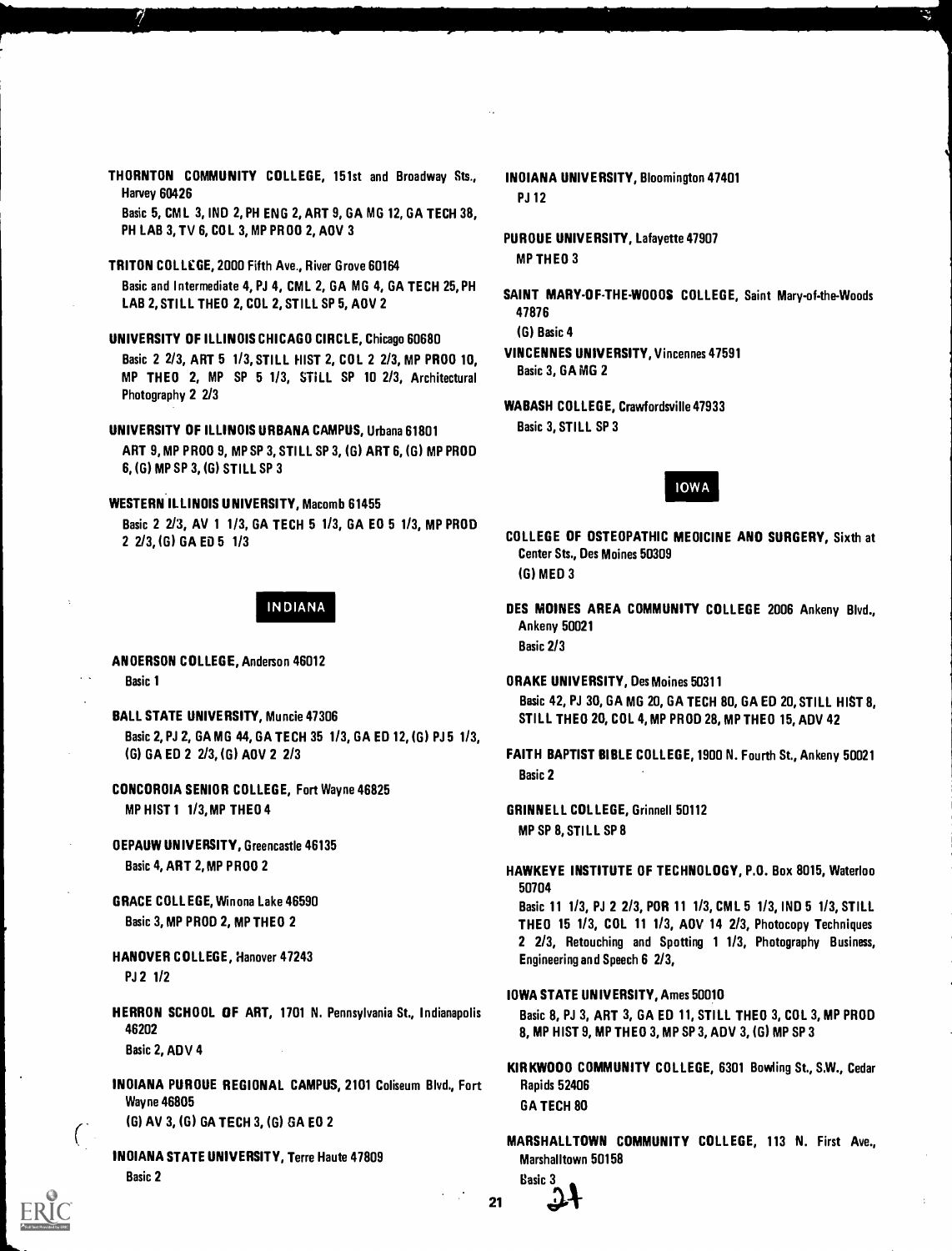NORTH IOWA AREA COMMUNITY COLLEGE, 220 E. State St., Mason City 50401 Basic 2, PH LAB - - credit hours not given

# UNIVERSITY OF IOWA, Iowa City 52240 KENTUCKY

Basic 3, PJ 10, ART 3, TV 6, MP PROD 9, MP HIST 9, MP THEO 3, MP SP 2, ADV 6, (G) Basic 3, (G) PJ 10, (G) ART 3, (G) TV 6, (G) ASBURY COLLEGE, Wilmore 40390 MP PROD 9, (G) MP HIST 6, (G) MP THEO 6, (G) MP SP 4, (G) ADV 6

BEREA COLLEGE, Berea 40403 UNIVERSITY OF NORTHERN IOWA, Cedar Falls 50613 Basic 4, (G) Basic 4

- CLOUD COUNTY COMMUNITY COLLEGE, Concordia 66901 Basic 1, PJ 1 MOREHEAD STATE UNIVERSITY, Morehead 40351
- 
- KANSAS CITY KANSAS COMMUNITY JUNIOR COLLEGE, 824 State MURRAY STATE UNIVERSITY, Murray 42071 Ave., Kansas City 66101 **Basic 3, PJ 3, ART 3, GA TECH 6, GA ED 3, COL 3, ADV 3** GA MG 64
- 

Basic 6, PJ 6, AV 6, GA MG 47, GA TECH 74, GA ED 24, TV 6, MP Photography 3 PROD 3, ADV 6, (G) GA TECH 12, (G) GA ED 12

- Basic 3, GA ED 14, (G) CML 3, (G) TV 3, (G) MP PROD 3
- KANSAS STATE UNIVERSITY. Manhattan 66502 Basic 3, PJ 3, MP PROD 3 PJ 5, TV 3, (G) GA ED 3, (G) TV 3
- NEOSHO COUNTY COMMUNITY JUNIOR COLLEGE, Chanute 66720 Basic 3, PJ 3 LOUISIANA
- PRATT COMMUNITY JUNIOR COLLEGE, Pratt 67124 Basic 6, PJ 3, COL 2 **DILLARD UNIVERSITY, 2601 Gentilly Blvd., New Orleans 70122**
- SAINT MARY COLLEGE, Xavier 66098

### UNIVERSITY OF KANSAS, Lawrence 66044

6, MP HIST 6, MP THEO 5, MP SP 2, ADV 2, PH ED 2, Picture 70803 Editing credit hours not given, (G) MP PROD 3, (G) MP THEO 5 PJ 3

MORNINGSIDE COLLEGE, Sioux City 51106 WICHITA STATE UNIVERSITY, 1845 N. Fairmount Ave., Wichita Basic 3 67208

Basic 3, MP PROD 3, ADV 3, (G) ART 3, (G) MP PROD 3, (G) ADV 3

ART 1 1/3, GA ED 1 1/3

GA TECH 3

EASTERN KENTUCKY UNIVERSITY, Richmond 40475

Easic 7, PH ILL 1, GA TECH 19, GA ED 12, ADV 3, PH GR 3, (G) REARSAS Basic 1, (G) PH ILL 1, (G) GA TECH 9, (G) PH LAB 3, (G) AD 3, (G) PH ED 3, (G) PH GR 3

Basic 8, PJ 3, POR 6, CML 6, PH ILL 3, IND 12, ART 6, AV 3, GA COLBY COMMUNITY COLLEGE, 1255 S. Range, Colby 67701 MG 3, GA TECH 26, GA ED 20, STILL HIST 3, STILL THEO 3, TV editions and the community of the control of the control of the control of the control of the control of the control of the control of the control of the control of the control of the control of the control of the control GA TECH 6, (G) GA ED 6, (G) STILL THEO 3, (G) MP HIST 3, (G) MP THEO 3, (G) MP SP 1, (G) STILL SP 3

# UNIVERSITY OF KENTUCKY, Lexington 40506

KANSAS STATE COLLEGE, Pittsburg 66762 Basic 6, PJ 3, ART 3, TV 3, MP PROD 6, PH ED 3, Architechural

- UNIVERSITY OF LOUISVILLE, Louisville 40208 KANSAS STATE TEACHERS COLLEGE, Emporia 66801 Basic 6, ART 6, GA ED 3, STILL HIST 3, (G) GA ED 2
	- WESTERN KENTUCKY UNIVERSITY, Bowling Green 42101



- GA TECH 3, GA ED 5
- Basic 3 **LOUISIANA COLLEGE, College Station, Pineville 71360** Basic 6, STILL SP 18, ADV 6
- Basic 4, PJ 8, CML 2, ART 2, STILL HIST 3, TV 6, COL 3, MP PROD LOUISIANA STATE UNIVERSITY, BATON ROUGE, Baton Rouge

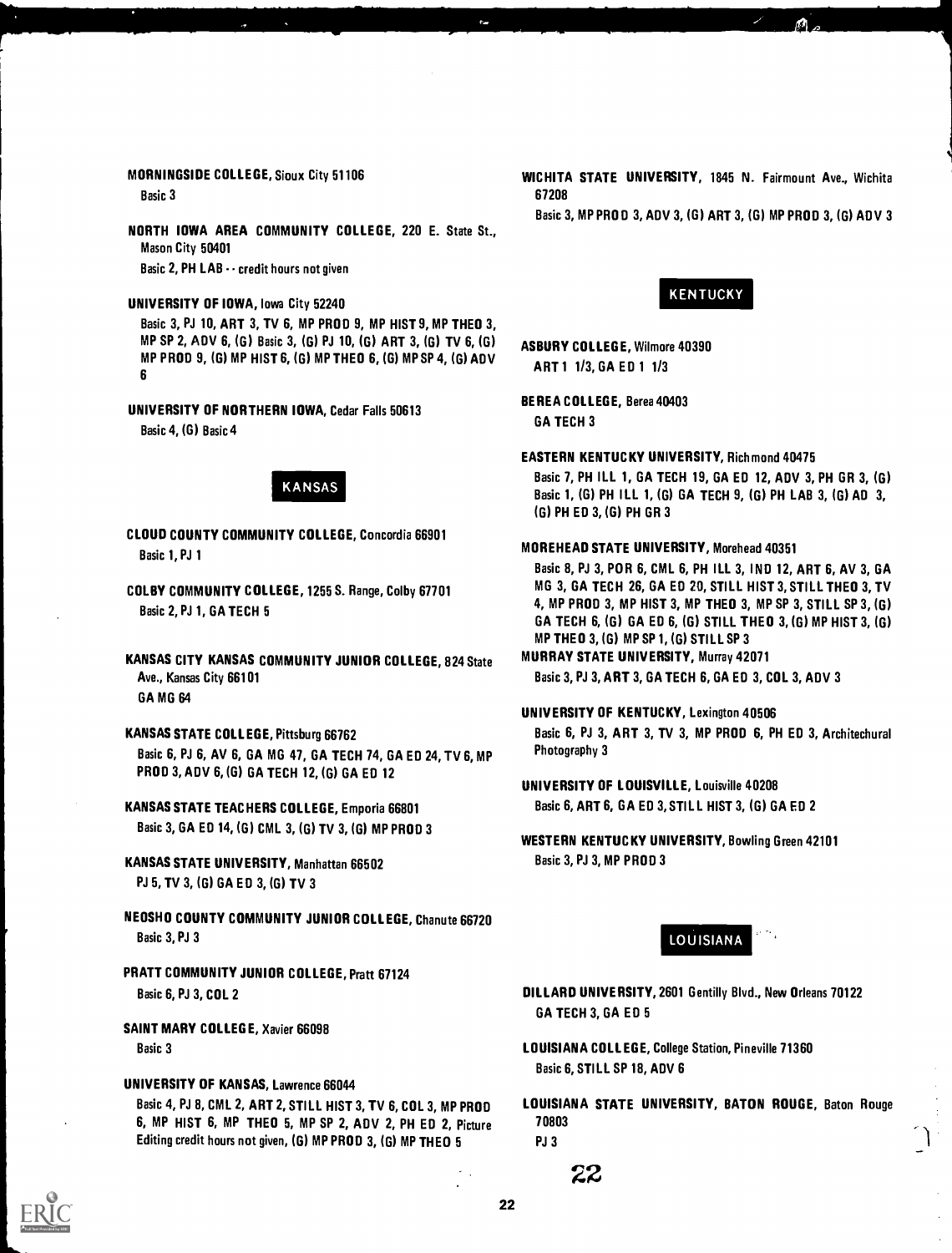LOUISIANA STATE UNIVERSITY, NEW ORLEANS, Lakefront, New FROSTBURG STATE COLLEGE, Frostburg 21532 Orleans 70122 **Basic 3, MP PROD 2, MP THEO 2** 

ART 3, PH INST 3, GA TECH 3, GA ED 6, TV 6, MP PROD 9, MP HIST 3, MP THEO 3, MP SP 3, (G) TV 6, (G) MP PROD 6, (G) MP GOUCHER COLLEGE, Towson 21204 HIST 3, (G) MP THEO 3, (G) MP SP 9 MP PROD 4, MP HIST 8, MP THEO 4, MP SP 4

- LOUISIANA TECHNICAL UNIVERSITY, Ruston 71270 HARFORO COMMUNITY COLLEGE, 401 Thomas Run Rd., Bel Air Basic 15, PJ 6, POR 6, CML 15, ART 6, GA TECH 6, STILL HIST 6, 21014 MP PROD 9, AOV 18, (G) ADV 18 Basic 2, GA TECH 27, Reproduction Photography 6
- McNEESE STATE UNIVERSITY, Lake Charles 70601 MARYLANO INSTITUTE COLLEGE OF ART, 1300 Mt. Royal Ave., (G) Basic 3, (G) AV 3, (G) GA ED 3, (G) MP PROD 3, (G) MP SP 3, Baltimore 21217 (G) PH ED 3 Basic 6, ART 12, GA ED 4, STILL HIST 3, STILL THEO 3, TV 3,
- 
- NORTHWESTERN STATE UNIVERSITY, Natchitoches 71457 Basic 3, GA TECH 27, (G) GA TECH 3 MONTGOMERY COLLEGE, Rockville 20850

SOUTHERN UNIVERSITY A & M COLLEGE, Southern Branch P.D., Baton Rouge 70813 **Baton Rouge 70813** TOWSON STATE COLLEGE, Baltimore 21204 Basic 3, POR 3, CML 3, IND 3, GA TECH 3, COL 3, Photographic (G) AV 3, (G) GA TECH  $\cdot$  - credit hours not given, (G) ADV  $\cdot$  credit Engraving 3

CENTRAL MAINE VOCATIONAL TECHNICAL INSTITUTE, 1250 Turner St., Auburn 04210 UNIVERSITY OF MARYLAND, EASTERN SHORE, Princess Anne Basic 1, AV 11, GA MG 4, GA TECH 4, PH LAB 1 21853

UNIVERSITY OF MAINE, AUGUSTA, Augusta 04330

UNIVERSITY OF MAINE STATE COLLEGE, FITCHBURG, Fitchburg COL 6 01420

Basic 3, ADV 3

UNIVERSITY OF MAINE STATE COLLEGE, GORHAM, Gorham MASSACHUSETTS 04038 GA ED 8

UNIVERSITY OF MAINE, ORONO, Drono 04473 Basic 6, PJ 3, GA ED 6,MP PROD 5, MP SP 3

# MARYLAND

COLUMBIA UNION COLLEGE, Takoma Park 20012 Basic 2, COL 2

- 
- 
- 

COL 6, MP PROD 9, MP HIST 4, MP THED 1, MP SP 18, ADV 18, PH NORTHEAST LOUISIANA UNIVERSITY, Monroe 71201 ED 3, (G) Basic 3, (G) ART 12, (G) STILL HIST 3, (G) STILL THEO Basic 3, ART 12, COL 3 3, (G) TV 3, (G) COL 6, (G) MP PROD 9, (G) MP HIST 4. (G) MP THEO 1, (G) MP SP 18, (G) ADV 18, (G) PH ED 3

Basic 3, PJ 3, POR 3, GA MG 9, GA TECH 9, MP PR OD 3

hours not given

# UNI VERSITY OF MARYLAND, College Park 20740

Basic 6, PJ 3, ART 4, GA TECH 6, GA ED 9,TV 6, MP PROD 9, MP MAINE MAINE HIST 9, MP THEO 6, MP SP 3, STILL SP 3, ADV 12, PH ED 6. Graphic Communications 6, (G) TV 3, (G) MP PROD 6, (G) MP HIST 6, (G) MP THED 6, (G) MP SP 3

Basic 6, PDR 3, CML 3, GA ED 5

MP THEO 3 VISUAL ARTS INSTITUTE, 1713 N. Charles St., Baltimore 21201

(G) Basic 6, (G) PJ 6, (G) AV 6, (G) GA MG 8, (G) GA TECH 6, (G)

- BOSTON COLLEGE, Chestnut Hill 02167 Basic 3, ART 3, TV 3, MP PROD 6, MP HIST 6, MP THEO 3,MP SP 3
- BOSTON UNIVERSITY, 640 Commonwealth Ave., Boston 62215 Basic 4, PJ 8, STILL HIST 12, STILL THEO 40, TV 12, COL 4, MP PRDD 8, MP HIST 8, MP THEO 12, MP SP 4, STILL SP 16, ADV 8, (G) STILL HIST 8, (G) STILL THED 4, (G) MP HIST 4, (G) STILL SP 48
- BRADFORD JUNIOR COLLEGE, Bradford 01830 Basi**s & MP** HIST 6  $\sim$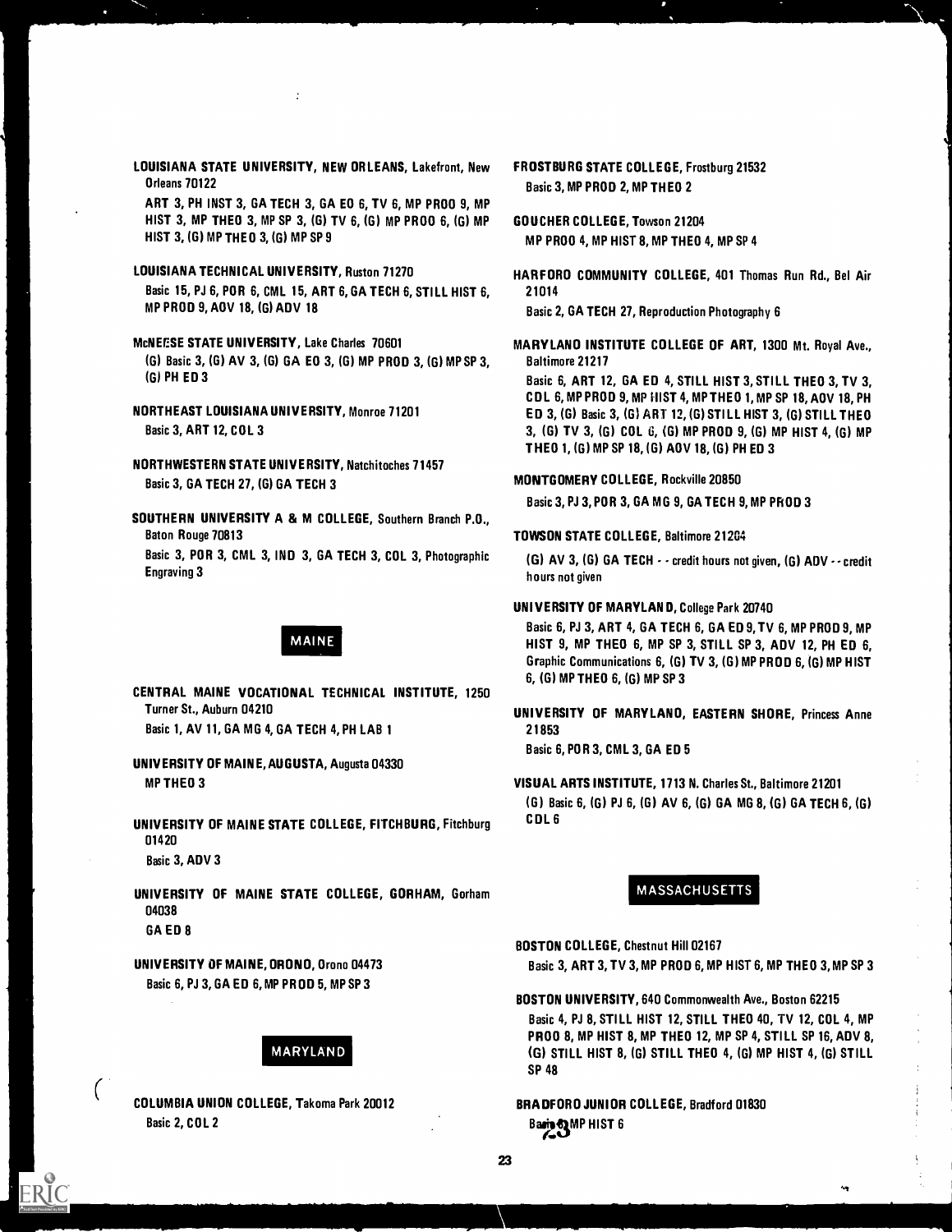# BRANDEIS UNIVERSITY, South St., Waltham 02154

MP PROD 24, MP HIST 4, MP THEO 20, MP SP 16, (G) MP PROD 16, (G) MP HIST 4, (G) MP THEO 28, (G) MP SP 16

# BRIDGEWATER STATE COLLEGE, Bridgewater 02324

Basic 3, AV 3, GA TECH 3, GA ED 3, PH LAB 3, ADV 3, PH ED 3, (5) Basic 3, (G) AV 3, (G) GA TECH 3, (G) GA ED 3, (G) PH LAB 3, (G) TV 3, (G) MP PROD 3, (G) MP HIST 3, (G) ADV 3, (G) PH ED 3

# EMERSON COLLEGE, 130 Beacon St., Boston 02116 Basic 3, PJ 3, ART 6, ADV 3

ENDICOTT JUNIOR (.3LLEGE, 376 Hale St., Beverly 01915 Basic 9, PJ 3, POR 3, CML 6, ART 6, STILL THEO 3, COL 3, MP THEO 3

# FRANKLIN INSTITUTE OF BOSTON, 4 1 Berkley St., Boston 02116

Basic 90, PJ 1 04, POR 20, CML 60, PH ILL 60, IND 240 MED 18, ART 18, AV 30, GA TECH 30, STILL HIST 20, COL 240 MP PROD 80, MP HIST 20, MP SP 30, PH ED 140, High Speed Photography - no credit hours given, Photomicrography - - no credit hours given

GREENFIELD COMMUNITY COLLEGE, 125 Federal St., Greenfield 01301

Basic 12, PJ 3, PH ILL 3, ART 6,AV 12, GA TECH 12, STILL THEO 3, TV 6, MP PROD 3, STILL SP 3, ADV 6, PH ED 3

# HAMPSHIRE COLLEGE, Amherst 01002

Basic, ART, AV, STILL HIST, STILL THEO, TV, MP PROD, MP HIST, MP THEO, MP SP, ADV. No credit hours are given for any of the above.

# HARVARO UNIVERSITY, Cambridge 02138

Basic, ART, STILL HIST, STILL THEO, COL, MP PROD, MP HIST, MP THEO, MP SP, ADV. No credit hours are given for any of the above.

MASSACHUSETTS COLLEGE OF ART, 364 Brookline Ave., Boston 02215

Basic 10, POR 3, CML 3, PH ILL 6, ART 34, AV 3, GA MG 6, GA TECH 12, STILL HIST 12, TV 3, COL 3, MP PROD 10, MP HIST 3, MP THEO 6, ADV 12, (G) ART 6, (G) MP THEO 3

# MASSACHUSETTS INSTITUTE OF TECHNOLOGY, 77 Massachusetts Ave., Cambridge 02139

Basic 9, PJ 18, ART 99, GA TECH 17, STILL THEO 24, MP PROD 36, MP THEO 21, MP SP 12, STILL SP 21, ADV 9, (G) ART 90, (G) STILL SP 9, (G) AOV 15

MOUNT IDA JUNIOR COLLEGE, Newton Center 02159 Basic 3

PINE MANOR JUNIOR COLLEGE, 400 Heath St., Chestnut Hill 02167 Basic 2 2/3, ADV 2 2/3

### SCHOOL OF THE WORCESTER ART MUSEUM, 55 Salisbury St., Worcester 01608 Basic 6

# SMITH COLLEGE, Northampton 01560

Basic 4, MP PROD 4, MP.HIST 4, MP SP 4, ADV 4, Individual Study in Photography - - 4 or more can be arranged.

SOUTHEASTERN MASSACHUSETTS UNIVERSITY, North Dartmouth 1)2747

Basic 3, ART 3, ADV 6

SPRINGFIELD TECHNICAL COMMUNITY COLLEGE, 1 Armory Square, Springfield 01109 GA MG 3, GA TECH 27

MICHIGAN

ALBION COLLEGE, Albion 49224 ART 2, MP THEO 2

#### ANDREWS UNIVERSITY, Berrien Springs 49104

PJ 4, ART 2, GA MG 6, GA TECH 54, GA ED 19, PH LAB 4,STILL HIST 4, STILL THEO 2, MP PROD 12, MP THEO 4,MP SP 10

#### CENTRAL MICHIGAN UNIVERSITY, Mt. Pleasant 48858

Basic 9, PJ 20, ART 9, MP PROD 12, MP HIST 3, MP SP 5, PH ED 2, (5) PJ 8, (G) MP PROD 3, (G) MP THEO 3, (G) MPSP 4, (G) PH ED  $\mathbf{v}$ 

#### FERRIS STATE COLLEGE, Big Rapids 49307

Basic 1 1/3, PJ 3 1/3, CML 2/3, IND 2/3, GA MG 2 2/3, GA TECH 13 1/3, GA ED 13 1/3, ADV 1 1/3, RAD 18, PH GR 6 2/3

GENERAL MOTORS INSTITUTE, 1700 W. Third Ave., Flint 48502 Basic 1, PH INST 1

- HOPE COLLEGE, Holland 49423 Basic 3, ART 3, GA ED 4, MP PROD 6, MP HIST 3,MP THEO 3, MP SP 3
- MACOMB COUNTY COMMUNITY COLLEGE, 14500 1 2-Mile Rd., Warren 48093

Basic 3, CML 3, CDL 3 STILL SP 4, Reproduction Camera 1 - - 3, Reproduction Camera I - - 3,

MARYGROVE COLLEGE Detroit 48221 Basic 4

24

24

MICHIGAN STATE UNIVERSITY, East Lansing 48823 PJ 2 2/3, GA ED 16 2/3

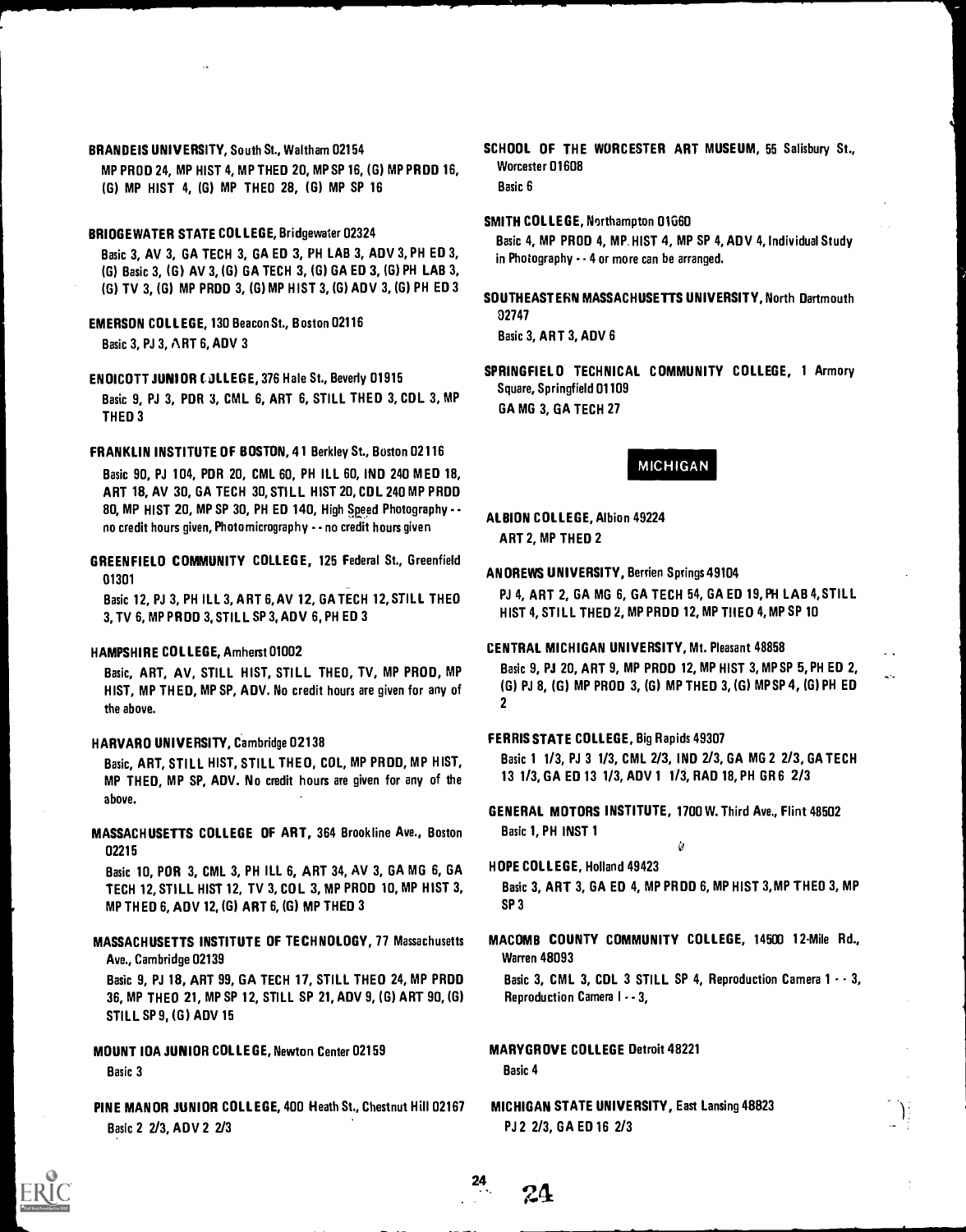- NORTHERN MICHIGAN UNIVERSITY, Marquette 49855
- OA KLAND COMMUNITY COLLEGE, 29077 Orchard Lake Rd., Basic 5 1/3, PJ 1 1/3, CML 1 1/3, ART 6 2/3 Farmington 48024 Basic 9, AV 6, GA TECH 9, PH LAB 3, COL 3, MP PROD 6, MP SP 4, STILL SP 3, ADV 3
- SPRING ARBOR COLLEGE, Spring Arbor 49283 NORTHLAND STATE JUNIOR COLLEGE, Thief River Falls 56701 Basic 3, PH ED 3, Visual Literacy 3 Basic 1 1/3

- Basic 6, A RT 26, Graduate and Special Projects - no limit on credit hours
- 

#### WAYNE STATE UNIVERSITY, Detroit 48202

- Basic 17 1/3, PJ 2 2/3, POR 14 2/3, COL 17 1/3, MP PROO ST. OLAF COLLEGE, Northfield 55057<br>21 1/3, MP IIIST 10 2/3, MP THEO 2 2/3, MP SP 13 1/3. STILL SP<br>12 11/3, MP IIIST 10 2/3, MP THEO 2 2/3, MP SP 13 1/3. STILL SP 21 1/3, MP HIST 10 2/3, MP THEO 2 2/3, MP SP 13 1/3, STILL SP MPPROD 4, MP SP 4 8, AOV 2 2/3, Experimental Photography 2 2/3, Figure Photography 2 2/3, (G) MP PROD 8, (G) MP HIST 2 2/3, (G) MP THEO 1 1/3,
- WESTERN MICHIGAN UNIVERSITY, Kalamazoo 49001 LAB 14 2/3 GA MG 18, GA TECH 34, GA ED 45, PH ED 6

# MINNESOTA

AUGSBURG COLLEGE, 707 21st Ave. S., Minneapolis 55404

- Basic 8, PJ 4, PH ILL 2, ART 2, AV 4, GA TECH 3 1/3, GA ED 2, MP PROD 4, AOV 4, PH ED 2
- BRAINERD STATE JUNIOR COLLEGE, Brainerd 56401 Basic 2, GA MG 2 UNIVERSITY OF MINNESOTA, ST. PAUL, St. Paul 55101
- COLLEGE OF SAINT BENEDICT, St. Joseph 56374
- LAKEWOOD STATE JUNIOR COLLEGE, 3401 Century Ave., White Bear Lake 55110 **Bear Lake 55110** WINONA STATE COLLEGE. 55987

# MANKATO STATE COLLEGE, Mankato 65001

Basic 6, POR 2, ART 12, GA MG 2, GA TECH 4, MP PROD 2, MP SP 4,STILL SP 4, (G) Basic 2, (G) GA MG 2, (G) MP PROD 2

Basic 4, GA MG 4, GA TECH 4, GA ED 20 METROPOLITAN STATE JUNIOR COLLEGE, 50 Willow St., Minneapolis 55403

#### MOORHEAD STATE COLLEGE, Moorhead 56560

Basic 5 1/3, ART 2, AV 7 1/3, GA ED 16, STILL THEO 2, MP THEO 2, MP SP 2, ADV 12, Graphic Oesign 12

- 
- UNIVERSITY OF MICHIGAN, Ann Arbor 48104 ROCHESTER STATE JUNIOR COLLEGE, Rochester 55901 PJ 2, ADV 2

### ST. CLOUD STATE COLLEGE, St. Cloud 56301

Basic 1 1/3, IND 2, PH ENG 12 2/3, AV 2, PH INST 2, GA MG 4, WASHTENAW COMMUNITY COLLEGE, Box 345, Ann Arbor 48107 GA TECH 15.1/3, GA . EO 12, COL 4, PH ED-8; Photographic --<br>Chemistry 1 1/3. Photographic Sensitometry 2. Mechanisms 2. Chemistry 1 1/3, Photographic Sensitometry 2, Mechanisms 2, Processes 1 1/3, (G) AV 2, (G) GA TECH 4, (G) GA ED 2, (G) MP PROD 2, (G) MP HIST 2

- 
- C E.C. (G) MP SP 5 1/3<br>(G) MP SP 5 1/3 Basic 7 1/3, PH ILL 7 1/3, GA MG 36 2/3, GA TECH 36 2/3, PH

SOUTHWEST MINNESOTA STATE COLLEGE, Marshall 56258 Basic 7 1/3, GA TECH 8

- UNIVERSITY OF MINNESOTA, DULUTH, Duluth 55812 Basic 4, ART 2, GA TECH 2, MP PROD 2, MP HIST 4, MP THEO 2
- Basic 2 2/3, GA TECH 2 2/3, STILL THEO 2 2/3 UNIVERSITY OF MINNESOTA, MINNEAPOLIS, Minneapolis 55455 Basic 9 1/3, PJ 2, AV 2, GA TECH 4, GA ED 2, STILL HIST 2, TV 2, BEMIDJI STATE COLLEGE, Bemidji 56601 COL 4, MP PROD 18, MP HIST 3 1/3, MP THEO 2, MP SP 4, STILL SP 4, ADV 16, Picture Editing 2 2/3, Visual Communications 2, Seminar History of Still and Film 2 2/3, Workshop Film and TV in the Classroom 4, (G) MP SP 38, (G) AOV 26, (G) RAD 12
	- (G) PH ILL 1 1/3

60

Basic 4, ART 4, MP HIST 8 CHARGES AND RESIDENCE ASSOCIATE SUNIOR COLLEGE, 1900 E. Camp St., Ely 55731 MPPROD 2

Basic 2, GA MG 2, GA TECH 2, PH LAB 2, TV 2 Basic 2, GA ED 4, STILL SP 2, Darkroom Procedures 2, (G) GA ED 2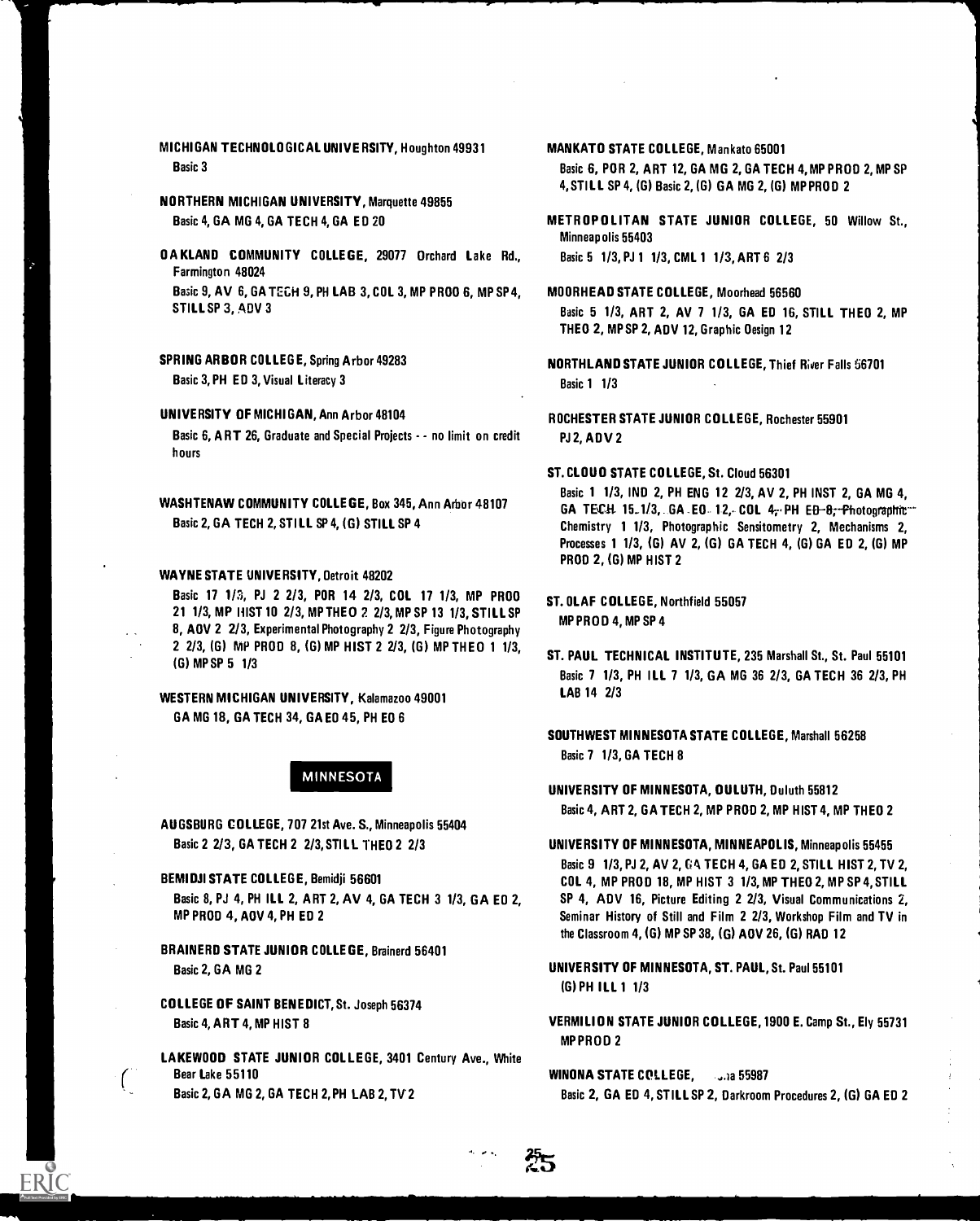# **MISSISSIPPI**

- EAST MISSISSIPPI JUNIOR COLLEGE, Scooba 39358 Basic 3
- MISSISSIPPI STATE COLLEGE FOR WOMEN, Box 940, Columbus 39701 PJ 9
- MISSISSIPPI STATE UNIVERSITY, State College 39762 MP PROD 3, MP HIST I
- UNIVERSITY OF MISSISSIPPI, University 38677 Basic 6, PJ 3, GA TECH 3,TV 3, MP PROD 3
- WILLIAM CAREY COLLEGE, Hattiesburg 39401 Basic 6, PJ 3

# MISSOURI

CENTRAL MISSOURI STATE COLLEGE, Warrensburg 64093 Basic 3, GA MG 2, GA TECH 31, GA ED 23, Law Enforcement Photography 3, (G) Basic 3, (G) GA TECH 8, (G) GA ED 8

- COLUMBIA COL LEGE, Columbia 65201 Basic 2
- CULVER-STOCKTON COLLEGE, Canton 63435 Basic 2, ART 4, STILL THEO 2, ADV 2, PH GR 2
- EVANGEL COLLEGE, Springfield 65802 Basic 2, TV 3, MP PROD 2
- KANSAS CITY ART INSTITUTE, 4415 Warwick Blvd., Kansas City 64111

Basic 15, ART 24, COL 6, MP PROD 12, MP THEO 6, MP SP 12, ADV 12

- LINCOLN UNIVERSITY, Jefferson City 65101 Basic 3, PJ 3, GA TECH 3, Practical Work on Publications 6
- MISSOURI SOUTHERN COLLEGE, Joplin 64801 PJ 3
- NORTHEAST MISSOURI STATE COLLEGE, Kirksville 63501 Basic 3,AV 3, COL 3, ADV 3, Applied Photography 3
- NORTHWEST MISSOURI STATE COLLEGE, Maryville 64468 Basic 3, ART 2, GA ED 5, STILL HIST 2, ADV 2, PH ED 3, (6) GA ED 3, (G) PH ED 3
- NOTRE DAME COLLEGE, 320 E. Ripa Ave.,St. Louis 63125 ART 2
- THE SCHOOL OF THE OZARKS, Point Lookout 65726 Basic 3
- SOUTHEAST MISSOURI STATE COL LEGE, Cape Girardeau 63701 Basic 3, GA ED 2, GA TECH 15
- SOUTHWEST MISSOURI STATE COLL EGE, Springfield 65802 Basic 3, CM L 2, ART 15, GA TECH 3, MP PROD 3
- STEPHENS COLLEGE, Columbia 65201 Basic 3, PJ 3, TV 3, MP PROD 3, MP HIST 3, MP THEO 3
- UNIVERSITY OF MISSOURI, Columbia 65201 Basic 3, PJ 8
- WEBSTER COLLEGE, 470 E. Lockwo od, St. Louis 63119 Basic 3, ART 3, GA TECH 3, MP PROD 6, MP HIST 3, MP THEO 3, MP SP 3, PH ED 1

# MONTANA

- EASTERN MONTANA COLLEGE, Billings 59102 Basic 2, PJ 2, AV 2, GA ED 2, MP PROD 2, (G) AV 2, (G) GA ED 2, (G) MP PROD 2
- FLATHEAD VALLEY COMMUNITY COLLEGE, P.O. Box 1174, Kalispell 59901 Basic 2, PJ 2
- MONTANA STATE UNIVERSITY, Bozeman 59715 Basic 6, PDR 2, CML 4, PH INST 2 2/3, PH LAB 8, STILL HIST 2, STILL THEO 2, COL 8 2/3, MP PROD 20, MP HIST 2, MP THEO 4, MP SP 8, ADV 14
- UNIVERSITY OF MONTANA, Missoula 59801 Basic 8, PJ 2, ART 6, STILL THEO 6, TV 2, ADV 4

# NEBRASKA

CONCORDIA TEACHERS COLLEGE, 800 Columbia Ave., Seward 68434

ART 2, GA ED 2

CREIGHTON UNIVERSITY, 2500 California Ave., Omaha 68131 Basic 9, PJ 12, STILL THEO 6, TV 3, COL 3, MP PROD 6, MP HIST 2, MP THEO 6, MP SP 6, STILL SP 6, ADV 3



 $26 \t\t 56$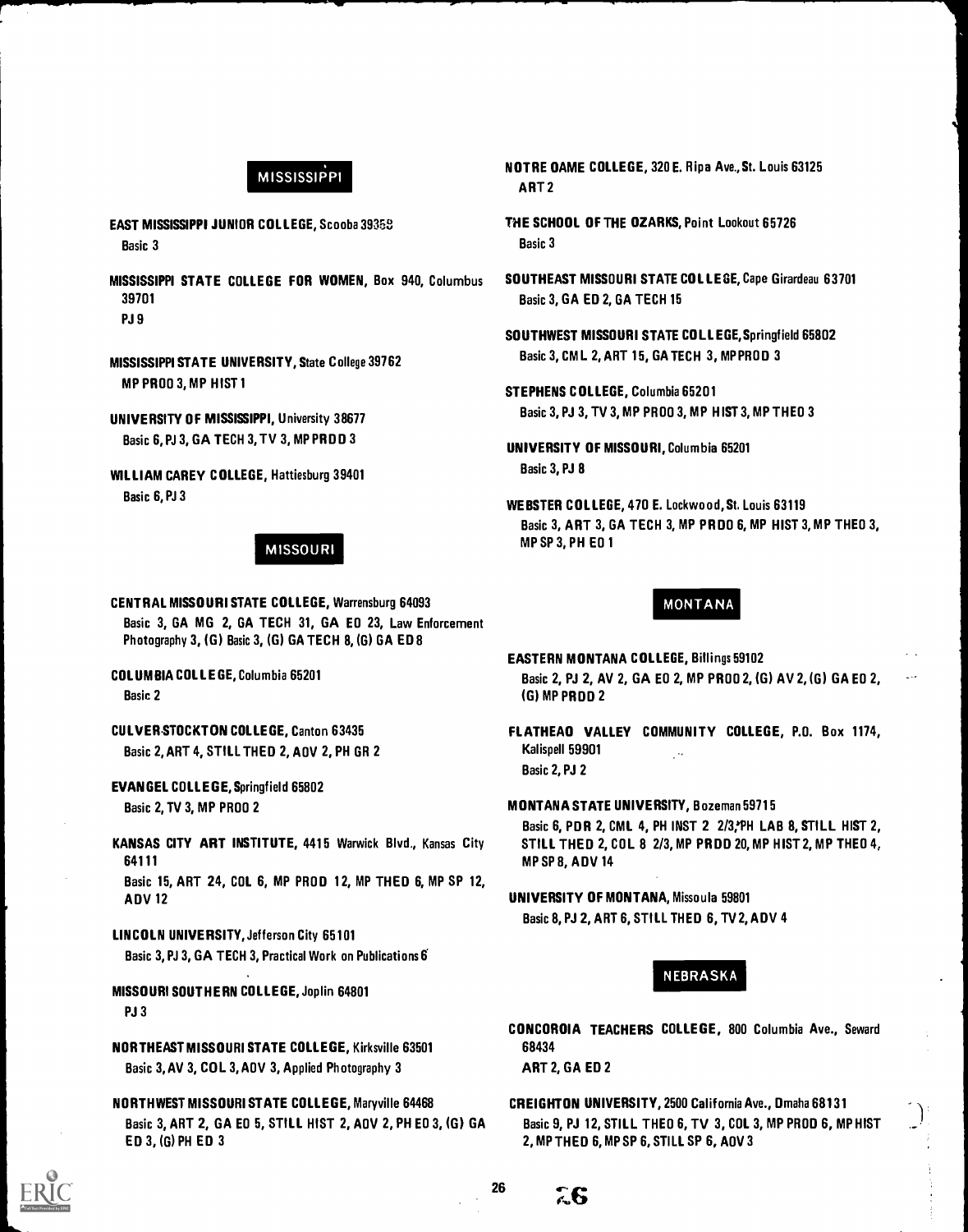- GRACE BIBLE INSTITUTE, 1515 South 10th St., Omaha 68101 Basic 2
- KEARNEY STATE COLLEGE, 905 West 25th St., Kearney 68847 Basic 2, PJ 6, PH ILL 3, GA ED 18
- MIDLAND COLLEGE, Fremont 6 8025 Basic 4, PH LAB 4
- NEBRASKA WESTE RN COLLEGE, Scottsbluff 69361 Basic 1, PJ 1
- PERU STATE COLLEGE, Peru 68421 Basic 3, GA ED 3, COL 3
- UNIVERSITY OF NEBRASKA, Lincoln 68508
	- Basic 5, PJ 3, ART 24, GA ED 3, STILL HIST 3, STILL THEO 6, TV 3, COL 3, MP HIST 6, MP THEO 3, STILL SP 5, Advertising Photography 3, (G) ART 18, (G) STILL HIST 3, (G) STILL THEO 6, (G) COL 3, (G) MP HIST 6, (G) MP THEO 3, (G) STILL SP 16

UNIVERSITY OF NEBRASKA AT OMAHA, 60th and Dodge Sts., Omaha 68100 Basic 3, TV 3, MP PROD 3, MP SP 3, ADV 3

NEVADA

UNIVERSITY OF NEVADA, Las Vegas 89109 Basic 3, PJ 63, ART 103, ADV 3

UNIVERSITY OF NEVADA, Reno 89507 PJ 2

**NEW HAMRSHIRE** 

COLBY JUNIOR COLLEGE, New London 03257 Basic 1, MP PR OD 1 1/2, P HIST 1 1/2, MP SP 1

KEENE STATE COLLEGE, Main St., Keene 03431 Basic 6, PJ 3, AV 6, MP PROD 6, MP HIST 3, MP SP 6, (G) AV 3, (G) MP PROD 6, (G) MP HIST 3, (G) MP SP 6

NEW ENGLAND COLLEGE, Henniker 03242 ART 3

UNIVERSITY OF NEW HAMPSHIRE, Durham 03824 Basic 70, COL 14, STILL SP 6, AOV 14

# NEW JERSEY

BROOKDALE COMMUNITY COLLEGE, 765 Newman Springs Rd., Lincroft 07738

TV 3, Motion Picture as an Art Form 3, Television Production  $1 - 4$ 

- ENGLEWOOD CLIFFS COLLEGE, Hudson Terrace, Englewood Cliffs 07 632 MP THEO 3
- GLASSBORO STATE COLLEGE, Glassboro 08028 Basic 3, PJ 3, AV 3, GA ED 15
- JERSEY CITY STATE COLLEGE, 2039 Kennedy Blvd., Jersey City 07 305

Basic 15, ART 20, AV 10, GA ED 10, STILL THEO 3,TV 6, COL 3, MP PROD 15, MP HIST 6, MP THEO 3, AOV 9, PH EO 3, (G) AOV 3

- MERCER COUNTY COMMUNITY COLLEGE, Trenton 08608 Basic 4, ART 4, PH LAB 4, STILL HIST 4,STILL THEO 4, TV 3,MP PROD 3, MP THEO 3, A DV 4
- MONTCLAIR STATE COLLEGE, Upper Montclair 97 043 Basic 3, GA TECH 15, GA ED 3, COL 3
- NEWARK STATE COLLEGE, Morris Ave., Union 07083 Basic 3, GA ED 21, CUL 6
- PATERSON STATE COLLEGE, Wayne 07470 Basic 3, ART 6, TV 3, MP PROD 3, MP HIST 6
- SETON HALL UNIVERSITY, South Orange 07079 PJ 3, GA TECH 3, TV 12, MP PROD 6, MP HIST 3, MP THEO 3, (G) ART 3, (G) TV 6
- TRENTON STATE COLLEGE, Trenton 08625 GA ED 12, STILL SP 6, PH ED 3, AOV 3, Independent Study (Graphic Arts) 12, (G) CML 3, (G) GA ED 9

# NEW MEXICO

- NEW MEXICO HIGHLANDS UNIVERSITY, Las Vegas 87701 Basic 6, PJ 4 2/3, IND 2, ART 2, GA ED 3 1/3, TV 2 2/3, MP PROD 2, (G) TV 2 2/3, (G) MP PROD 2
- NEW MEXICO MILITARY INSTITUTE, Roswell 88201 Basic 3

27

 $\mathcal{L}^{\mathcal{A}}$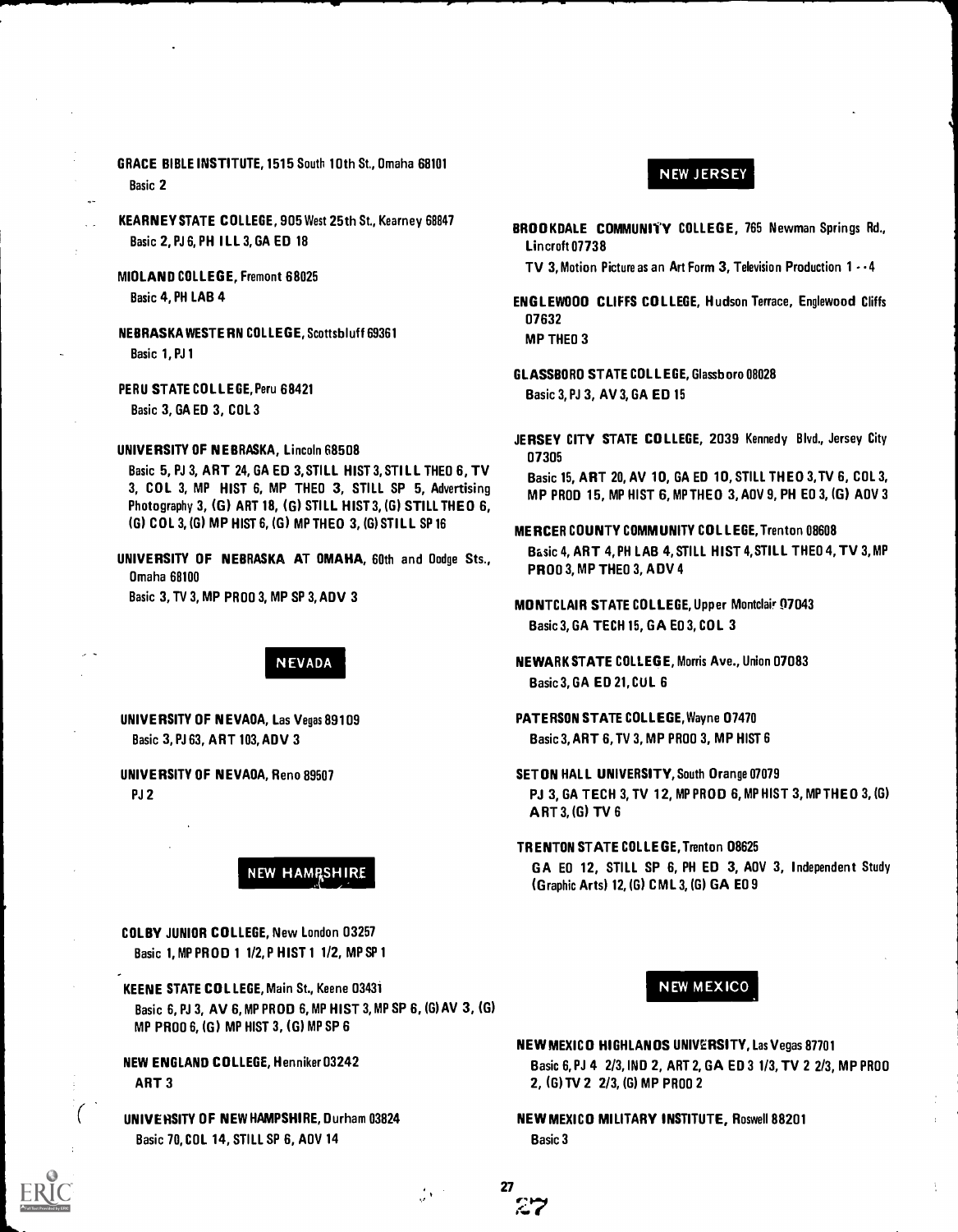# NEW MEXICO STATE UNIVERSITY, Las Cruces 88001

Basic 3, PJ 3, GA MG 3, GA TECH 3,TV 3, COL 3, MP PROD 9, MP HIST 3, MP THEO 3, MP SP 3, ADV 2

UNIVERSITY OF NEW MEXICO, Albuquerque 87106

Basic 24, PJ 3, ART 12, STILL HIST 9,MP PROD 9, MP THEO 3, MP SP 3, STILL SP 9, ADV 6, (6) ART 9, (6) STILL HIST 9, (G) MP PROO 9, (G) MP SP 6, (6) STILL SP 6, (G) ADV 3

Basic 3



BANK STREET COLLEGE OF EDUCATION, 610 West 112th St., New MANHATTANVILLE COLLEGE, Purchase 10577 York 10025

(G) Basic 3, (G) GA ED 6, (G) TV 3, (G) MP SP 3

BRIARCLIFF COLLEGE, Briarcliff Manor 10510 10005 Basic 3, The Art Film (Graphic Animation) 21 (6) GA TECH 925 (clock hours)

BROOKLYN COLLEGE, Bedford Ave. and Avenue "H", Brooklyn 11210

Basic 4, ART 4, STILL HIST 4, ADV 4, (G) Basic 4, (G) ART 4, (G) MP HIST 4, (G) MP THEO 4, (6) ADV 4

- York 10030 **Basic 6, ART 6, ADV 6** Basic 4, ART 12, GA ED 3
- COLLEGE OF MOUNT ST. VINCENT, Riverdale 10471 MP THEO 160

COLUMBIA UNIVERSITY, 440 West 110th St., New York 10027 NEW YORK UNIVERSITY, 51 West 4th St., New York 10003

- Basic 4, PJ 4, PH ILL 6, ART 24, AV 4, GA TECH 12, STILL HIST 4, STILL THEO 4, TV 4, COL 4, MP HIST 4, MP THEO 4, STILL SP 24 PRATT INSTITUTE - - SCHOOL OF ART & OESIGN, Brooklyn 11205
- CORNELL UNIVERSITY, Ithaca 14850 MP PROD 6, MP HIST 8,MP THEO 4, MP SP 8, (G) MP PROO 4, (G) RICHMOND COLLEGE, 130 Stuyvesant Pl., Staten Island 10301 MP HIST B, (G) MP THEO 4, (G) MP SP 16 MP SP 16 MP PROD 12, MP HIST 8, MP THEO 24, MP SP 8

C. W. POST COLLEGE, L.I.U., P.O. Greenvale, Long Island 1 1548 Basic 28, ART 8, STILL HIST 3, ADV 8, (6) ART 4

EDUCATIONAL ALLIANCE, East Broadway and Jefferson St., New York 10002

FASHION INSTITUTE OF TECHNOLOGY, 227 West 27th St., New York 10001

Basic BO, PH ILL 102, AOV 32, (G) PH ILL 20

HERBERT H. LEHMAN COL LEGE, Bedford Park Blvd. W., Bronx 1046B

Basic 60, GA TECH 60, ADV 30

HOFSTRA UNIVERSITY, Hempstead 11550 WESTERN NEW MEXICO UNIVERSITY, Silver City 88061 Basic 3, ART 3, MP PROO 3, MP HIST 3, MP THEO 3

> ITHACA COLLEGE, Ithaca 14 850 Basic 3, ART 3, MP PROO 9, MP HIST 3, MP THEO 8, MP SP 3

NEW YORK KIRKLAND COLLEGE, Clinton 13323 Basic 4, ART 4, MP PROO 4

Basic 3, AOV 3

MANHATTAN SCHOOL OF PRINTING, BB West Broadway, New York

MARYMOUNT MANHATTAN COLLEGE , 221 East 7 1st St., New York 10021 MP PROD 6, MP HIST 6, MP THEO 6, MP SP 6

Ä.

CITY COLLEGE OF NEW YORK, 137th St. and Convent Ave., New NAZARETH COLLEGE, 4245 East Ave., Rochester 14610

NEW SCHOOL FOR SOCIAL RESEARCH, 66 West 12th St., New York 1001 1

Basic 30, PJ 30, POR 30, ART 30, STILL HIST 30, STILL THEO 30, COL 30, MP PRO D 30, MP HIST 30, MP THEO 30, ADV 30

(G) MP PR 00 21, (G) MP HIST 3, (6) MP THEO 21, (6) MP SP 12 Basic 63, ART 6 0, TV 24, COL 6, MP PROO 45, MP HIST 32, MP THE 0 46, MP SP 24, Film and Television Business and Industry 2 1, (G) Basic 20, (G) ART 20, (G) MP HIST 32, (G) MP THEO 40, (G) MP MP COOPER UNION ART SCHOOL, Cooper Square, New York 10003

Basic 4. ART 16, TV 4, MP PROD 8, ADV 18,(6) ADV 22

ROCHESTER INSTITUTE OF TECHNOLOGY, 1 Lomb Memorial Dr., Rochester 14623

Basic 30, PJ 26, POR 8, CML 12, PH ILL 24, IND 14, MED 28 2/3, PH ENG 46 2/3, ART 24, PH INST 11 1/3, GA MG 42 2/3, GA TECH 46 2/3, PH LAB 14, STILL HIST 6, STILL THEO 6, COL 22, MP PR00 42, MP SP 6 2/3, (G) PH ENG 30, (G) GA TECH 20, (G) Basic 30, ART 70, STILL HIST 6, STILL THEO 20, AOV 21 GA TECH 38, (G) MP PROD 1B, (G) MP SP 6, (G) ADV 18



28

2S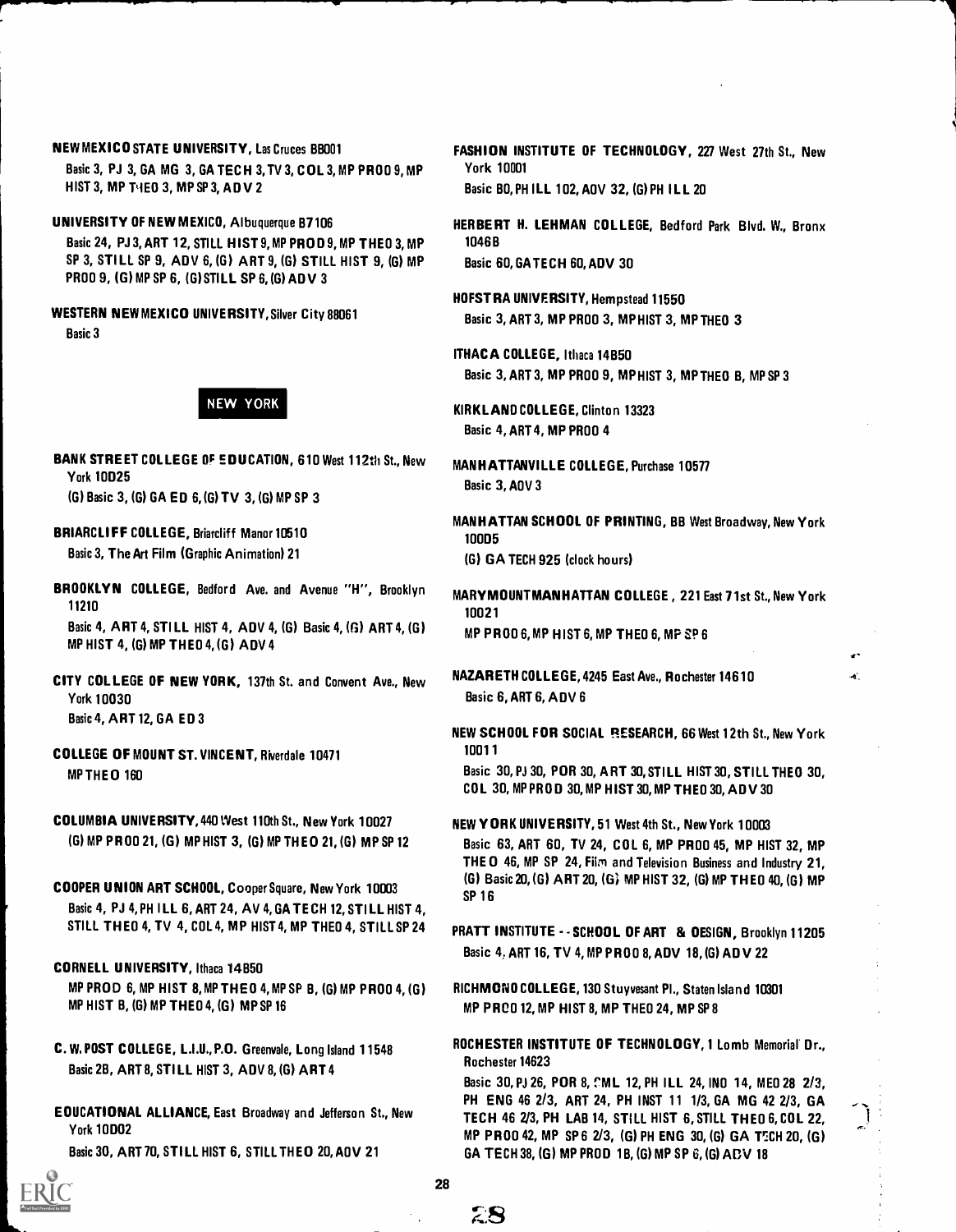ROSARY HILL COLLEGE, Buffalo 14226 Basic 1, ART 1

- ROSWELL PARK MEMORIAL INSTITUTE, 666 Elm St., Buffalo 14203 (6) MED 3
- SCHOOL OF VISUAL ARTS, 214 East 21st St., New York 10010 Basic 10, POR 2, CML 2, PH ILL 2, STILL HIST 4, COL 4, MP PROD 74, MP HIST 12, MP THEO 4, STILL SP 20, A0V 8, Uses of Photography 4, Photographic Concepts 4

STATE UNIVERSITY OF NEW YORK AT ALBANY, 1400 Washington Ave., Albany 12203 Basic 6, COL 3, MP PROD 6, MP HIST 6, MP SP 4, STILL SP 4, A0V 3

- STATE UNIVERSITY OF NEW YORK AT BINGHAMTON, Binghamton 13901 TV 4, MP PROD 6,MP HIST 8, MP THEO 8, MP SP 2
- STATE UNIVERSITY OF NEW YORK AT STONY BROOK, Stony Brook 11790 MP PROD 6, MP THEO 3, MP SP 6
- STATE UNIVERSITY OF NEW YORK, COLLEGE AT BROCKPORT, Brockport 14420

Basic 6, TV 3, MP PROD 3, ART 3, PH E0 3, Scientific Photography 3, (G) TV 3, (G) A0V 3, (6) PH ED 3

- STATE UNIVERSITY OF NEW YORK, COLLEGE AT BUFFALO, Buffalo 14222 Basic 12, AV 16, GA TECH 16, GA ED 9, ADV 6, (G) Photographic Studies 48, (G) Basic 3, (G) CML 3, (G) GA TECH 20, (G) GA E0 3,  $(G)$  ADV 3
- STATE UNIVERSITY OF NEW YORK, COLLEGE AT GENESEO, Geneseo 14454 Basic 3, ART 3, STILL HIST 3, MP PROD 3, STILL SP 12
- STATE UNIVERSITY OF NEW YORK, COLLEGE AT NEW PALTZ, New Paltz 12561 Basic 3, ART 27, COL 12, MP PROD 12, MP SP 6, STILL SP 6, (G) ART 30, (G) COL 24, (6) MP PROD 24, (G) MP SP 12, (G) STILL SP 12
- STATE UNIVERSITY OF NEW YORK, COLLEGE AT ONEONTA, Oneonta 13820

Basic 6, MP PROO 6, MP HIST 3, MP THEO 6, MP SP 6

STATE UNIVERSITY OF NEW YORK, COLLEGE AT OSWEGO, Oswego 13126

Basic 9, AV 3, PH INST 3, GA TECH 3, GA ED 15, ADV 6, Photographic Systems 3, (G) Basic 3, (G) AV 3, (G) GA E0 3, (G) STILL HIST 3, (G) COL 3

- STATE UNIVE RSITY OF NEW YORK, COLLEGE AT PLATTSBURGH, Plattsburgh 12901 Basic 6, COL 3, STILL SP 6, ADV 3
- STATE UNIVERSITY OF NEW YORK, COLLEGE AT POTSDAM, Potsdam 13676 Basic 6, ART 6

STATE UNIVERSITY OF NEW YORK, AGRICULTURAL AND TECHNICAL COLLEGE AT ALFRED, Alfred 14802 Basic 2 2/3, AV 2 2/3, GA TECH 2 2/3, TV 2 2/3, COL 2 2/3, MP PROD 2

- STATE UNIVERSITY OF NEW YORK, AGRICULTURAL AND TECHNICAL COLLEGE AT MORRISVILLE, Morrisville 13408 Basic 3, PJ 3, GA TECH 3, TV 7, A0V 3
- STATE UNIVERSITY OF NEW YORK, OUTCHESS COMMUNITY COLLEGE, Pendell Rd., Poughkeepsie 12601 Basic 30, CML 45, MP PROD 7, Film Animation - - no credit hours given, Film Strips - - no credit hours given
- STATE UNIVERSITY OF NEW YORK, MONROE COMMUNITY COLLEGE 100 E. Henrietta Rd., Rochester 14623 Basic 8, PH ENG 3, PH INST 3, GA TECH 5, MP PROD 3,MP SP 3, Forensic Photography  $\cdots$  no credit hours given, Optical Photography  $\cdots$ no credit hours given
- STATE UNIVERSITY OF NEW YORK, NASSAU COMMUNITY COLLEGE, Stewart Ave., Garden City 11530 Basic 9, ART 9, STILL THEO 9
- STATE UNIVERSITY OF NEW YORK, NEW YORK CITY COMMUNITY COLLEGE, 300 Jay St., Brooklyn 11201 Basic 4, CML 4, ART 3, AV 6, GA MG 16, GA TECH 12, GA ED 5, PH LAB 4, COL 7
- STATE UNIVERSITY OF NEW YORK, SULLIVAN COUNTY COMMUNITY COLL EGE, South Fallsburg 12779 Basic 16, CML 16, ART 2, GA TECH 6,STILL THEO 2

#### SYRACUSE UNIVERSITY, Syracuse 13201

Basic 6, PJ 8, CML 8, PH ILL 6, INO 4, ART 6, AV 12, GA MG 6, GA TECH 4, PH LAB 8, STILL HIST 3, STILL THEO 3, TV 12, COL 9, MP PROD 12, MP HIST 3, MP THEO 6, ADV 12, (6) PJ 4, (G) CML 8, (G) PH ILL 4, (G) !NO 4, (G) ART 3, (G) AV 9, (6) GA MG 6, (G) GA TECH 12, (G) PH LAB 4, (G) STILL HIST 3, (G) STILL THEO 3, (G) TV 9, (G) COL 12, (G) MP PROD 6, (G) MP HIST 3, (G) MP THEO 6, (G) ADV 12

29

29

 $\left($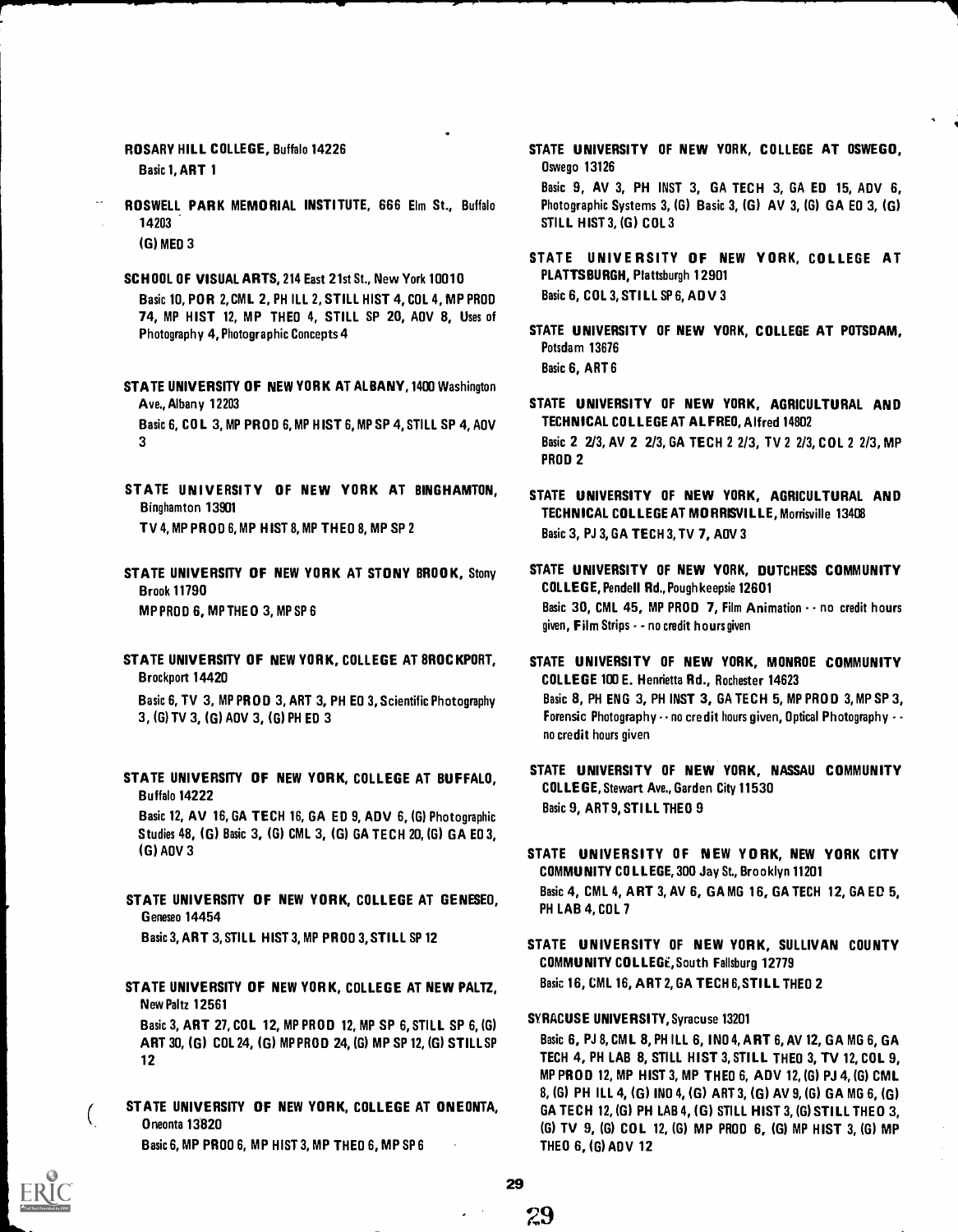UNION THEOLOGICAL SEMINARY, 3041 Broadway Ave., New York 10027

(G) MP PROD 3, (G) MP THEO 3

UNIVERSITY OF ROCHESTER, Rochester 14627 Basic 8, STILL HIST 8, MP HIST 4, MP THEO 4, Film as Propaganda 4

VASSAR COLLEGE, Poughkeepsie 12601 MP PROD 6, MP HIST 6, MP THEO 6, MP SP 3

VOORHEES TECHNICAL INSTITUTE, 450 West 41st St., New York 10036 GA TECH 25

YORK COLLEGE OF CITY UNIVERSITY OF NEW YORK, 158-11 Jewel Ave., Flushing 11365 Basic 2, MP PROD 2, MP SP 2

# NORTH CAROLINA

# APPALACHIAN STATE UNIVERSITY, Boone 28607

Basic 4, POR 2, CML 6, IND 6, PH ENG 2, GA MG 2, GA TECH 6, GA ED 18, PH LAB 4, COL 4, MP SP 2, ADV 2, PH ED 4, (G) Basic 4, (G) IND 6, (G) PH ENG 2, (C) GA MG 2, (G) GA TECH 8, (G) GA ED 16, (G) PH LAB 4, (G) COL 4, (G) MP SP 4, (G) ADV 2, (G) PH ED 4

BEAUFORT COUNTY TECHNICAL INSTITUTE, Box 1069, Washington 27889 Basic 2, PJ 2, CML 2

DUKE UNIVERSITY, 6605 College Station, Durham 27708

Basic 2, ART - - credit hours not given, PH LAB - - credit hours not given, STILL HIST - - credit hours not given

# EAST CAROLINA UNIVERSITY, Greenville 27834

Basic 8, PH ILL 2, GA TECH 14, GA ED 12, ADV 12, (G) Basic 2, (G) GA TECH 2, (G) ADV 6

- ELON COLLEGE, Elon College 27244 Basic 4
- GUILFORD TECHNICAL INSTITUTE, P.O. Box 309, Jamestown 27282 Basic 5 1/3, POR 1 1/3, CM L 5 1/3, ART 4

LENOIR COMMUNITY COLLEGE, Box 188, Kinston 28501 Basic 2, GA TECH 2

# MEREDITH COLLEGE, Raleigh 27611

Basic 1, GA MG 1 1/2, GA TECH 1 1/2, MP HIST 1/2, MP THEO 1/2, MP SP 3

- NORTH CAROLINA AGRICULTURAL AND TECHNICAL STATE UNIVERSITY, 321 N. Dudley St., Greensboro 27411 Basic 90, POR 28, CML 28, AOV 90, (G) Basic 90, (G) POR 28, (G) CML 28, (G) ADV 90
- NORTH CAROLINA CENTRAL UNIVERSITY, Durham 27707 Basic 9, AV 3

NORTH CAROLINA STATE UNIVERSITY, Raleigh 27607 GA ED 2 2/3, STILL SP 4

RANDOLPH TECHNICAL INSTITUTE, P.O. Drawer 1009, Asheboro 27203

Basic 13 1/3, PJ 1 1/3, PDR 6 2/3, CML 6 2/3, PH ILL 1 1/3, IND <sup>1</sup> 1/3, ART 3 1/3, AV 1 1/3, GA MG 13 1/3, GA TECH 33 1/3, GA ED 6 2/3, PH LAB 6 2/3, STILL HIST 6 2/3, STILL THEO 6 2/3, COL 13 1/3, MP PROD 1 1/3, MP HIST 2/3, MP THEO 2/3, MP SP 2, ADV 6 2/3, PH ED 1 1/3, Photographic Psychology, Critique, and Value Judgments 6 2/3

UNIVERSITY OF NORTH CAROLINA AT GREENSBORO, Greensboro 27412 Basic 3, MP PROD 4, STILL SP 6, ADV 3

# WESTERN CAROLINA UNIVERSITY, Cullowhee 28723

Basic 2 2/3, GA TECH 10, GA ED 2, (G) GA TECH 2, (G) GA ED 2

# NORTH DAKOTA

NORTH DAKOTA STATE SCHOOL OF SCIENCE, Wahpeton 58075 Basic 2

# UNIVERSITY OF NORTH DAKOTA, Grand Forks 58201

Basic 2, PJ 7, AV 2, GA MG 2, GA TECH 20, GA ED 10, COL 4, MP PROD 3, MP SP 3, STILL SP 3, AOV 4, Aerial Photography 3, (G) GA ED 5

# VALLEY CITY STATE COLLEGE, Valley City 58072 Basic 1 1/3

OHIO

- ANTIOCH COLLEGE, Yellow Springs 45387 Basic 3 1/3, ART 13 1/3, STILL THEO 6 2/3, COL 3 1/3, MP PROD 20, MP HIST 6 2/3, MP THEO 6 2/3, MP SP 6 2/3, ADV 10
- ART ACADEMY OF CINCINNATI, Eden Park, Cincinnati 45202 Basic 3, ART 4 1/2, COL 3, ADV 4 1/2



-30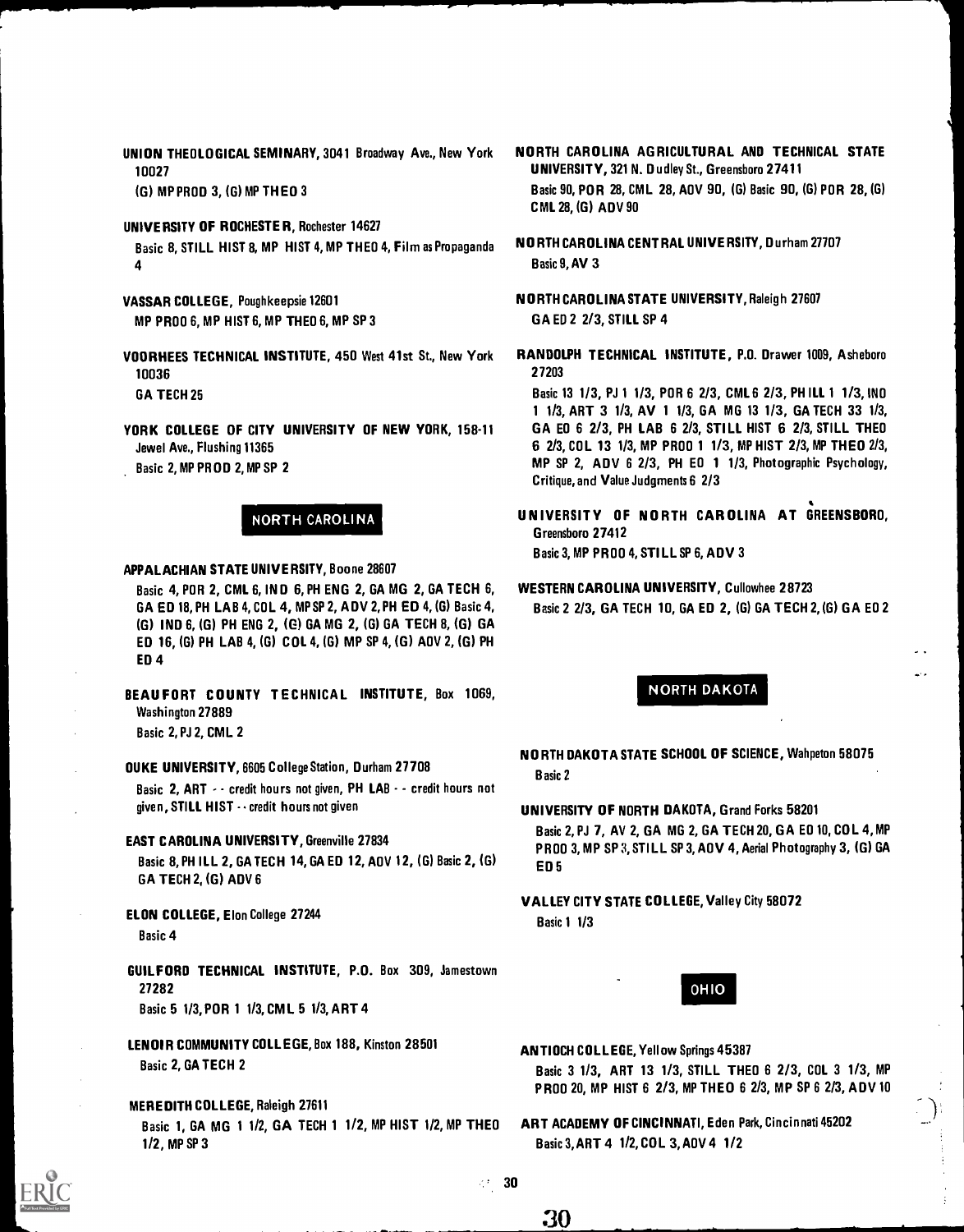# BOWLING GREEN STATE UNIVERSITY, Bowling Green 43403

Basic 11 1/3, PJ 8 2/3, POR 3 1/3, CML 3 1/3, PH ILL 6, IND 3 1/3, ART 3 1/3, AV 3 1/3, GA MG 3 1/3, GA TECH 19 2/3, GA ED 19 1/3, COL 2 2/3, MP SP 3 1/3, AM/ 6, PH ED 3 1/3, (G) Basic 6, (6) PJ 3 1/3, (6) POR 3 1/3, (G) CML 3 1/3, (G) PH ILL 6, 161 IND 3 1/3, (G) ART 3 1/3, (G) AV 3 1/3, (G) GA MG 3 1/3, (6) GA TECH 2 2/3, (G) GA ED 6 2/3, (G) MP SP 3 1/3, (G) ADV 6, (G) PH ED 3 1/3

CENTRAL STATE UNIVERSITY, Wilberforce 45384

Basic 6 2/3, TV 5 1/3

COLUMBUS TECHNICAL INSTITUTE, 550 E. Spring St., Columbus 43215

GA MG 19 1/3, GA TECH 18 2/3

DEFIANCE COLLEGE, Defiance 43512

Basic 4, MP HIST 4

- FINDLAY COLLEGE, Findlay 45840 MED 3 1/3, MP SP 3 1/3
- KENT STATE UNIVERSITY, Kent 44242 AV 2, GA ED 2, (G) AV 2, (G) GA ED 2, (G) PH ED 2
- KENYON COLLEGE, Gambier 43022 ART 1/3

#### MIAMI UNIVERSITY, Oxford 45056

Basic 5 1/5, AV 2 2/3, GA TECH 2, GA ED 8, PH LAB 3 1/3, COL 2 2/3, MP PROD 2 2/3, MP THEO 2 2/3, MP SP 2 2/3, ADV 2 2/3, PH ED 2, (6) AV 2 2/3, (G) GA ED 4, (G) MP PROD 2 2/3, (G) MP THEO 2 2/3, (G) MP SP 2 2/3, (G) PH ED 2

OHIO NORTHERN UNIVERSITY, Ada 45810

ART 1 1/3

#### OHIO STATE UNIVERSITY, Columbus 43210

Basic 4, PJ 2, AV 2, GA MG 2, GA ED 51/3, STILL THEO 2, MP SP 10, STILL SP 10, ADV 5 1/3, Contemporary Photography - - no credit hours given, The Photographic Image and Society - - no credit hours given, Scientific Photography 2, Photographic Communications 2, (G) PJ 2 2/3, (G) MED 3 1/3, (G) AV 2, (G) GA MG 2, (G) STILL HIST 2, (G) STILL HIST 2, (G) COL 6 2/3, (G) MP PR OD 22 2/3, (G) MP HIST 2, (G) MP THEO 2, (G) MP SP 12, (G) STILL SP 12, (G) ADV 5 1/3, (G) Scientific Photography 2, (G) Photographic Communications 2

### OHI 0 UNIVERSITY, Athens 45701

Basic 2, PJ 12, POR 10, PH ILL 6 2/3, IND 3 1/3, ART 30, GA TECH 95 1/3, STILL HIST 8, COL 5 1/3, MP PROD 16, MP HIST 10, MP THEO 6, MP SP 24, STILL SP 20, Picture Editing 2, Individual Studies in Picture Editing 2, Individual Studies in Photojournalism 2, (G) Basic 3 1/3, (G) PJ 12, (G) POR 10, (G) PH ILL 6 2/3, (G) INO 3 1/3, (G) GA TECH 13 1/3, (G) STILL HIST 8, (G) COL 10, (G) MP PROD 10, (G) MP HIST 8, (6) MP THEO 6, (G) MP SP 28, (G) STILL SP 20, (G) Mixed Media 6 2/3, (G) Picture Editing 2, (G) Individual Studies in Picture Editing 2, (G) Individual Studies in Photojournalism 2

UNIVERSITY OF CINCINNATI, Cincinnati 45221

Basic 4, COL 2 2/3, MP PROD 10 2/3, MP HIST 8, MP THEO 4, MP SP 4, ADV 4

- UNIVERSITY OF TOLEDO, 2801 W. Bancroft St., Toledo 43606 AV 2, GA ED 2, COL 2, ADV 2,(G) AV 2, (G) GA ED 2, (G) COL 2, (G) ADV 2
- WILMINGTON COLLEGE, Wilmington 43160 Basic 2, GA TECH 4, GA ED 4, STILL THEO 3, ADV 3
- WRIGHT STATE UNIVERSITY, Dayton 45431 GA ED 2 2/3, MP PROD 6, MP HIST 8, MP THEO 4 2/3, MP SP 2 2/3, STILL SP 2, (G) GA ED 2 2/3, (G) MP PROO 6, (G) MP HIST 8, (G) MP THEO 2 2/3, (G) STILL SP 2
- XAVIER UNIVERSITY, Cincinnati 45207 Basic 3, MP PROD 3, MP HIST 3, MP THEO 9

OKLAHOMA

CENTRAL STATE COL LEGE, Edmond 73034

- Basic 6, ADV 2
- EASTERN OKLAHOMA STATE COLLEGE, Wilburton 7457B Basic 3
- NORTHERN OKLAHOMA COLLEGE, Tonkawa 74653 Basic 3, GA TECH 27, GA ED 27
- OKLAHOMA STATE UNIVERSITY, Stillwater 74074 Basic 3, MP PROD 3, STILL SP 3, ADV 3
- ORAL ROBERTS UNIVERSITY, 7777 S. Lewis Ave., Tulsa 74105 PJ 2, AV 1, GA TECH 6, GA ED 2, TV 2, COL 1, MP PROD 4, MP HIST 1, MP THEO 2, MP SP 3, Newer Media in Education -- no credit hours given
- SAINT GREGORY'S COLLEGE, Shawnee 74801 MP THEO 3
- SOUTHEASTERN STATE COLLEGE, Durant 74701 Basic 3, CML 3

UNIVERSITY OF TULSA, Tulsa 74014

PJ 2, TV 3, MP PROO 6, MP THEO 3, MP SP 3, PH E D 2, (G) TV 3, (G) MP PROD 6, (G) MP THEO 3, (G) MP SP 3

 $31 \t31$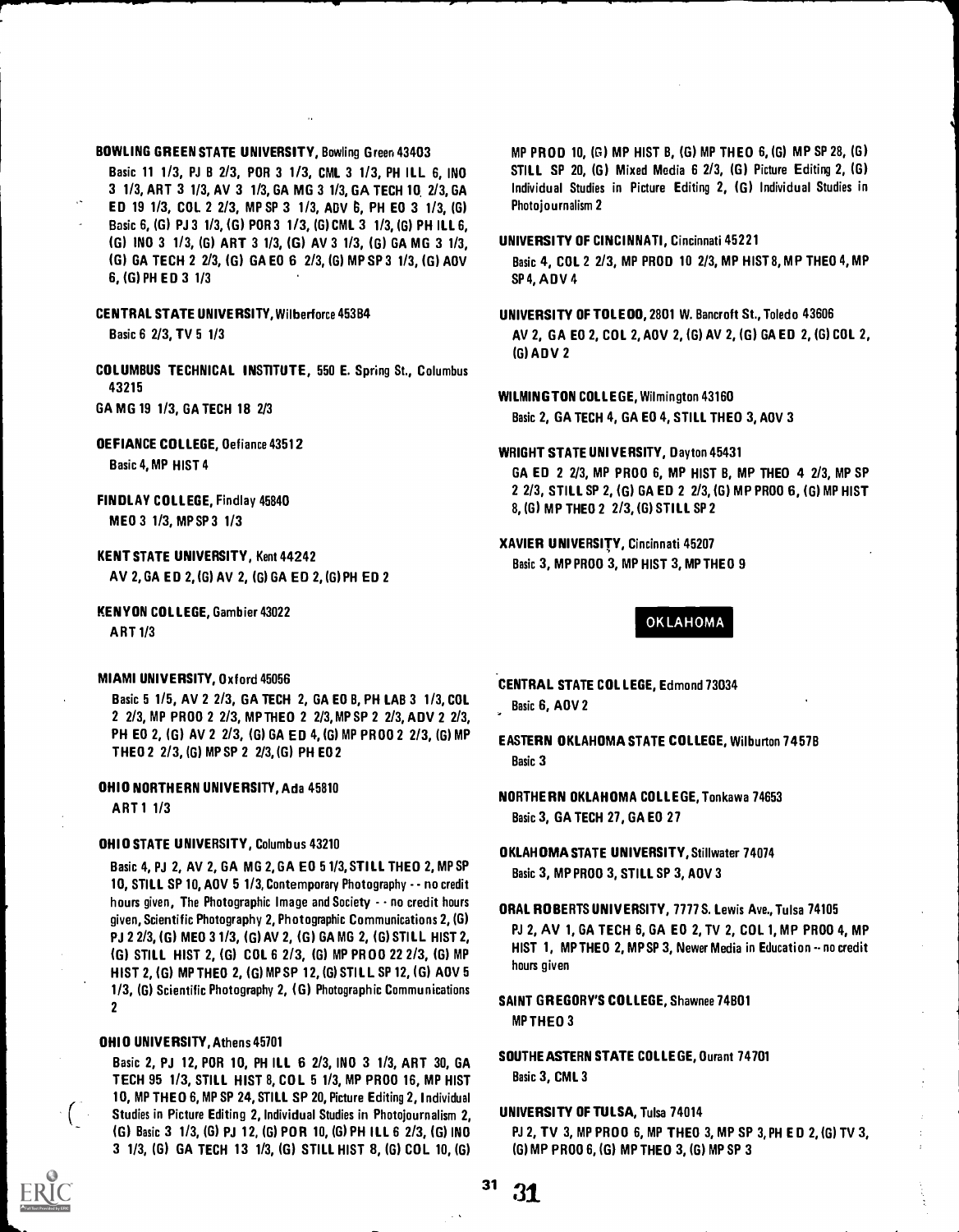# OREGON

- CENTRAL OREGON COMMUNITY COLLEGE, Bend 97701 Basic 1 1/3
- LANE COMMUNITY COLL EGE, 4000 East 30th St., Eugene 97405 Basic 4
- LINFIELO COLLEGE, McMinnville 97128 Basic 5, PJ 2 1/2, ART 5, MP PROD 2 1/2, MP THEO 5, MP SP 5, STILL SP 5, In termedia Workshop 10
- MT. ANGEL COLLEGE, Mt. Angel 97362 Basic 2 2/3, PJ 2 2/3, ART 2 2/3, MP SP 2 2/3
- MT. HOOD COMMUNITY COLLEGE, 26000 S.E. Stark St., Gresham 97030

Basic 2, PJ 1 1/3, MP PROD 1 1/3, Intermediate Photography 2

OREGON COLLEGE OF EDUCATION, Monmouth 97361

Basic 1 1/3, ART 2, MP PROD 2, MP THEO 4, MP SP 2, (G) AV 2, (G) MP PROD 2

- OREGON STATE UNIVERSITY, Corvallis 97331 Basic 8, PJ 2, ART 8, GA ED 6, STILL THEO 8, STILL SP 2, ADV 6, (G) Basic 6, (G) ART 6, (G) STILL THEO 6, (G) COL 6, (G) MP HIST
- 6, (G) MP THEO 6, (G) ADV 6 PORTLAND STATE UNIVERSITY, P.O. Box 751, Portland 97207

Basic 2 2/3, PJ 4, ART 2, GA ED 6, STILL THEO 2, COL 2, MP PROD 22, MP HIST 2, MP THEO 14, STILL SP 4, ADV 4, Film Committee 4 2/3, (G) PH ED 2

UNIVERSITY OF OREGON, Eugene 97403

Basic 2, PJ 2, ART 2, PH LAB 2, STILL HIST 2, STILL THEO 4, MP PROD 2, MP THEO 6, MP SP 2, STILL SP 4, PH ED 2

# PENNSYLVANIA

ALBRIGHT COLLEGE, Reading 19604 MP PROD 3

ALLEGHENY COLLEGE, Meadville 16335 Basic 3, ART 3, STILL THEO 3

BUCKS COUNTY COMMUNITY COLLEGE, Swamp Rd., Newton 18940

Basic 6, PJ 3, ART 12, STILL HIST 3, STILL THEO 3, MP PROD 6

CALIFORNIA STATE COLLEGE, California 15419 Basic 3

# CARNEGIE-MELLON UNIVERSITY, Pittsburgh 15213

Basic 3, PJ 1, ART 2, GA MG 4, GA TECH 12, STILL THEO 1, MP PROD 2, MP THEO 1, MP SP 3

CHEYNEY STATE COLLEGE, Cheyney 19319 Basic 2, GA ED 12, ADV 2

COMMUNITY COLLEGE OF PHILADELPHIA, 34 South 11th St., Philadelphia 19107

Basic 6, AV 3, STILL HIST 3, TV 3, COL 3, MP PROD 3, MP THEO 6, ADV 11, Legal Problems in Photography 1, Theory of Optics and Photographic Chemistry 3, Graphics and Design 3

DICKINSON COLLEGE, Carlisle 17013 ART 3, MP PROD 3

HAVERFORD COLLEGE, Haverford 19041 Basic 3, STILL SP 3, ADV 3

#### INDIANA UNIVERSITY OF PENNSYLVANIA, Indiana 15701

Basic 3, GA ED 3, MP PROD 3, ADV 3, (G) Basic 2, (G) AV 2, (G) GA ED 2, (G) MP PROD, (G) MP SP 4, (G) Classroom Use of Motion Pictures 2, (G) Writing for Audiovisual Production 2, (G) Preparation of Transparencies 2, (G) Animation 2

JUNIATA COLLEGE, Huntingdon 16652 MP PROD 3, MP SP 3

KINGS COLLEGE, Wilkes-Barre 18702 Basic 6

- LOCK HAVEN STATE COLLEGE, Lock Haven 17745 Basic 3, MP PROD 3
- MANSFIELD STATE COLLEGE, Mansfield 16933 Basic 6, GA ED 9
- MILLERSVILLE STATE COLLEGE, Millersville 17551 Basic 7, ART 12, GA ED 10, MP PROD 3, MP SP 3, STILL SP 7, ADV 3, PH ED 2

NORTHAMPTON COUNTY COMMUNITY COLLEGE, Greenpond Rd., Bethlehem 18017 Basic 3

PHILADELPHIA COLLEGE OF ART, 320 S. Broad St., Philadelphia 19102

Basic 8, ART 8, AV 4, GA TECH 58, PH LAB 10, STILL HIST 4, STILL THEO 4, TV 6, COL 4, MP PROD 20, MP HIST 4, MP THEO 4, MP SP 4, STILL SP 4, ADV 4, Field Placement 4, Basic Film 10, Advanced Film 4

ROSEMONT COLLEGE, Rosemont 19010 MP HIST 3

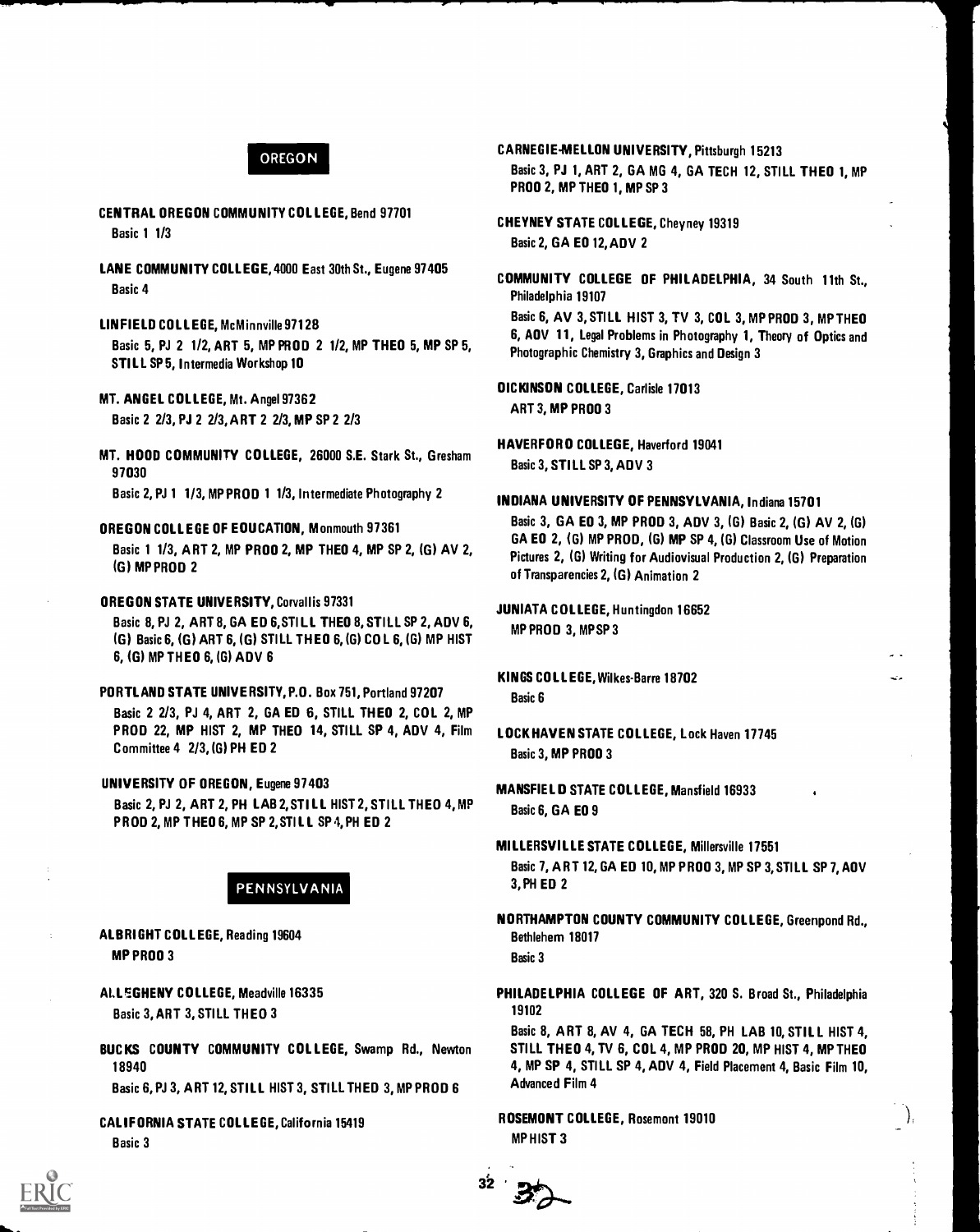#### TEMPLE UNIVERSITY, Philadelphia 19122

PJ 3, AV 3, MP PROD 51, MP HIST 8, MP THEO 4, MP SP 4, Motion Picture Writing 8, Motion Picture Economics 4, (G) MP PROD 32, (G) MP HIST 26, (G) MP THEO 4, (G) MP SP 16, (G) Motion Picture Writing 8, (G) Motion Picture Economics 8

WASHINGTON AND JEFFERSON COLLEGE, Washington 15301 ART 4

WEST CHESTER STATE COLLEGE, West Chester 19380 (G) Basic 3, (G) GA TECH 3, (G) GA ED 3, (G) MP PROD 3, (G) MP HIST 3

# SOUTH DAKOTA

BLACK HILLS STATE COLLEGE, 1200 University Ave., Spearfish 57783

Basic 3, PJ 3, GA ED 6

SOUTH DAKOTA STATE UNIVERSITY, Brookings 57006 Basic 4, PJ 8, GA MG 33, GA TECH 36, GA ED 3, TV 6, MP PROD 6, MP THEO 3, (G) GA MG 17, (G) GA TECH 6, (G) GA ED 3

# **TENNESSEE**

- RHODE ISLAND **AUSTIN PEAY STATE UNIVERSITY, Clarksville 37040** Basic 2, MED 2, ART 4
- BROWN UNIVERSITY, Providence 02912 EAST TENNESSEE STATE UNIVERSITY, Johnson City 37601 Basic 2 Basic 2, CM L 4, PH ILL 4, ART 4, COL 6, MP PROD 6, MP THEO 8, MPSP2,ADV8
	-
	- MP PROO 8, MP HIST 2, MP THEO 8, Fiction and Film 4 Basic 3, ART 3, GA MG 3, GA TECH 3, GA ED 3, COL 1, ADV 3, (G) ART 3, (G) GA TECH 3, (G) GA ED 3, (G) COL 1, (G) ADV 3
	- AV 3, GA ED 3, (G) AV 3 SOUTHERN MISSIONARY COLLEGE, Collegedale 37315 Basic 3, PJ 3, GA ED 3
		- SOUTHWESTERN AT MEMPHIS, 2000 N. Parkway, Memphis 38112 Basic 3
		- TENNESSEE STATE UNIVERSITY, 3500 Centennial Blvd., Nashville 37203
		-
		- PJ 2, (G) AV 2

# TEXAS

AMARILLO COLLEGE, 2200 Washington St., Amarillo 79105 WOFFORO COLLEGE, Spartanburg 29301 Basic 6, POR 6, IND 6, COL 6, Basic Motion Picture 6, Darkroom Basic 4 Technique 6, Photographic Reproduction 3

RHODE ISLAND JUNIOR COLLEGE, 199 Promenade St., Providence 02908 MEMPHIS ACADEMY OF ARTS, Overton Park, Memphis 38112 Basic 3 Basic 6, ART 10, STILL HIST 1 1/2, ADV 3

ROGER WILLIAMS COLLEGE, Old Ferry Rd., Bristol 02809 MIDDLE TENNESSEE STATE UNIVERSITY, Murfreesboro 37130

UNIVERSITY OF RHODE ISLAND, Kingston 02881

# SOUTH CAROLINA

BOB JONES UNIVERSITY, Greenville 29614 GA TECH 36

Basic 3, MP PROD 53, MP THEO 3, MP SP 6, (G) COL 3, (G) MP<br>PROD 36, (G) MP THEO 3, (G) MP SP 3<br>37403 37403

CLEMSON UNIVERSITY, Clemson 29631 GA ED 3, MP SP 3, PH ED 3

Basic 5, ART 10, GA MG 3, GA TECH 3, GA ED 3, ADV 3, (G) ART<br>35, (G) GA MG 3, (G) GA TECH 3, (G) GA TECH 3

COKER COLLEGE, Hartsville 29550

Basic 3 1/3, ART 3 1/3

UNIVERSITY OF SOUTH CAROLINA, Columbia 29208 Basic 9, PJ 3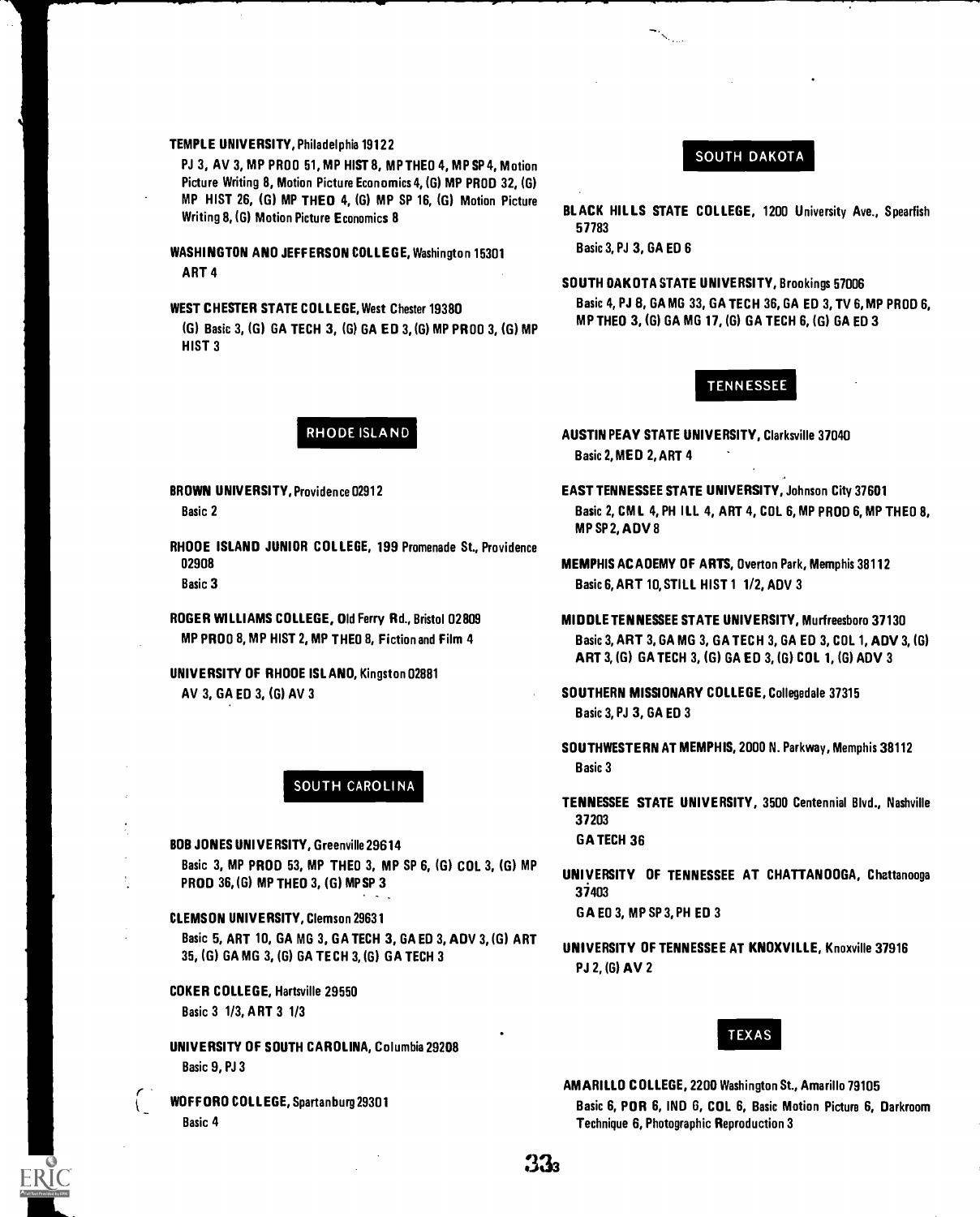AMBASSADOR COLLEGE, Box 111, Big Sandy 75755 Basic 3, PJ 2

ANGELO STATE COLLEGE, San Angelo 76901 Basic 3, PJ 3

AUSTIN COLLEGE, Sherman 75090 Basic 4

- BAYLOR UNIVERSITY, Waco 76710 PJ 6, GA MG 7, MP SP 3
- CISCO JUNIOR COLLEGE, Box 9067, Cisco 76437 Basic 12, PJ 12, ART 12
- EASTFIEL D COLLEGE, 3737 Motley, Mesquite 75149 Basic 3, PJ 3

EAST TEXAS STATE UNIVERSITY, East Texas Station, Commerce 75428

Basic 4, PJ 4, POR 4, CML 4, ART 3, STILL THEO 3, COL 6, MP PROD 6, ADV 4, Photo Aesthetics 3, Advanced Print Making 3, (G) PJ 6, (G) MP SP 3, (G) PH ED 6

GRAYSON COUNTY COLLEGE, Box 979, Denison 75020 Basic 3, PJ 3

HARDINSIMMONS UNIVERSITY, Abilene 79601 Basic 3, ADV 3

- HOWARD COUNTY JUNIOR COLLEGE, Bindwell Lane, Big Spring 79720 Basic 3
- KILGORE COLLEGE, Kilgore 75662 GA TECH 22, (G) GA TECH 24

NAVARRO JUNIOR COLLEGE, Coricana 75110 Basic 3, PDR 3, CML 3, COL 3, ADV 3

NORTH TEXAS STATE UNIVERSITY, Denton 76203 Basic 6, PJ 9, ART 3, MP PROD 6

PAN AMERICAN COLLEGE, Edinburg 78539 **PJ 3, GA ED 3** 

SAM HOUSTON STATE UNIVERSITY, Huntsville 77340 Basic 6, PJ 6, POR 4, CML 4, PH ILL 2, ART 2, PH INST 2, GA MG 16, GA TECH 38, STILL HIST 2, COL 6, MP PROD 4, Crime Photography 2, Special Problems 2.4

SAN ANTONIO COLLEGE, 1300 San Pedro, San Antonio 78212 Basic 6, PDR 3, COL 3, Portrait Retouching 6

- SAN JACINTO COLLEGE, 8060 Spencer Highway, Pasadena 77505 GA MG 3, GA TECH 21
- SOUTHWEST TEXAS STATE UNIVERSITY, San Marcos 78666 Basic 6, PJ 3, POR 3
- STEPHEN F. AUSTIN STATE UNIVERSITY, Box 3001, S.F.A. Station, Nacogdoches 75961 Basic 3
- SUL ROSS STATE UNIVERSITY, Alpine 79830 Basic 3, POR 3, IND 3
- TARRANT COUNTY JUNIOR COLLE GE, 828 Harwood Rd., Hurst 76053

Basic 11, Police Photography - - no credit hours given, (G) Basic 2, (G) PJ 3, (G) PH LAB 1

TEXAS A & I UNIVERSITY, Kingsville 78363

Basic 6, PJ 3, POR 3, CML 3, AV 12, STILL THEO 3, MP PROD 6, (G) PJ 30, (G) POR 30, (G) CML 3, (G) AV 12, (G) STILL THEO 3, (G) MP PROD 6, (G) ADV 6

TEXAS A &M UNIVERSITY, College Station 77843 Basic 3, PJ 3, IND 1, AV 6, GA ED 3, STILL THEO 1 1/2,MP PROD 6, MP THEO 1 1/2,MP SP 3, STILL SP 3, ADV 3, (G) AV 3

TEXAS CHRISTIAN UNIVERSITY, Fort Worth 76129 Basic 3, PJ 3

- TEXAS LUTHERAN COLLEGE, Seguin 78155 ART 9, MP PROD 9, MP SP 9
- TEXAS STATE TECHNICAL INSTITUTE, Waco 76705 Basic 4, PJ 4, IND 4, GA TECH 25, MP PROD 12
- TEXAS TECHNICAL UNIVERSITY, Lubbock 79409 Basic 3, PJ 3, COL 3, MP PROD 3, MP SP 3
- TEXAS WESLEYAN COLLEGE, Box 3277, Fort Worth 76105 GA ED 3
- TEXAS WOMAN'S UNIVERSITY, Denton 76204 Basic 6, PJ 2, ART 18, A DV 6, (G) ART 24, (G) ADV 18
- UNIVERSITY OF HOUSTON, Houston 77004 PJ 6, MP PROD 6, MP HIST 3, MP SP 1, ADV 3
- UNIVERSITY OF ST. THOMAS, 3812 Montrose Blvd., Houston 77006 MP PROD 9, MP HIST 12, MP THEO 3, MP SP 3

34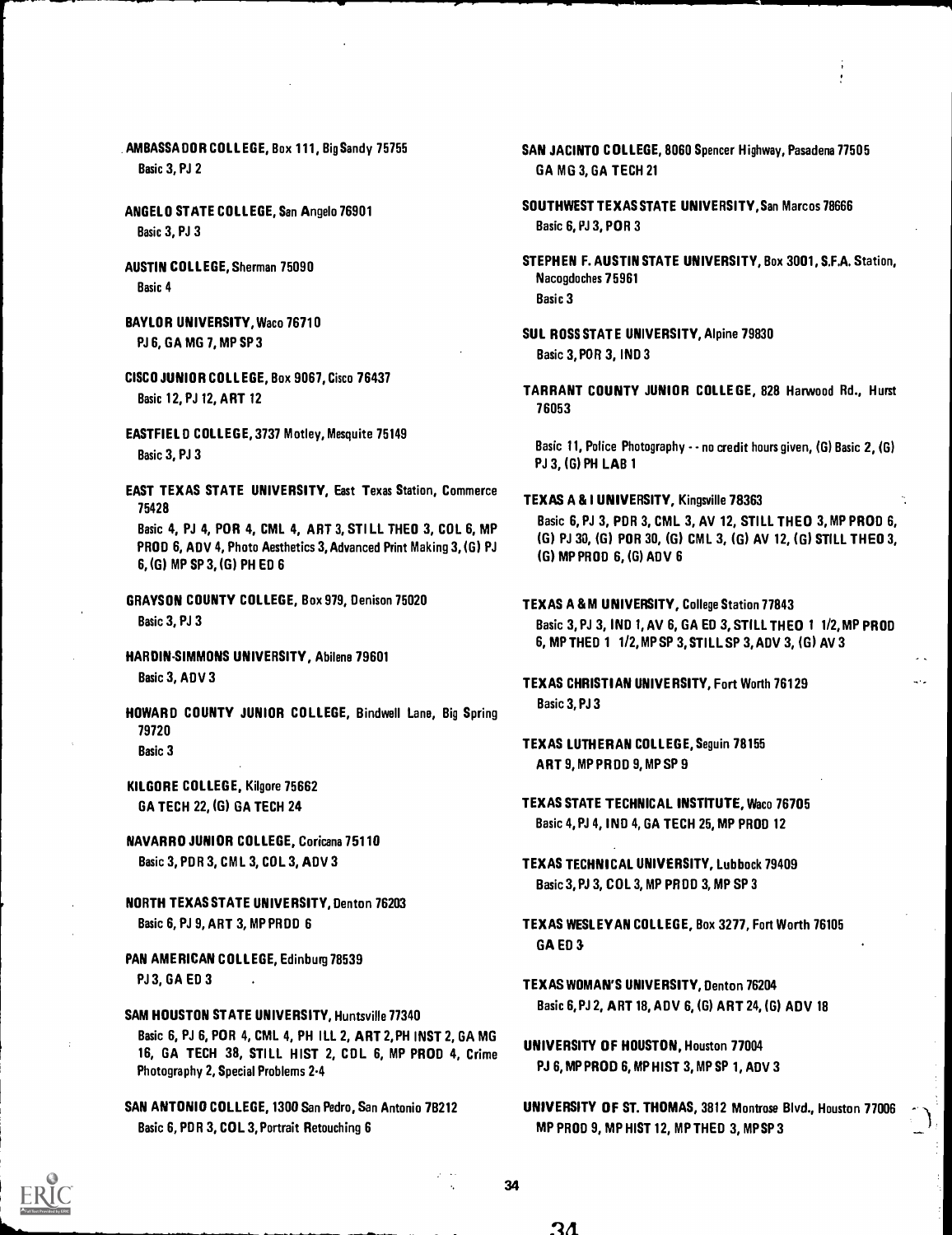PJ 12, GA TECH 3, (G) Visual Communication 3 Basic 3, ART 3, (G) Basic 3, (G) ART 3

- Basic 4, PJ 3, PH ILL 3, MED 3, MP PRDD 3, STILL SP 3
- WEST TEXAS STATE UNIVERSITY, W. Texas Station, Box 747, Canyon 79015 **Canyon 79015 OLD DOMINION UNIVERSITY, Norfolk 23508** Basic 6 MP HIST 3



Basic 6, PJ 2, PDR 2, CML 2, PH ILL 2, IND 2, ART 2, GA TECH 5, GA ED 3, STILL THEO 2, COL 3, MP PROD 3, MP HIST 2, MP SP 3,

UTAH STATE UNIVERSITY, Logan 84321 Basic 3 1/3, GA TECH 4

Basic 54, PJ 21 1/3, PDR 21 1/3, CML 2/3, PH ILL 1 1/3, ART 6,<br>STULL HIST 2, CDL 34, ADV 50 2/3, (C) PDR 1 1/3, (c) PH ILL UNIVERSITY OF VIRGINIA, Charlottesville 22901 STILL HIST 2, CDL 34, ADV 50 2/3, (G) PDR 1 1/3, (G) PH ILL

UTAH TECHNICAL COLLEGE, 4600 S. Redwood Rd., Salt Lake City 84107

GA TECH 37 1/3

WEBER STATE COLLEGE, 3750 Harrison Blvd., Ogden 84403 SP 6 Basic 3 1/3, PJ 2 2/3, PDR 2 2/3, CML 2 2/3, PH ILL 2 2/3, IND<br>2 2/3 MED 2 2/3 PH ENG 2 2/3 ART 2 2/3 AV 4 GA MG 2 GA NG VIRGINIA MILITARY INSTITUTE, Lexington 2445D 2 2/3, MED 2 2/3, PH ENG 2 2/3, ART 2 2/3, AV 4, GA MG 2, GA TECH 2, GA ED 2, TV 2, COL 5 1/3,MP PROD 2 2/3, ADV 5 1/3, PH GR 2 PH ED 2, Police Science 2 2/3

UNIVERSITY OF VERMONT, Burlington 05401 TV 3, MP PROD 3, MP HIST 6, MP SP 3, (G) TV 3, (G) MP PROD 6, (G) MP HIST 3, (G) MP SP 3

# VIRGINIA

- BLUE RIDGE COMMUNITY COLLEGE, Box 80, Weyers Cave 24486 Basic 2, Police Photography 2
- CENTRAL VIRGINIA COMMUNITY COLLEGE, P.O. Box 4098, Lynchburg 24502

Basic 3 1/3, GA TECH 2, Introductory Police Photography 3 1/3

LONGWOOD COLLEGE, Framville 23901 Basic 2

THE UNIVERSITY OF TEXAS, Austin 78712 MADISON COLLEGE, Harrisonburg 22801

UNIVERSITY OF TEXAS AT EL PASO, El Paso 79999 NORTHERN VIRGINIA COMMUNITY COLLEGE, Bailey's Crossroads<br>Pasia A B12 BH U L 2 MED 2 MB BRDD 2 STULSR 2

Basic 8, CML 4 2/3, PH LAB 5 1/3, MP HIST 2, ADV 4 2/3

- 
- RADFORD COLLEGE, Radford 24141 UTAH Basic 3, ADV 2

BRIGHAM YOUNG UNIVERSITY, Provo 846D1<br>RANDOLPH.MAC ON COLLEGE, Ashland 23005

- (G) MP SP 3 THOMAS NELSON COMMUNITY COLLEGE, Drawer K, Riverdale Station 23366
- 1 1/3, (G) ART 36, (G) STILL THEO 4, (G) CDL 6 ART 3, GA TECH 3, STILL THEO 3, MP HIST 6, MP THED 5, MP SP 3
	- VIRGINIA COMMONWEALTH UNIVERSITY, 901 W. Franklin St., Richmond 23221 Basic 18, PJ 6, PH ILL 10, COL 3, MP PROD 12, MP THEO 3, STILL

VIRGINIA STATE COLLEGE, Petersburg 23803 Basic 4, AV 3, GA ED 3, MP PROD 2, PH ED 3, (G) Basic 2, (G) AV VERMONT 3, (G) MP PROD 3

# WASHINGTON STATE

CENTRALIA COLLEGE, P.O. Box 639, Centralia 98531 Basic 2, FOR 2, PH LAB 2

CENTRAL WASHINGTON STATE COLLEGE, Ellensburg 98926 Basic 2, PJ 1 1/3, PH ILL 2, AV 2 2/3, GA ED 2 2/3, COL 2, MP SP 4, ADV 2

CHARLES FOURNIER, 704 W. Meeker, Kent 98031 Basic 2

CLARK COLLEGE, Vancouver 98663 Basic 20, GA TECH 13 1/3, ADV 6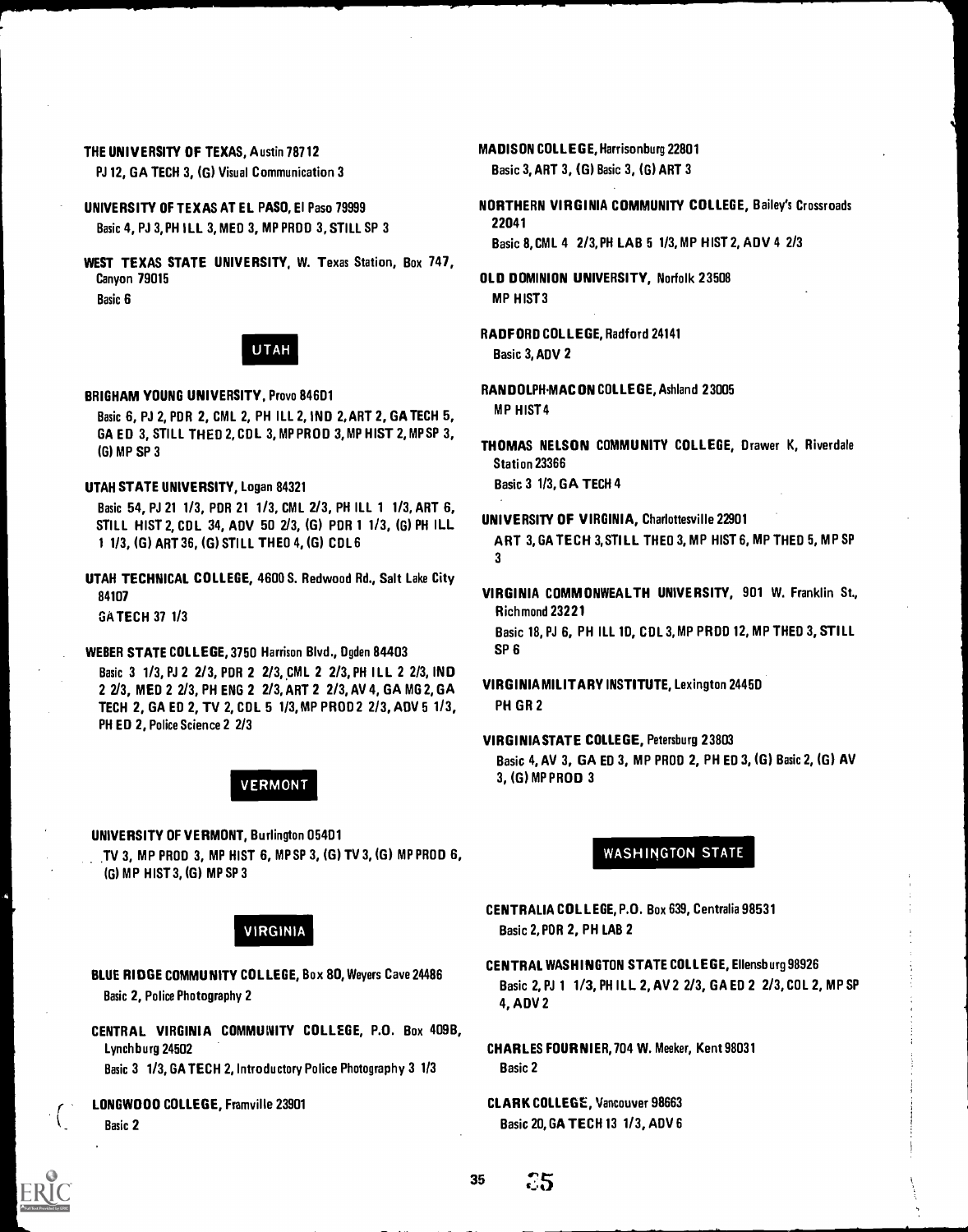EASTERN WASHINGTON STATE COLLEGE, Cheney 99004 Basic 2 2/3, GA TECH 8, GA ED 3 1/3, COL 2, (G) MP PROD 10

EVERETT COMMUNITY COLLEGE, 801 Wetmore Ave., Everett 98201 Basic 4, PJ 2 2/3, PO R 6, CML 6, COL 6, STILL SP 6

EVERGREEN STATE COLLEGE, Olympia 98501 Basic 2/3, PJ 2/3, MEO 2/3, ART 2/3, STILL HIST 2/3, STILL THEO 2/3, TV 2/3, COL 2/3, MP PROD 4, MP HIST 2/3, MP THEO 2, MP SP 20, ADV 10

GRAYS HARBOR COMMUNITY COLLEGE, Aberdeen 98520 Basic 1 1/3, COL 1 1/3

HIGHLINE COMMUNITY COLLEGE, Midway 98031 Basic 2, PJ 2/3, AV 2, GA TECH 26 2/3, MP PROD 6, MP THEO 2, MP SP 2/3, (G) GA TECH 6 2/3

LOWER COLUMBIA COLLEGE, Longview 98632 Basic 2, MP PROD 1 1/3

- OLYMPIC COLLEGE, 16th and Chester, Bremerton 98310 Basic 2, GA MG 6, GA TECH 10, GA ED 10, PH LAB 2
- SHORELINE COMMUNITY COLLEGE, 16101 Greenwood Ave. N., Seattle 98133

Basic 2, PJ 2, AV 4, GA MG 2, GA TECH 24, TV 2, MP PROD 2, MP SP 2, STILL SP 6, ADV 2, Underwater Photography 2, Photography for Visual Communications 2

SPOKANE FALLS COMMUNITY COLLEGE, W. 3410 Fort George Wright Dr., Spokane 99204

PJ 2/3, ART 1 1/3, Law Enforcement Photography 2/3, (G) Basic 2/3, (G) POR 2/3, (G) CML 2/3, (G) PH ILL 2/3, (G) IND 2/3, (G) COL 1 1/3, (G) ADV 2/3

- UNIVERSITY OF WASHINGTON, Seattle 98105 Basic 4 2/3, PJ 8, MED 17 1/3, ART 2 2/3, GA ED 1 2/3, TV 7 1/3, MP THEO 2
- VETE RANS' ADMINISTRATION HOSPITAL, Medical Illustration Service, 4435 Beacon Ave. S., Seattle 98101 MED 45, (G) MED 90

WALLA WALLA COLLEGE, College Place 99324 Basic 1 1/3, PJ 2/3, CML 2, GA MG 2, GA TECH 22 2/3

WASHINGTON STATE UNIVERSITY, Pullman 99163 Basic 3, PJ 3, TV 3, MP PROD 3, MP HIST 6, MP THEO 3, MP SP 9 WESTERN WASHINGTON STATE COLLEGE, Bellingham 98225 Basic 16 2/3, IND 2, AV 2, GA MG 3 1/3, GA TECH 13 1/3, GA ED 18 2/3, COL 2, MP PROD 28 2/3, MP HIST 13 1/3, MP SP 2, ADV 4, Individual and Special Problems in Graphic Arts 6, Graphic Design 3 1/3, VISCOED 8 2/3, Theory of Color Separation and Principles of Color and Quality Control 6, (G) GA MG 3 1/3, (G) GA TECH 2

YAKIMA VALLEY COLLEGE, 16th and Nob Hill Blvd., Yakima 98902 Basic 6, MP HIST 1 1/3

# WEST VIRGINIA

AL DERSON-BROADDUS COLLEGE, Philippi 26416 Basic 2

BETHANY COLLEGE, Bethany 26032 Basic 2

- FAIRMOUNT STATE COLLEGE, Fairmount 26554 GA TECH 38, GA ED 38
- MARSHALL UNIVERSITY, Huntington 25701 PJ 3
- WEST LIBERTY STATE COLLEGE, West Liberty 26074 Basic 3, MP PROD 2, Color and Graphic Design 6
- WEST VIRGINIA STATE COLLEGE, Institute 25112 Basic 3, GA MG 9, GA TECH 18, GA ED 18
- WEST VIRGINIA UNIVERSITY, Morgantown 26506 Basic 3, PJ 5, STILL THEO 3, MP PROD 15, MP HIST 3, MP THEO 3, MP SP 6, ADV 3, (G) MP PROD 9, (G) MP THEO 3, (G) MP SP 9

**WISCONSIN** 

BELOIT COLLERE, Beloit 53511 Basic 6, MP PHOD 3, AOV 3

### MARQUETTE UNIVERSITY, Milwaukee 53233

Basic 12, GA TECH 1, STILL THEO 3, TV 4, MP PROD 5, MP HIST 2, MP THEO 4, MP SP 1

MILWAUKEE TECHNICAL COLLEGE, 1015 North 6th St., Milwaukee 53203

Basic 9, PJ 3, PO R 3, CM L 3, IND 3, PH INST 12, GA TECH 35, COL 7, MP THEO 3, MP SP 9, ADV 15, (G) AV 8

#### STOUT STATE UNIVERSITY, Menomonie 54751

Basic 2, COL 2, MP PROD 3, MP HIST 3, ADV 2



 $36\qquad\qquad\ddots$ 6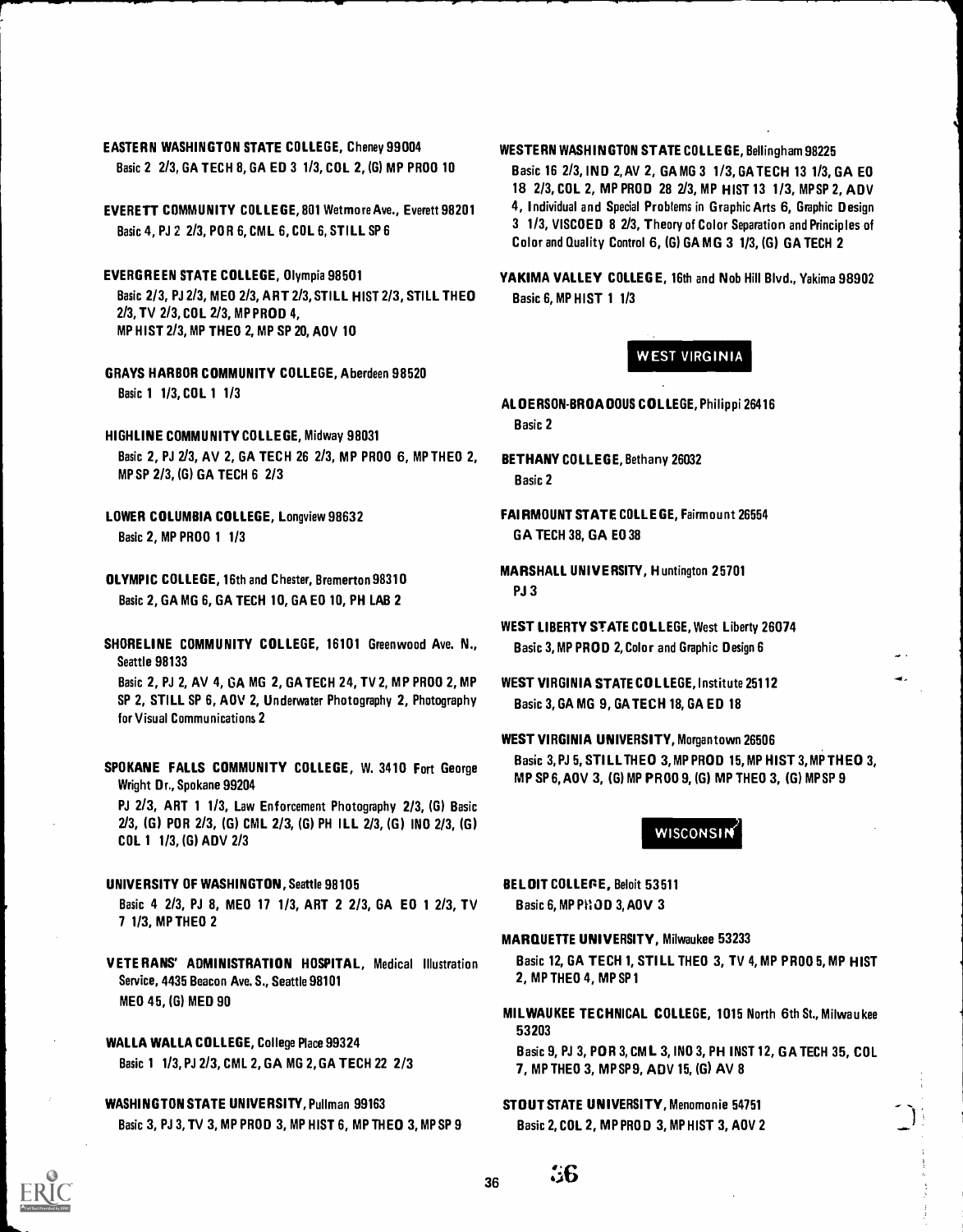UNIVERSITY OF WISCONSIN MADISON, Madison 53706 ART 9,(G) ART 9

UNIVERSITY OF WISCONSIN MILWAUKEE, Milwaukee 53201 PJ 3, ART 6, GA MG 3, MP SP 3

Basic 3

- WESTERN WISCONSIN TECHNICAL INSTITUTE, La Crosse 54601 Montreal 250 Basic 7 1/3, CML 1 1/3, AV 3 1/3, GA M G 9 1/3, GA TECH TV 30, MP PROD 31), MP THEO 30, MP SP 15 97 1/3, TV 2 2/3, MP PROD 2, Visual Communication Technician (Audiovisual Technology) 46 2/3 CONESTOGA COLLEGE, 299 Doonvalley Dr., Kitchener, Ontario
- $54701$  SP 8
- WISCONSIN STATE UNIVERSITY - OSHKOSH. Oshkosh 54901 DAWSON COLLEGE, 350 Selby St., Montreal 215, Quebec Basic 3, PJ 9, GA TECH 3, GA ED 6 Basic 3, PJ 3, COL 3, MP PROD 3, RAD 3
- WISCONSIN STATE UNIVERSITY - PLATTEVILLE, Platteville 53818<br>Besia 2, P. 12, PDP 2, CA MC 29, CA TECH 20, TV 2, COL 2, Creating DURHAM, COLLEGE, OF APPLIED ARTS AND TECHNOLOGY, P.O. Basic 2, PJ 3, POR 2, GA MG 38, GA TECH 30, TV 3, COL 3, Graphic DURHAM COLLEGE OF APPLIED ARTS<br>Box 3B5, Simcoe St. N., Oshawa, Ontario Production Photography 2, (G) IND 3, (G) AV 3
- WISCONSIN STATE UNIVERSITY - RIVER FALLS, River Falls **650000000 STATE ONTVERSITY TERMINER TALLS, RIVER TANS GEORGE BROWN COLLEGE, 51 Teraulay St., Toronto, Ontario**

WISCONSIN STATE UNIVERSITY - - SUPERIOR, Superior 54880 Basic 6, PJ 6, ART 6, GA TECH 22, TV 6, MP PROD 9, MP HIST 9, 4200, Belleville, Ontario HIST 3, (G) MP THEO 3, (G) MP SP 3, (G) ADV 3

LOYOLA COLLEGE, Montreal 262 WISCONSIN STATE UNIVERSITY - WHITEWATER, Whitewater 53190 Basic 3, PJ 6 Basic 3, PJ 3, MP PROD 12, MP HIST 12, MP THEO 3, MP SP 6

PJ 2, TV 2 THEO 1 1/3, ADV 6 2/3

NORTHWEST COMMUNITY COL LE GE, Powell 82435 GA TECH 26

UNIVERSITY OF WYOMING, Laramie 82070

# CANADA

Note: Canadian semester hours are not equivalent to semester hours in the U.S. system.

CAMBRIAN COLLEGE, North Bay, Ontario

Basic 10, POR 5, CML 5, AV 4, GA MG 16, GA TECH 16, COL 5, MP PROD 4, MP THEO 4, MP SP 3, ADV 3

CENTENNIAL COLLEGE OF APPLIED ARTS AND TECHNOLOGY, 651 Warden Ave., Scarborough, Ontario VITERO COL LEGE, La Crosse 54601 Basic 4, PJ 4, MP PROD 4, MP SP 4, STILL SP 4

COL L E G E-JEAN-DE-BREBEUF, 3200 Coto Ste. Catherine Rd.,

- Basic 15, PJ 4, POR 4, CML 6, PH ILL 4, IND 6, ART 2, STILL HIST WISCONSIN STATE UNIVERSITY - - EAU CLAIRE, Eau Claire 2, STILL THEO 1, COL 3, MP PROD 12, MP HIST 3, MP THEO 2, MP<br>Saper Line of a
	-
	- Basic 3, CML 44, GA TECH 22, TV 44, MP PROD 44

GA TECH 30

LOYALIST COLLEGE OF APPLIED ARTS AND TECHNOLOGY, Box MP THEO 9, MP SP 6, AOV 3, (G) ART 3, (G) MPPROD 3, (G) MP<br>11953 (G) 110 THEO 3, (G) 110 O 8, (G) 10 O 4, C) 6 C 3 (G) 10 O 5 (G) MP Basic 100, CML 100, TV 100, MP PROO 100, MP SP 100, AOV 100

NORTHERN ALBERTA INSTITUTE OF TECHNOLOGY, 106th St. WYOMING **and 118th Ave., Edmonton, Alberta** 

Basic 6 2/3, PJ 2/3, POR 4 2/3, CML 4 2/3, PH ILL 2 2/3, IND 4 2/3, ART 2 2/3, AV 2 2/3, PH LAB 13 1/3, STILL HIST 2 2/3, CENTRAL WYOMING COLLEGE, Riverton 82501 STILL THEO 4 2/3, COI. 6, MP PROD 2 2/3, MP HIST 2/3, MP

> NOVA SCOTIA COLLEGE OF ART AND DESIGN, Coburg Rd., Halifax, Nova Scotia

Basic 3, PH ILL 3, ART 3, ADV 15, PH ED 3

Basic 6, PJ 6 **RYERSON POLYTECHNICAL INSTITUTE**, 50 Gould St., Toronto, Ontario

> Basic, PJ, POR, CML, PH ILL, ART, AV, PH LAB, STILL HIST, STILL THEO, TV, COL, MP PROD, MP THEO, MP SP, ADV. No credit hours given for any of the above

ST. JEROME'S COL LEGE, Waterloo, Ontario MP HIST 6, MP THEO 12, MP SP 9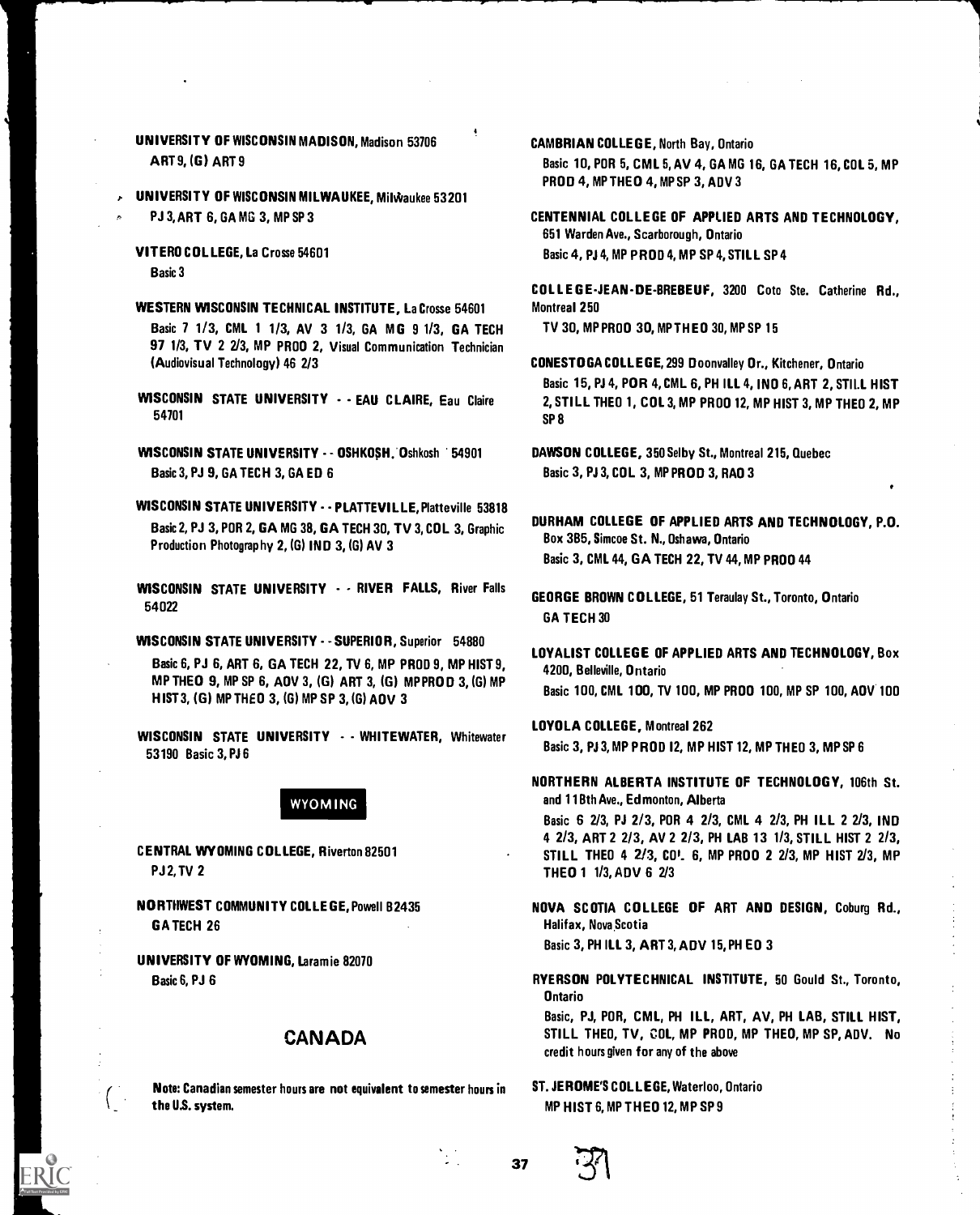

- ST. LAWRENCE COLLEGE OF APPLIED ARTS AND TECHNOLOGY, P.O. Box 6000, Kingston, Ontario ART 3, GA TECH 9, MP HIST 3
- SENECA COLLEGE OF APPLIED ARTS AND TECHNOLOGY, 1750 Finch Ave. E., Willowdale, Ontario Basic 4, PJ 4, MP PROD 4, MP HIST 4, ADV 4
- SIR SANFORD FLEMING COLLEGE OF APPLIED ARTS AND TECHNOLOGY, McDonnel St., Peterboro, Ontario Basic 5, PO R 1, PH ILL 4, PH ENG 1, ART 5, AV 10, GA TECH 3, TV 5,MP PROD 3

TRINITY JUNIOR COLLEGE: P.O. Box 789, Langley, B.C.

Basic 1

- UNIVERSITY OF LETHBRICGE, Lethbridge, Alberta Basic 1, ART 1
- UNIVERSITY OF SASKATCHEWAN, Saskatoon, Saskatchewan Basic 2, ART 7, (G) ART 1
- UNIVERSITY OF WATERLOO, Waterloo, Ontario MP PROD 4
- VANCOUVER CITY COLLEGE, 100 West 49th Ave., Vancouver, B.C. Basic 6, PJ 3, POR 6, CML 6, PH ILL 3, IND 3, MED 3, AV 3, PH LAB 9, COL 6, MP PROD 3, Photographic Business 9
- WATERLOO LUTHERAN UNIVERSITY, 75 University Ave., Waterloo, Ontario MP PROD 22, MP HIST 120, MP SP 120

ן<br>|<br>|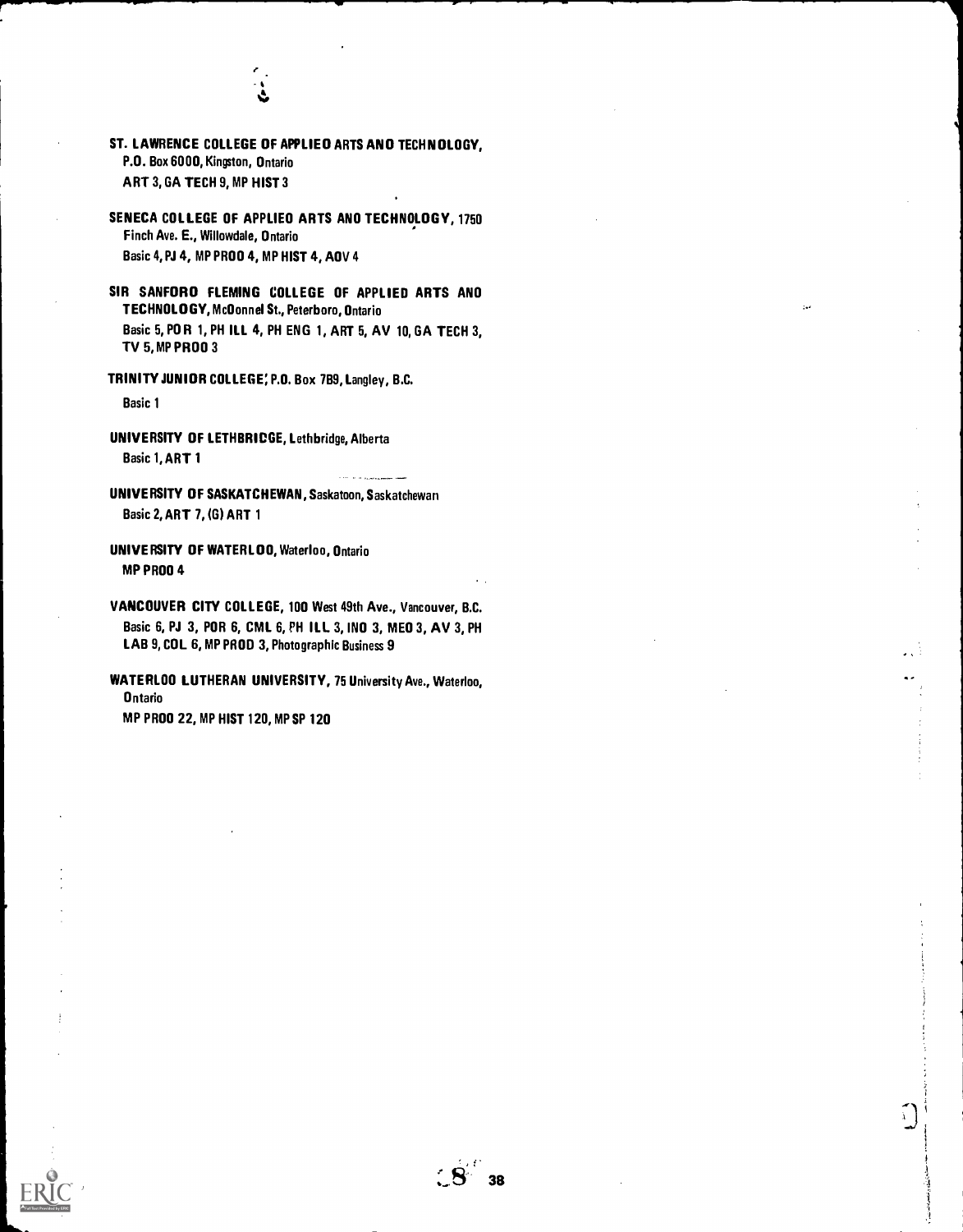# INSTITUTIONS GRANTING SPECIFIC DEGREES WITH MAJOR EMPHASIS IN MOTION PICTURES STILL PHOTOGRAPHY, AND/OR GRAPHIC ARTS

A.A. OR A.S. DEGREE



SPRING HILL COLLEGE, Mobile 36608 AA Photography, Graphic Arts

# ARIZONA

PHOENIX COLLEGE, 1202 W. Thomas Rd., Phoenix 85013 AA Photography

# CALIFORNIA

- ANTELOPE VALLEY COLLEGE, 3041 West Ave., Lancaster 93534 AA Graphic Arts
- BAKERSFIELD COLLEGE, 1801 Panorama Dr., Bakersfield 93305 AA Photography
- CHAFFEY COLLUE, 5885 Haven Ave., Alta Luma 91701 AA Communication Arts
- CITRUS COMMUNITY COLLEGE, 18824 E. Foothill Blvd., Azusa 91702

AA Photography

- CITY COLLEGE OF SAN FRANCISCO, 50 Phelan Ave., San Francisco 94112 AA Motion Pictures, Photography, Graphic Arts
- COLLEGE OF MARIN, Kentfield 94904 AA Photography
- CYPRESS COLLEGE, 9200 Valley View, Cypress 90630 AA Photography
- DE ANZA JUNIOR COLLEGE, 21250 Stevens Creek Blvd., Cupertino 95014 AA Motion Pictures, Photography
- DON BOSCO TECHNICAL INSTITUTE, 1151 San Gabriel Blvd., Rosemead 91770 AS Graphic Arts

EAST LOS ANGELES COLLEGE, 5357 E. Brooklyn Ave., Los Angeles 90022

AA Photography

EL CAMINO COLLEGE, El Camino College 90506 AA Photography

FOOTHILL COLLEGE, 12345 El Monte Rd., Los Altos Hills 94022 AA Motion Pictures

- FRESNO CITY COLLEGE, 1101 E. University, Fresno 93704 AA or AS Graphic Arts
- FULLERTON JUNIOR COLLEGE, 321 E. Chapman Ave., Fullerton 92634 AA Graphic Arts
- HARTNELL COLLEGE, 156 Homestead Ave., Salinas 93901 AA Graphic Arts
- LANEY COLLEGE, 1001 Third Ave., Oakland 94606 AA Photography, Graphic Arts
- LOS ANGELES CITY COLLEGE, 855 N. Vermont Ave., Los Angeles 90029 AA Motion Pictures, Photograp hy
- LOS ANGELES TRADE-TECHNICAL COLLEGE, 400 W. Washington Blvd., Los Angeles 90015 AA Graphic Arts, Photography
- LOS ANGELES VALLEY COLLEGE, 5800 Fulton St., Van Nuys 91401 AA Motion Pictures,Photography
- MERRITT COLLEGE, 5714 Grove St., Oakland 94609 AA Photography, Graphic Arts
- MODESTO JUNIOR COLLEGE, College Ave., Modesto 95350 AA Graphic Arts
- ORANGE COAST COLLEGE, 2701 Fairview Rd., Costa Mesa 92626 AA Photography
- PASADENA CITY COLLEGE, 1570 E. Colorado Blvd., Pasadena 91106 AA Photography, Graphic Arts
- RIVERSIDE CITY COLLEGE, 3650 Fairfax Ave., Riverside 92506 AA Graphic Arts

<sup>39</sup> 39.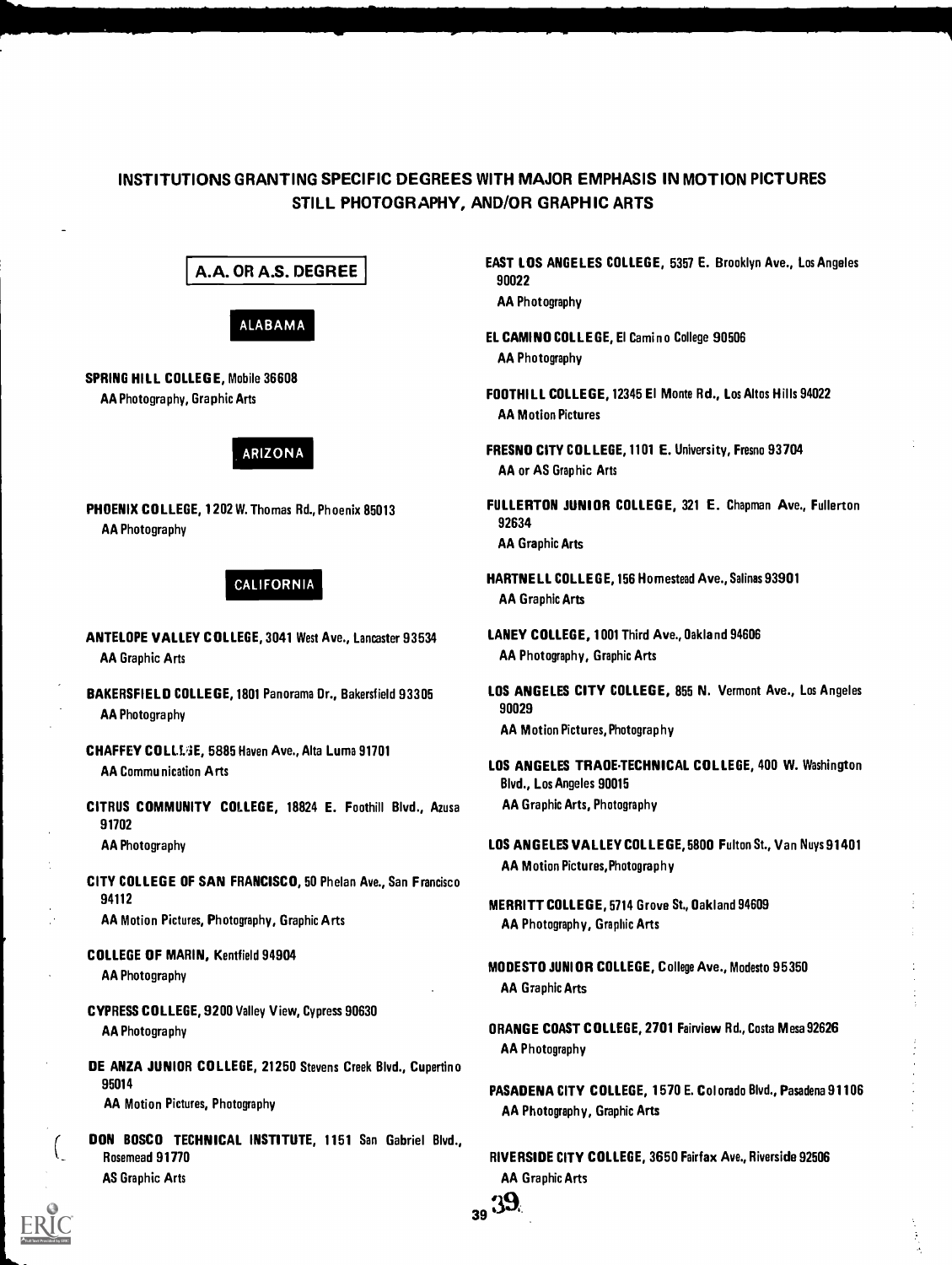95822 33460

- SAN JOAQUIN DELTA COLLEGE, 3301 Kensington Way, Stockton 95204 AA Motion Pictures, Photography ILLINOIS
- SANTA BARBARA CITY COLLEGE, 721 Cliff Dr., Santa Barbara 93105 COLLEGE OF DU PAGE, 22nd and Lambert Rd., Glen Ellyn 60137 AS Graphic Arts **AA Photography, Graphic Arts** AA Photography, Graphic Arts
- SANTA MONICA COLLEGE, 1815 Pearl St., Santa Monica 90405 MORTON COLLEGE, Cicero 60650 AA Photography **AA Photography AA Photography**

COLORADO MOUNTAIN COLLEGE, West Campus, Glenwood Springs Harvey 60426 **81601** AA Graphic Arts AA or AS Photography, Graphic Arts **TRITON COLLEGE, 2000 Fifth Ave.**, River Grove 60164

**CONNECTICUT** 

DISTRICT OF COLUMBIA

WASHINGTON TECHNICAL INSTITUTE, Washington 20008

MESA COLLEGE, Box 2647, Grand Junction 8150 1 AA OF AS Photography, Graphic Arts AA or AS Graphic Arts

UNIVERSITY OF BRIDGEPORT, Bridgeport 06602

AA Graphic Design

AA Graphic Arts

. . .

SACRAMENTO CITY COLLEGE, 3835 Freeport Blvd., Sacramento PALM BEACH JUNIOR COLLEGE, 4200 S. Congress Ave., Lake Worth AA Graphic Arts **AA OF ACCIDENT ACCOUNT** AA or AS Photography

- 
- 
- SOUTHERN ILLINOIS UNIVERSITY, Carbondale 62901 COLORA DO **AA Graphic Arts** 
	- THORNTON COMMUNITY COLLEGE, 151st and Broadway Sts.,
	-

# INDIANA

VINCENNES UNIVERSITY, Vincennes 47591 AA Graphic Arts

IOWA

HAWKEYE INSTITUTE OF TECHNOLOGY, P.O. Box 8015, Waterloo 50704

AA Photography

KANSAS

Beach 32015 AS Graphic Arts

DAYTONA BEACH JUNIOR COLLEGE, P.O. Box 1111, Daytona

FLORIDA

- MIAMI-DADE JUNIOR COLLEGE, 11380 S.W. 104th St., Miami 33156 AS Graphic Arts
- KANSAS CITY, KANSAS, COMMUNITY JUNIOR COLLEGE, 824 State Ave., Kansas City 66101 AA Graphic Arts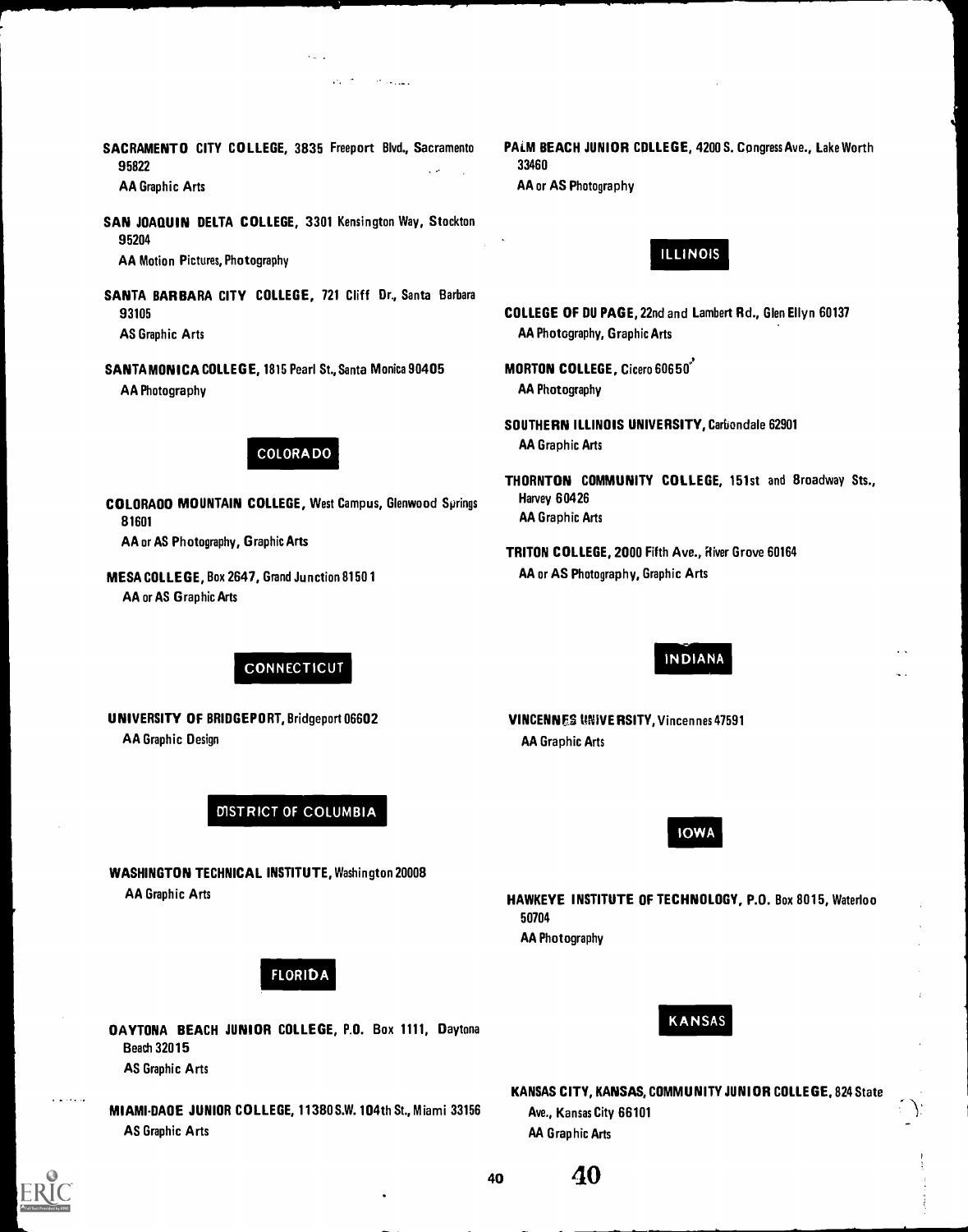# KENTUCKY

EASTERN KENTUCKY UNIVERSITY, Richmond 40475 AA Graphic Arts

# MARYLAND

- HARFORD COMMUNITY COLLEGE, 401 Thomas Run Rd., 8el Air 21014 AA Graphic Arts
- MONTGOMERY COLLEGE, Rockville 20850

AA Graphic Arts

# MASSACHUSETTS

- ENDICOTT JUNIOR COLLEGE, 376 Hale St., Boston 02116 NEW YORK AA Photography
- GREENFIELD COMMUNITY COLLEGE, 125 Federal St., Greenfield York 10001 **01301 AS Photography**

AS Graphic Arts

- SPRINGFIELD TECHNICAL COMMUNITY CDLLEGE, 1 Armory Sq., Rochester 14623 Springfield 01109 **AS Motion Pictures, Photography, Graphic Arts** AS Graphic Arts
	- MICHIGAN
- MACOMB COUNTY COMMUNITY COLLEGE, 145 12-Mile Rd., AS Graphic Arts Warren 48093 AA Graphic Arts
- OAKLAND COMMUNITY COLLEGE, 29077 Orchard Lake Rd., Farmington 48025

Bear Lake 55110 27203 AA Graphic Arts **AS Photography, Graphic Arts** AS Photography, Graphic Arts

ST. CLOUD STATE COLLEGE, St. Cloud 56301 AA Photography, Graphic Arts

ST. PAUL TECHNICAL INSTITUTE, 235 Marshall St., St. Paul 55101 AA Graphic Arts



CENTRAL MISSOURI STATE COLLEGE, Warrensburg 64093 AA Graphic Arts

**NEW JERSEY** 

MERCER COUNTY COMMUNITY COLLEGE, Trenton 08608 AA Graphic Arts

- FASHION INSTITUTE OF TECHNOLOGY, 227 West 27th St., New
- ROCHESTER INSTITUTE OF TECHNOLOGY, 1 Lomb Memorial Dr.,
- STATE UNIVERSITY OF NEW YORK, NEW YORK CITY COMMUNITY COLLEGE, 300 Jay St., Brooklyn 11201 AS Graphic Arts
- VOORHEES TECHNICAL INSTITUTE, 450 West 41st St., New York 10036

# NORTH CAROLINA

- AA Graphic Arts GUILFORD TECHNICAL INSTITUTE, P.O. Box 309, Jamestown 27282 AS Graphic Arts
	- MINNESOTA LENOIR COMMUNITY COLLEGE, 8ox 188, Kinston 28501 AS Graphic Arts
- LAKEWOOD STATE JUNIOR COLLEGE, 3401 Century Ave., White RANDOLPH TECHNICAL INSTITUTE, P.O. Drawer 1009, Asheboro

41

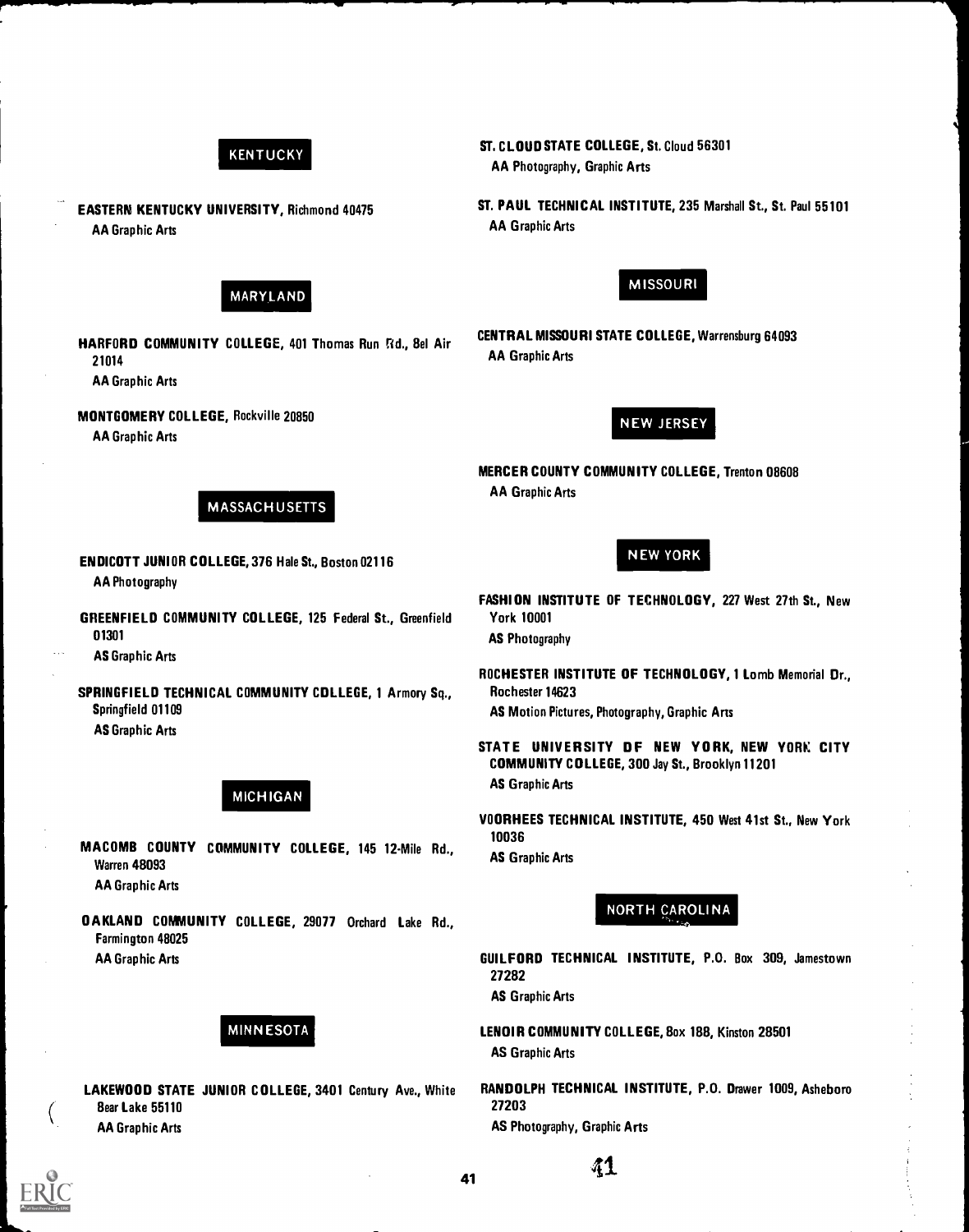# OHIO

COLUMBUS TECHNICAL INSTITUTE, 550 E. Spring St., Columbus 43215 AA Graphic Arts



NORTHERN OKLAHOMA COLLEGE, Tonkawa 74653 AS Graphic Arts

# PENNSYLVANIA

COMMUNITY COLLEGE OF PHILADELPHIA, 34 South 11th St., Philadelphia 19107 AA Photography

# TENNESSEE

TEXAS

MEMPHIS ACADEMY OF ARTS, Overton Park, Memphis 38112 AA Photography, Graphic Arts

CISCO JUNIOR COLLEGE, Box 9067, Cisco 76437

AA Photography, Graphic Arts

KILGORE COLLEGE, Kilgore 75662

AA Graphic Arts

AA Graphic Arts



# WASHINGTON STATE

- CLARK COLLEGE, Vancouver 98663 AA Graphic Arts
- EVERETT COMMUNITY COLLEGE, 801 Wetmore Ave., Everett 98201 AA Photography
- HIGHLINE COMMUNITY COLLEGE, Midway 98031 AA Graphic Arts
- OLYMPIC COLLEGE, 16th and Chester, Bremerton 98301 AA Graphic Arts
- SHORELINE COMMUNITY COLLEGE, 16101 Greenwood Ave. N., Seattle 98133 AA Graphic Arts
- SPOKANE FALLS COMMUNITY COLLEGE, W. 3410 Fort George Wright Dr., Spokane 99204 AA Photography
- WALLA WALLA COLLEGE, College Place 99324 AS Graphic Arts

WEST VIRGINIA

FAIRMOUNT STATE COLLEGE, Fairmount 26554 AA Graphic Arts

**WISCONSIN** 

MILWAUKEE TECHNICAL COLLEGE, 1015 North 6th St., Milwaukee 53203 AA or AS Photography AS Graphic Arts

WESTERN WISCONSIN TECHNICAL INSTITUTE, La Crosse 54601 AA or AS Graphic Arts



NORTHWEST COMMUNITY COLLEGE, Powell 82435 AA Graphic Arts



SAN JACINTO COLLEGE, 8060 Spencer Highway, Pasadena 77505

NORTHERN VIRGINIA COMMUNITY COLLEGE, Bailey's Crossroads 22041 AA or AS Graphic Arts

THOMAS NELSON COMMUNITY COLLEGE, Drawer K, Riverdale Station 23366 AA Graphic Arts



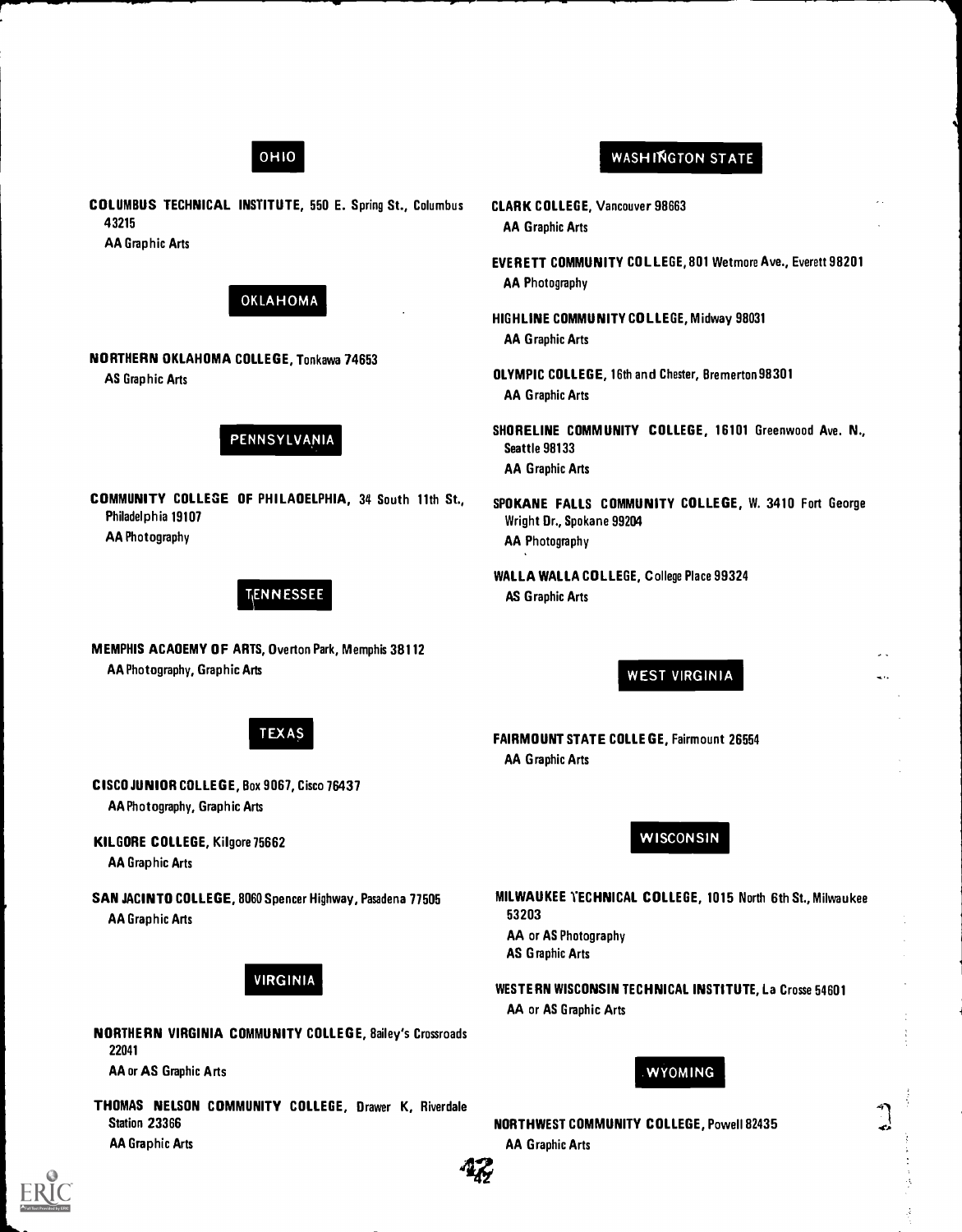# CANADA

, CAMBRIAN COLLEGE, North Bay, Ontario

AA Graphic Arts

- DURHAM COLLEGE OF APPLIED ARTS AND TECHNOLOGY, P.O. Box 385, Simcoe St. N., Oshawa, Ontario AA Graphic Arts
- GEORGE BROWN COLLEGE, 51 Teraulay St., Toronto, Ontario AA Graphic Arts
- LOYALIST COLLEGE OF APPLIED ARTS AND TECHNOLOGY, Box 4200, Belleville, Ontario AA Motion Pictures, Photography

B.A. OR B.S. DEGREE

ALABAMA

UNIVERSITY OF ALABAMA, University 35486 BA or BS Photography



ARIZONA STATE UNIVERSITY, Tempe 85281 BA or BS Photography, Graphic Arts

# ARKANSAS

ARKANSAS STATE UNIVERSITY, State University 72468 BA or BS Graphic Arts

# CALIFORNIA STATE COLLEGE, LOS ANGELES, Los Angeles 90032 BA or BS Photography, Graphic Arts

CALIFORNIA STATE POLYTECHNIC COLLEGE, San Luis Obispo 93401 BA or BS Graphic Arts

CHICO STATE COLLEGE, First and Normal, Chico 95926 BA or BS Motion Pictures, Photography, Graphic Arts

FRESNO STATE COLLEGE, Cedar and Shaw Ave., Fresno 93701 BA or BS Photography, Graphic Arts IMMACULATE HEART COLLEGE, 2021 N. Western Ave., Los Angeles 90028

BA or BS Graphic Arts

SAN FERNANDO VALLEY COLLEGE, 18111 Nordholl St., Northridge 91324 BA or BS Photography, Graphic Arts

SAN FRANCISCO STATE COLLEGE, 1600 Holloway Ave., San Francisco 94131 BA or BS Motion Pictures, PhotographY

SAN JOSE STATE COLLEGE, San Jose 95114 BA or BS Photography, Graphic Arts

STANFORD UNIVERSITY, Stanford 94305 BA or BS Motion Pictures

UNIVERSITY OF CALIFORNIA AT LOS ANGELES, Los Angeles 90024 BA or BS Motion Pictures

UNIVERSITY OF SOUTHERN CALIFORNIA, University Park, Los Angeles 90007 BA Motion Pictures

COLORADO

UNIVERSITY OF NORTHERN COLORADO, Greeley 80631 BA or BS Graphic Arts

# CALIFORNIA

CALIFORNIA STATE COLLEGE, FULLERTON, Fullerton 92670 BA or BS Motion Pictures, Photography

\_ CALIFORNIA STATE COLLEGE, LONG BEACH, Long Beach 90801 BA or BS Graphic Arts

CENTRAL CONNECTICUT STATE COLLEGE, 1615 Stanley St., New Britain 06050 BA or BS Graphic Arts

**CONNECTICUT** 

UNIVERSITY OF BRIDGEPORT, Bridgeport 06602 BA or BS Motion Pictures, Graphic Design

 $43 \frac{1}{3}$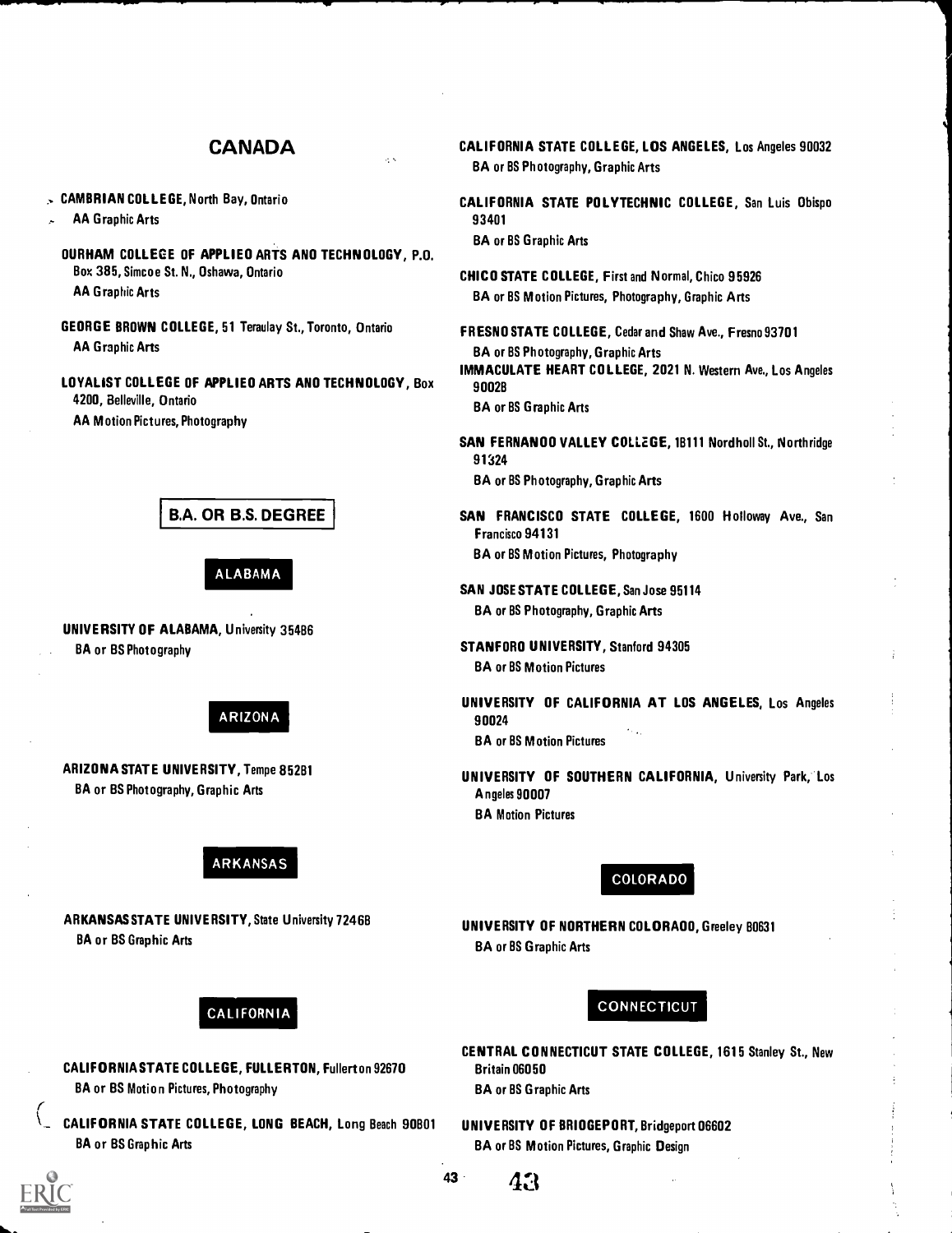# FLORIDA

FLORIDA TECHNOLOGICAL UNIVERSITY, Box 25009, Orlando 32816

BA or BS Photography, Graphic Arts

# GEORGIA

CLARK COLLEGE, Atlanta 30314 BA or BS Graphic Arts

GEORGIA SOUTHERN COLLEGE, Statesboro 30458 BA or BS Graphic Arts

# ILLINOIS

CHICAGO STATE COLLEGE, 6800 Stewart Ave., Chicago 60621 **BA or BS Graphic Arts** 

COLUMBIA COLLEGE, 540 N. Lake Shore Dr., Chicago 60611 BA or BS Motion Pictures, Photography, Graphic Arts

EASTERN ILLINOIS UNIVERSITY, Charleston 61920 BS Graphic Arts

ILLINOIS INSTITUTE OF TECHNOLOGY, INSTITUTE OF DESIGN, 3360 S. State St., Chicago 60616 BA or BS M otion Pictures, Photography

MUNDELEIN COLLEGE, 6363 Sheridan Rd., Chicago 60626 BA or BS Motion Pictures, Photography

NORTHERN ILLINOIS UNIVERSITY, DeKalb 60115 BA or BS Graphic Arts

NORTHWESTERN UNIVERSITY, Evanston 60201 BA or BS Motion Pictures

SOUTHERN ILLINOIS UNIVERSITY, Carbondale 62901 BA or BS Motion Pictures, Photography

UNIVERSITY OF ILLINOIS CHICAGO CIRCLE, Chicago 60680 BA or BS Motion Pictures, Photography, Graphic Arts

# INDIANA

BALL STATE UNIVERSITY, Muncie 47306 BA or BS Graphic Arts

# DRAKE UNIVERSITY, Des Moines 50311

IOWA STATE UNIVERSITY, Ames 50010 BA or BS Motion Pictures

BA or BS Graphic Arts

UNIVERSITY OF IOWA, Iowa City 52240 BA or BS Motion Pictures

### KANSAS

IOWA

KANSAS STATE COLLEGE, Pittsburg 66762 BA or BS Graphic Arts

UNIVERSITY OF KANSAS, Lawrence 66044 BA or BS Motion Pictures, Photography

# **KENTUCKY**

EASTERN KENTUCKY UNIVERSITY, Richmond 40475 BS Graphic Arts

MOREHEAD STATE UNIVERSITY, Morehead 40351 BA or BS Graphic Arts

UNIVERSITY OF LOUISVILLE, Louisville 40428 BA or BS Photography

### LOUISIANA

- LOUISIANA COLLEGE, College Station, Pineville 71360 BA Graphic Arts
- N ORTHEAST LOUISIANA UNIVERSITY, Monroe 71201 BA or BS Photography, Graphic Arts
- N ORTHWESTERN STATE UNIVERSITY, Natchitoches 71457 BA or BS Graphic Arts

# MAINE

UNIVERSITY OF MAINE STATE COLLEGE, FITCHBURG, Fitchburg 01420 BA or BS Graphic Arts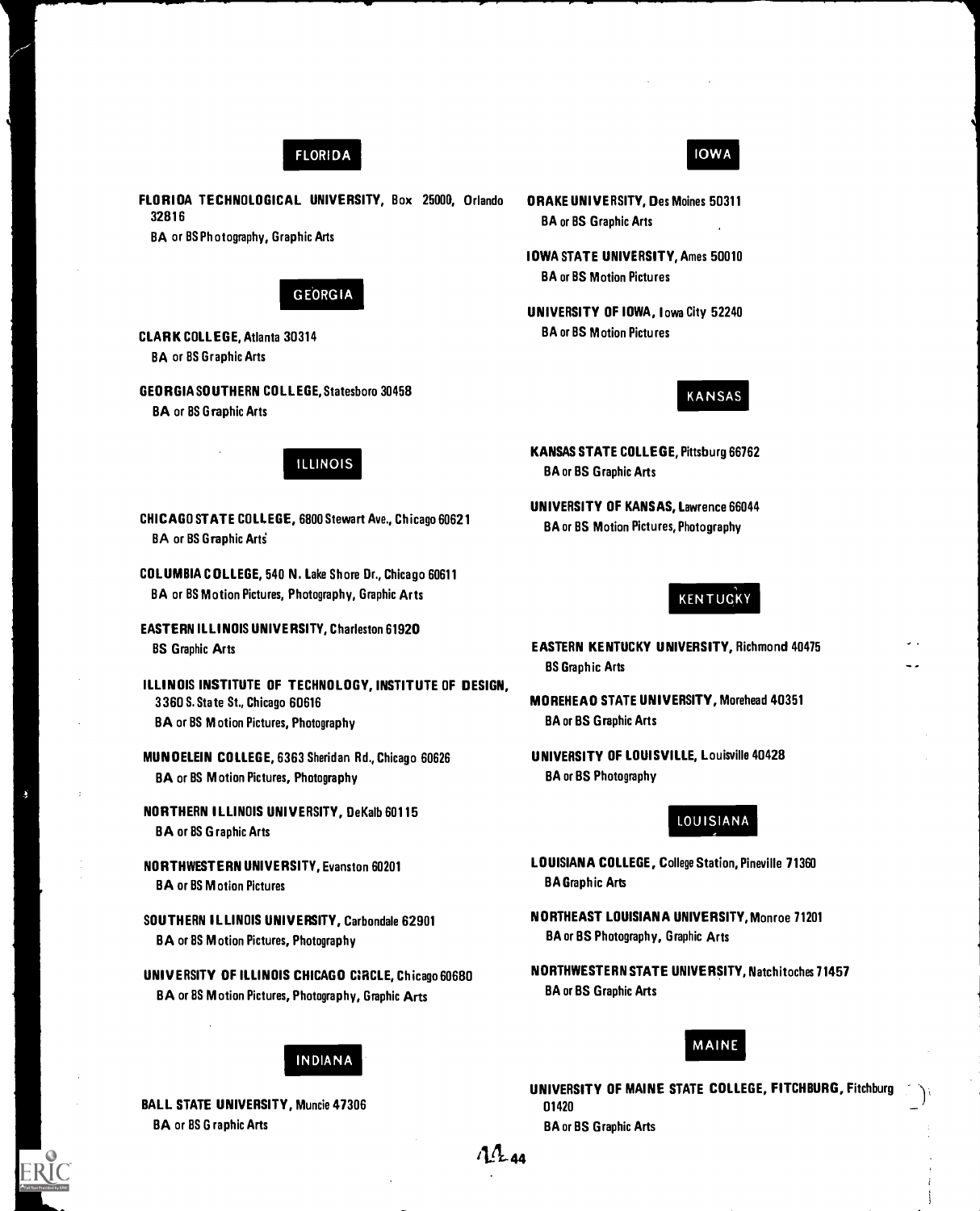# MARYLAND

UNIVERSITY OF MARYLAND, College Park 20740 BA or BS Motion Pictures, Photography, Graphic Arts

# MASSACHUSETTS

HAMPSHIRE COLLEGE, Amherst 01002 BA or BS Motion Pictures, Photography

SMITH COLLEGE, Northampton 10160 BA Studio Arts

# MICHIGAN

ANDREWS UNIVERSITY, Berrien Springs 49104 BA or BS Graphic Arts

FERRIS STATE COLLEGE, Big Rapids 49307 BS Graphic Arts

HOPE COLLEGE, Holland 49423 BA or BS Motion Pictures

NORTHERN MICHIGAN UNIVERSITY, Marquette 49855 BA or BS Graphic Arts

WAYNE STATE UNIVERSITY, Detroit 48202 BA or BS Motion Pictures, Photography, Graphic Arts

WESTERN MICHIGAN UNIVERSITY, Kalamazoo 49001 BA or BS Graphic Arts

# MINNESOTA

MANKATO STATE COLLEGE, Mankato 65001 BA or BS Graphic Arts

MOORHEAD STATE COLLEGE, Moorhead 56560 BA or BS Graphic Design, Graphic Arts

ST. CLOUD STATE COLLEGE, St. Cloud 56301 BA or BS Photography, Graphic Arts

UNIVERSITY OF MINNESOTA, DULUTH, Duluth 55812 BA or BS Graphic Arts

UNIVERSITY OF MINNESOTA, MINNEAPOLIS, Minneapolis 55455 BA or BS Motion Pictures, Photography

# MISSOU RI

CENTRAL MISSOURI STATE COLLEGE, Warrensburg 64093 BA or BS Graphic Arts

# MONTANA

MONTANA STATE UNIVERSITY, Bozeman 59715 BA or BS Motion Pictures, Photography

# NEBRASKA

CONCORDIA TEACHER'S COLLEGE, 800 Columbia Ave., Seward 68434 BS Graphic Arts

### NEW JERSEY

- MONTCLAIR STATE COLLEGE, Upper Montclair 07043 BA or BS Graphic Arts
- NEWARK STATE COLLEGE, Morris Ave., Union 07083 BA or BS Graphic Arts
- SETON HALL UNIVERSITY, South Orange 07079 BA Motion Pictures

# **NEW MEXICO**

UNIVERSITY OF NEW MEXICO, Albuquerque 87106 BA Photography

# NEW YORK

C. W. POST COLLEGE, L.I.U., P.O. Greenvale, Long Island 11548 BA or Base Graphic Arts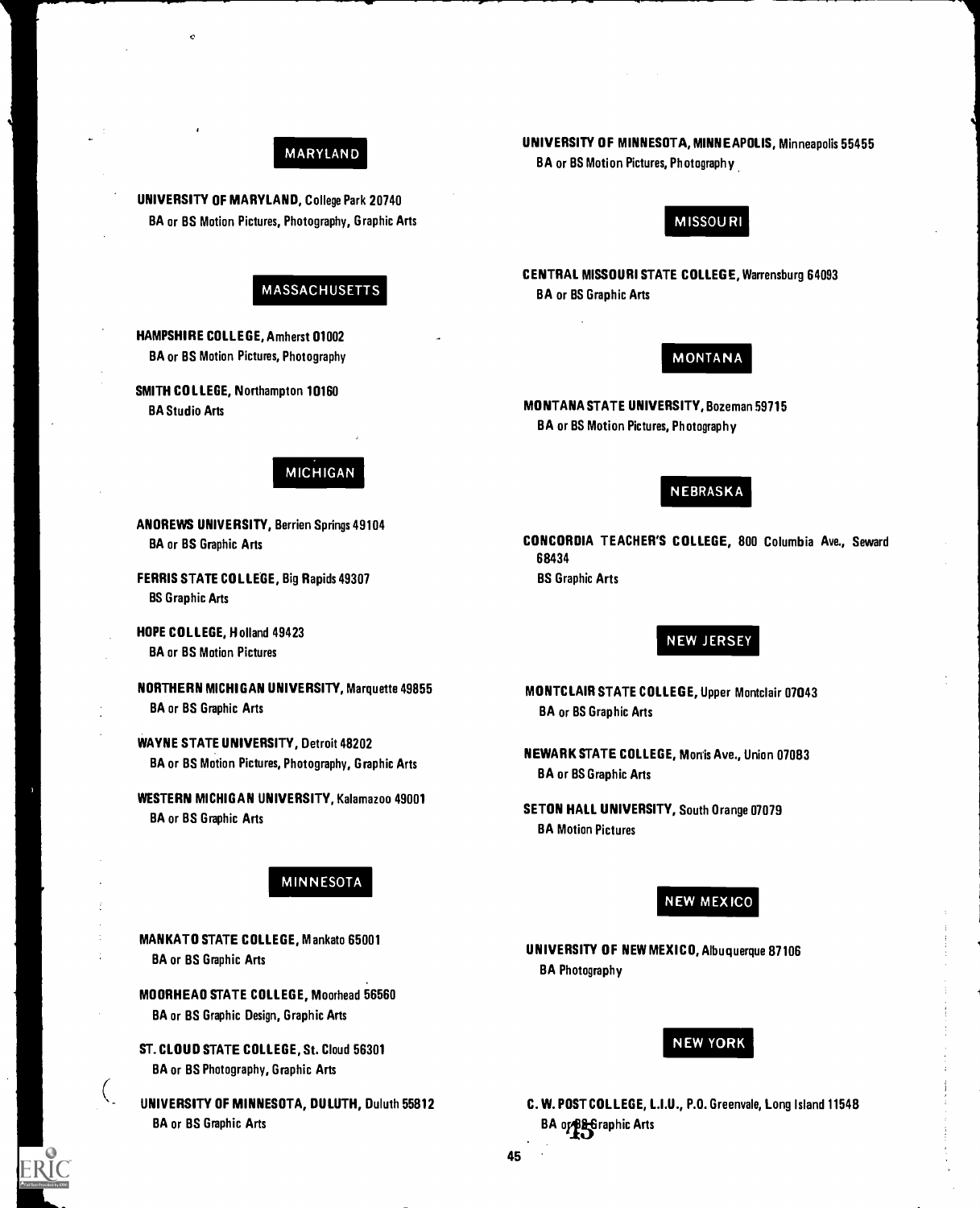HERBERT H. LEHMAN COLLEGE, Bedford Park Blvd W., Bronx 10468

BA or BS Graphic Arts

- RICHMOND COLLEGE, 130 Stuyvesant Pl., Staten Island 10301 BA or BS Motion Pictures
- ROCHESTER INSTITUTE OF TECHNOLOGY, 1 Lomb Memorial Dr., Rochester 14623 BA or BS Motion Pictures, Photography, Graphic Arts
- STATE UNIVE RSITY OF NEW YORK, COLLEGE OF PLATTSBURGH, Plattsburgh 12901 BA or BS Photography
- SYRACUSE UNIVERSITY, Syracuse 13201 BA or BS Photography, Graphic Arts
- VASSAR COLLEGE, Poughkeepsie 12601 BA or BS Motion Pictures
- YORK COLLEGE OF CITY UNIVERSITY OF NEW YORK, 158-11 Jewel Ave., Flushing 11365 BA or BS Graphic Arts

NORTH CAROLINA

APPLACHIAN STATE UNIVERSITY, Boone 28607 BA or BS Graphic Arts

EAST CAROLINA UNIVERSITY, Greenville 27834 BA or BS Graphic Arts

NORTH DAKOTA

UNIVERSITY OF NORTH DAKOTA, Grand Forks 58201 BA or BS Graphic Arts

OHIO

ANTIOCH COLLEGE, Yellow Springs 45387 BA or BS Motion Pictures; Photography, Graphic Arts

ART ACADEMY OF CINCINNATI, Eden Park, Cincinnati 45202 BA or BS Photography

- BOWLING GREEN STATE UNIVERSITY, Bowling Green 43403 BA or BS Graphic Arts
- MIAMI UNIVERSITY, Oxford 45056 BA or BS Graphic Arts
- OHIO STATE UNIVERSITY, Columbus 43210 BA or BS Graphic Arts

# OREGON

- LINFIELD COLLEGE, McMinnville 97128 BA or BS Photography
- OREGON STATE UNIVERSITY, Corvallis 97331 BA or BS Photography

# PENNSYLVANIA

- CALIFORNIA STATE COLLEGE, California 15419 BA or BS Graphic Arts
- CHEYNEY STATE COLLEGE, Cheyney 19319 BA or BS Graphic Arts
- HAVERFORD COLLEGE, Haverford 19041 BA or BS Fine Arts
- TEMPLE UNIVERSITY, Philadelphia 19122 BA or BS Motion Pictures

# SOUTH CAROLINA

BOB JONES UNIVERSITY, Greenville 29614 BA or BS Motion Pictures

# SOUTH DAKOTA

SOUTH DAKOTA STATE UNIVERSITY, Brookings 57006 BA or BS Graphic Arts

AG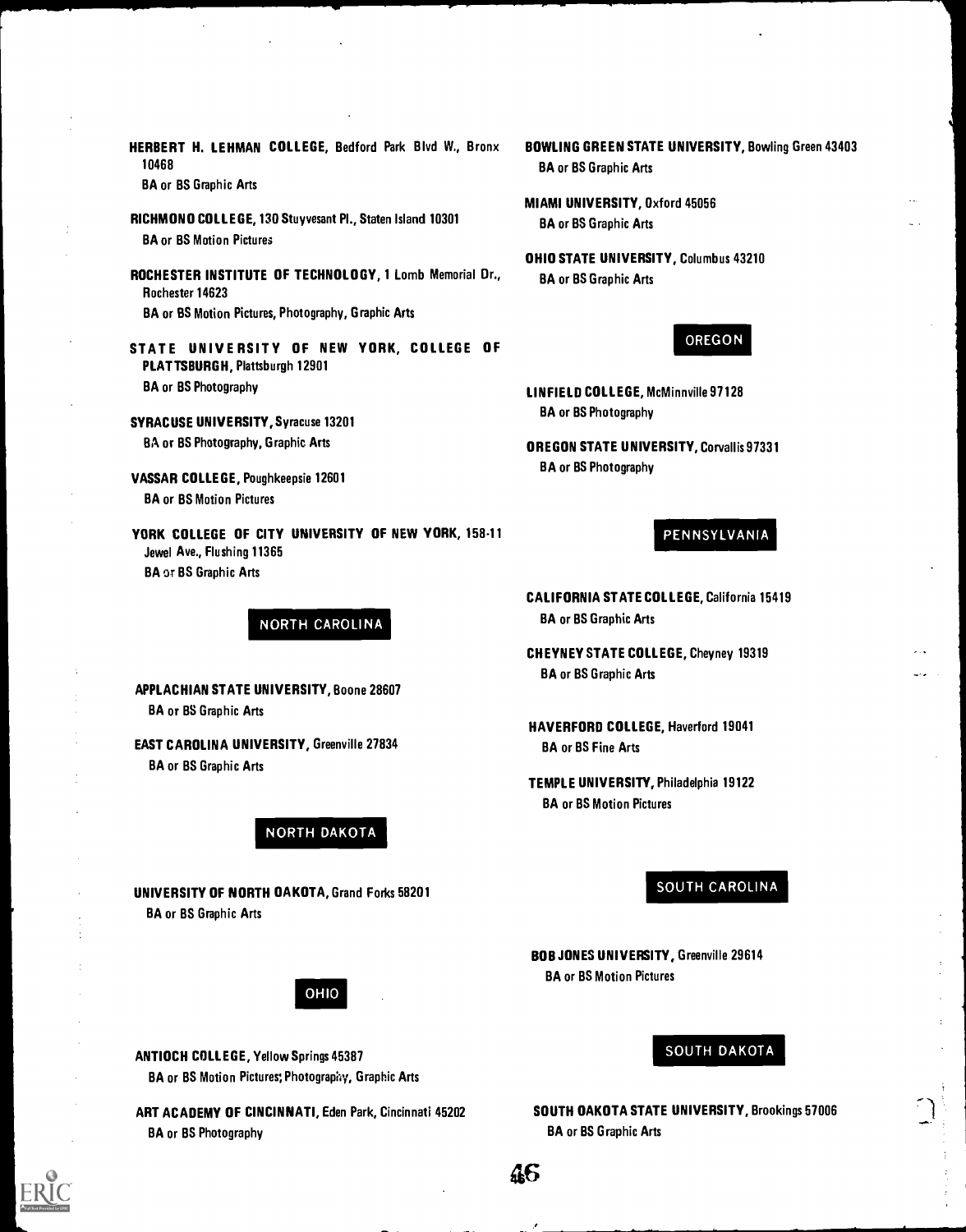

EAST TEXAS STATE UNIVERSITY, East Texas Station, Commerce 75428

BA or BS Graphic Arts

- SAM HOUSTON STATE UNIVERSITY, Huntsville 77340 BA or BS Photography, Graphic Arts
- SUL ROSS STATE UNIVERSITY, Alpine 79830 BA or BS Graphic Arts
- TEXAS WOMAN'S UNIVERSITY, Denton 76204 BA or BS Photography

# UTAH

UTAH STATE UNIVERSITY, Logan 84321 BA Photography

# WASHINGTON STATE

EASTERN WASHINGTON STATE COLLEGE, Cheney 99004 BA or BS Graphic Arts

WALLA WALLA COLLEGE, College Place 99324 BA or BS Graphic Arts

WESTERN WASHINGTON STATE COLLEGE, Bellingham 98225 BA or BS Graphic Arts

# WEST VIRGINIA

FAIRMOUNT STATE COLLEGE, Fairmount 26554 BS Graphic Aris

WEST VIRGINIA STATE COLLEGE, Institute 25112 BA or BS Graphic Arts

# CANADA

COLLEGEJEAN-DE-BREBEUF, 3200 Cote Ste. Catherine Rd., Montreal 250 BA or BS Motion Pictures

# B.F.A. OR OTHER BACHELOR'S DEGREES

# ALABAMA

UNIVERSITY OF ALABAMA, University 35486 BFA Photography

# ARIZONA

ARIZONA STATE UNIVERSITY, Tempe 85281 BFA Photography

# **CALIFORNIA**

ART CENTER COLLEGE OF DESIGN, 5353 W. Third St., Los Angeles 90005 BFA Photography

- BROOKS INSTITUTE, 2190 Alston Rd., Santa Barbara 93103 BPA Motion Pictures, Photography
- CALIFORNIA COLLEGE OF ARTS & CRAFTS, Broadway at College Ave., Oakland 94618 BFA Motion Pictures, Photography
- CALIFORNIA INSTITUTE OF THE ARTS, 7500 Glenoaks Blvd., Burbank 91054 BFA Motion Pictures
- UNIVERSITY OF CALIFORNIA AT DAVIS, Davis 95616 BFA Photography

# **CONNECTICUT**

UNIVERSITY OF CONNECTICUT, Storrs 06268 BFA Graphic Arts

### FLORIDA

- FLORIDA A & M UNIVERSITY, Tallahassee 32307 Bachelor of Technology Graphic Arts
- UNIVERSITY OF FLORIDA, Gainesville 32601 BFA Photography

47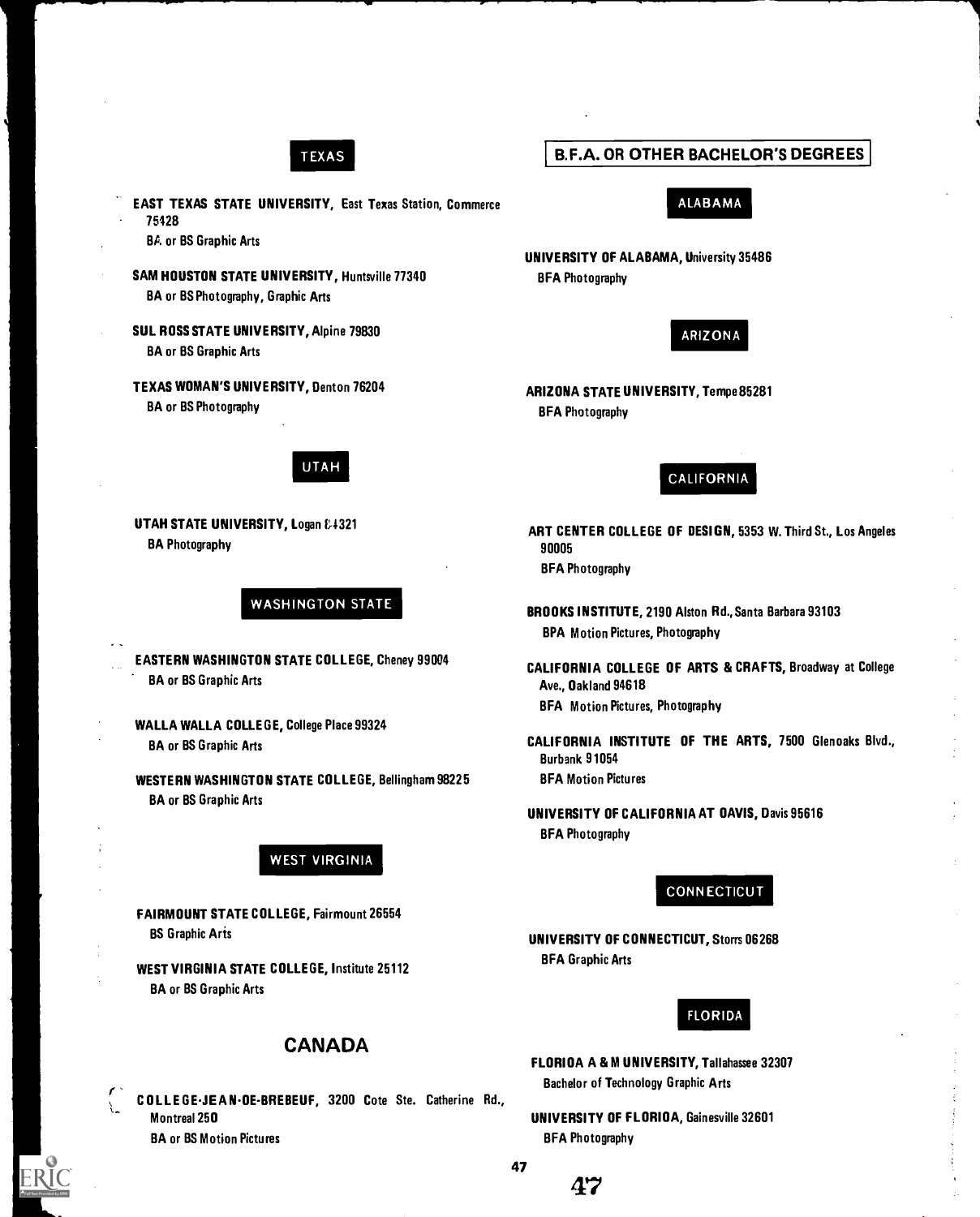# GEORGIA

- ATLANTA SCHOOL OF ART, 1280 Peachtree St., N.E., Atlanta 30309 BFA Graphic Arts
- GEORGIA STATE UNIVERSITY, 33 Gilmes St., Atlanta 30303 BFA Photography, Graphic Arts
- UNIVERSITY OF GEORGIA, Athens 30601 BFA Photography, Graphic Arts

# HAWAII

UNIVERSITY OF HAWAII, 1776 University Ave., Honolulu 96822 BFA Graphic Arts

# ILLINOIS

BRADLEY UNIVERSITY, Peoria 61606 BFA Motion Pictures, Photography

MUNDELEIN COLLEGE, 6363 Sheridan Rd., Chicago 60626 BFA Motion Pictures, Photography

SCHOOL OF THE ART INSTITUTE OF CHICAGO, Michigan Ave. at Adams St., Chicago 60603 BFA Motion Pictures, Photography

# IOW A

UNIVERSITY OF IOWA, Iowa City 5?249 BFA Motion Pictures

# KANSAS

WICHITA STATE UNIVERSITY, 1845 N. Fairmount Ave., Wichita 67208 BFA Graphic Arts

# LOUISIANA

BFA Photography

# MARYLAND

MARYLAND INSTITUTE-COLLEGE OF ART, 1400 Mt. Royal Ave., Baltimore 21217 BFA Motion Pictures, Photography, Graphic Arts

# MASSACHUSETTS

MASSACHUSETTS COLLEGE OF ART, 364 Brookline Ave., Boston 02115 BFA Graphic Design

SOUTHEASTERN MASSACHUSETTS UNIVERSITY, North Dartmouth of 02747 BFA Graphic Arts

# MICHIGAN

- UNIVERSITY OF MICHIGAN, Ann Arbor 48104 BFA Photography
- WAYNE STATE UNIVERSITY, Detroit 48202 BFA Motion Pictures, Photography, Graphic Arts

# MINNESOTA

UNIVERSITY OF MINNESOTA, MINNEAPOLIS, Minneapolis 55455 BFA Photography

# MISSOURI

KANSAS CITY ART INSTITUTE, 4415 Warwick Blvd., Kansas City 64111

BFA Motion Pictures, Photography

NORTHWEST MISSOURI STATE COLLEGE, Maryville 64468 BFA Photography, Graphic Arts

LOUISIANA TECHNICAL UNIVERSITY, Ruston 71270 SOUTHWEST MISSOURI STATE COLLEGE, Springfield 65802 BFA Photography

 $48_{\;\;\;\;48}$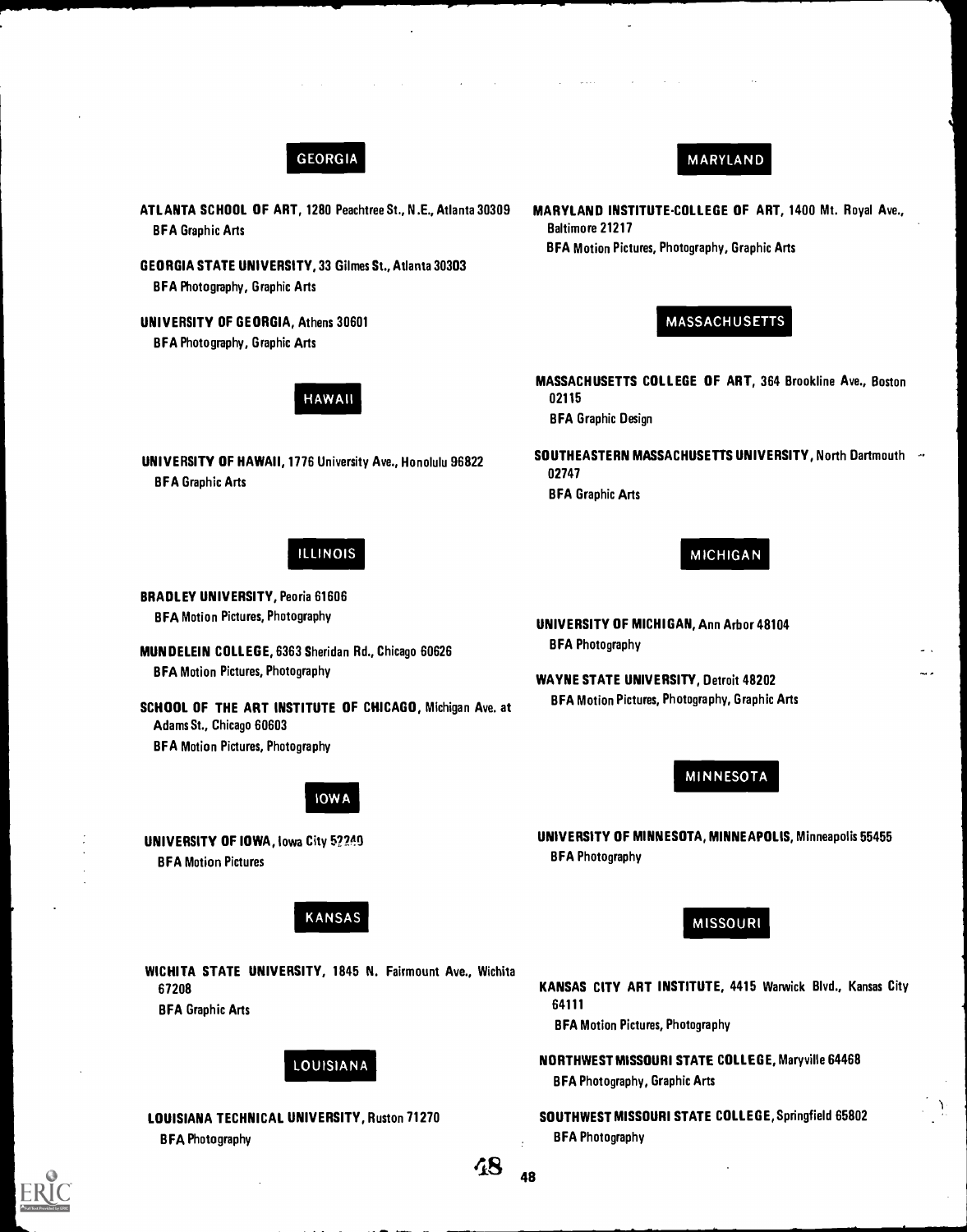# NEBRASKA

CREIGHTON UNIVERSITY, 2500 California Ave., Omaha 68131 BFA Graphic Arts

UNIVERSITY OF NEBRASKA, Lincoln 68508 BFA Photography, Graphic Arts

# NEW MEXICO

UNIVERSITY OF NEW MEXICO , Albuquerque 87106 BFA Photography

# N EW YORK

COOPER UNION ART SCHOOL, Cooper Square 10003 BFA Photography

C. W. POST COLLEGE, L.I.U., P.O. Greenvale, Long Island 11548 BFA Graphic Arts

HERBERT H. LEHMAN COLLEGE, Bedford Park Blvd. W., Bronx <sup>10468</sup> TENNESSEE

BFA Graphic Arts

**BFA Graphic Arts** 

BFA Photography, Graphic Arts<br>BFA Motion Pictures

PRATT INSTITUTE - - SCHOOL OF ART & DESIGN, Brooklyn 11205<br>BFA Photography

ROCHESTER INSTITUTE OF TECHNOLOGY, 1 Lomb Memorial Or., Rochester 14623<br>
Rochester 14623<br>
REA Motion Pictures Photography Craphic Arts<br>
BEA Photography BFA: Motion Pictures, Photography, Graphic Arts . . .

STATE UNIVERSITY OF NEW YORK, COLLEGE AT BUFFALO, Buffalo 14222 BFA Photography, Graphic Arts CANADA

STATE UNIVERSITY OF NEW YORK, COLLEGE AT NEW PALTZ, New Paltz 12561 BFA Motion Pictures, Photography and the state of the BFA Photography BFA Photography

NOVA SCOTIA COLLEGE OF ART AND DESIGN, Coburg Rd., Halifax, Nova Scotia



APPALACHIAN STATE UNIVERSITY, Boone 28607 Bachelor of Technology, Graphic Arts

EAST CAROLINA UNIVERSITY, Greenville 27834 BFA Graphic Arts



NORTH CAROLINA

BOWLING GREEN STATE UNIVERSITY, Bowling Green 43403 BFA Graphic Arts

OHIO UNIVERSITY, Athens 45701 BFA Motion Pictures, Photography, Graphic Arts

# PENNSYLVANIA

PHILADELPHIA COLLEGE OF ART, 320 S. Broad St., Philadelphia 19102 BFA Motion Pictures, Photography, Graphic Arts

MANHATTANVILLE COLLEGE, Purchase 10577 EAST TENNESSEE STATE UNIVERSITY, Johnson City 37601<br>BFA Photography

NEW YORK UNIVERSITY, 51 West 4th St., New York 10003 MEMPHIS ACADEMY OF ARTS, Overton Park, Memphis 38112

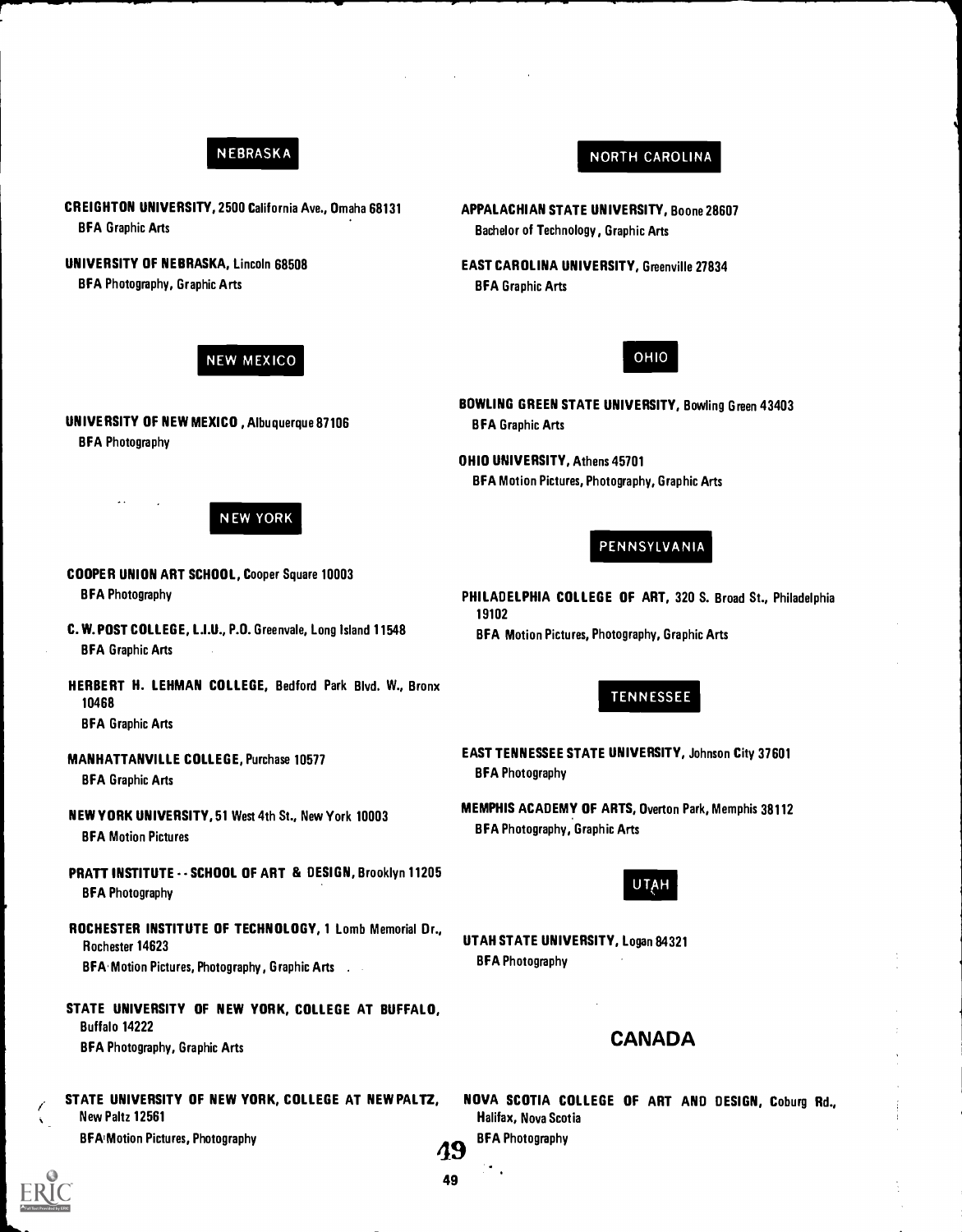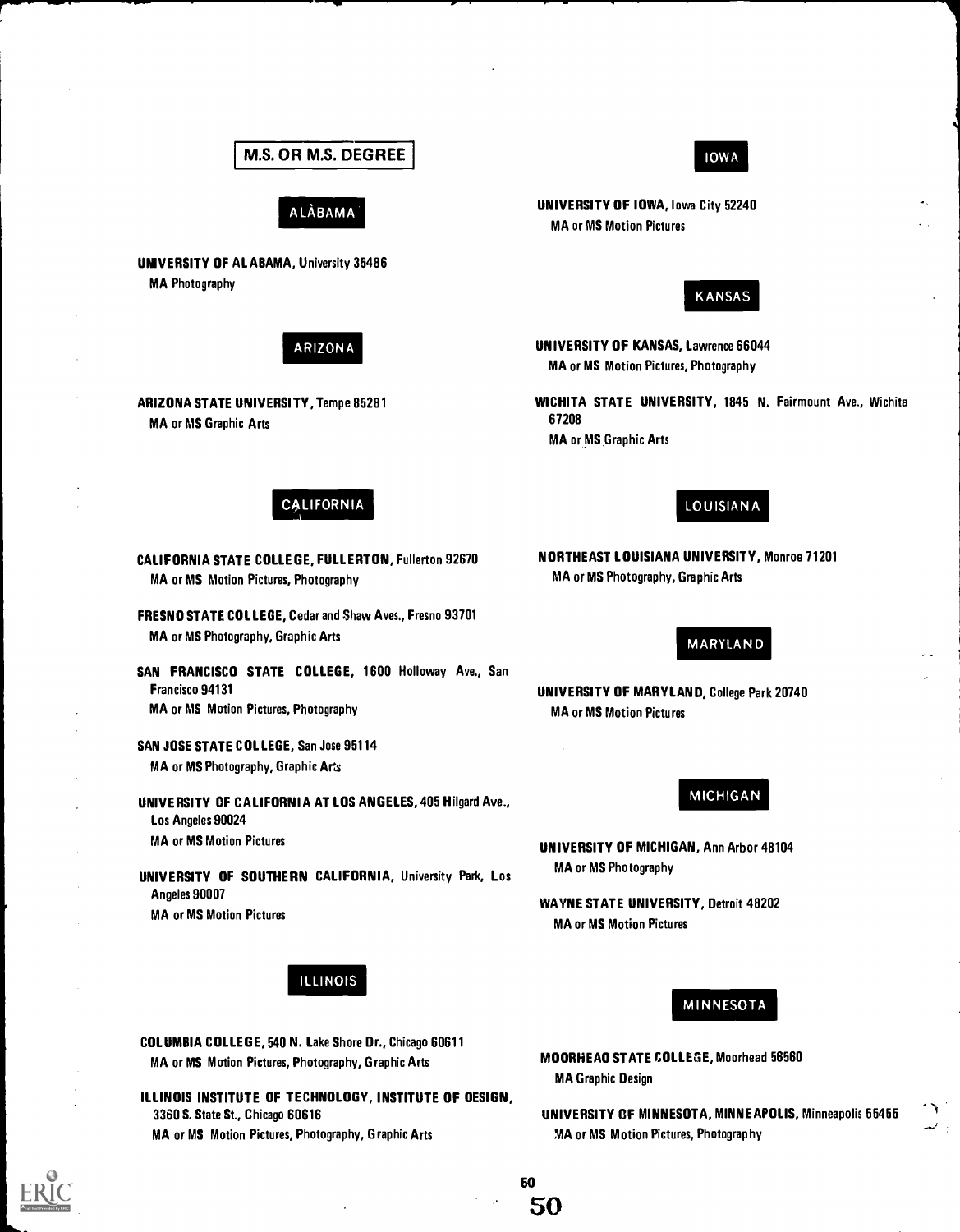

**NEW MEXICO** 

NEW YORK

NEW YORK UNIVERSITY, 51 West 4th St., New York 10003

CENTRAL MISSOURI STATE COLLEGE, Warrensburg 64093

UNIVERSITY OF NEW MEXICO, Albuquerque 87106 MA History and Studio in Still Photography

MA or MS Graphic Arts

MA or MS Motion Pictures

Rochester 14623

UNIVERSITY OF CINCINNATI, Cincinnati 45221 MA or MS Motion Pictures

# PENNSYLVANIA

TEMPLE UNIVERSITY, Philadelphia 19122 MA or MS Motion Pictures

# SOUTH CAROLINA

BOB JONES UNIVERSITY, Greenville 29614 MA or MS Motion Pictures

# TEXAS

TEXAS WOMAN'S UNIVERSITY, Denton 76204 MA Photography

# UTAH

UTAH STATE UNIVERSITY, Logan 84321 MA Photography

WEST VIRGINIA

WEST VIRGINIA UNIVERSITY, Morgantown 26506 MA or MS Motion Pictures

**WISCONSIN** 

UNIVERSITY OF WISCONSIN MADISON, Madison 53706 MA or MS Graphic Arts

M.F.A. OR OTHER MASTER'S DEGREES

ALABAMA

UNIVERSITY OF ALABAMA, University 34586 MFA Photography

#### 51  ${\bf 51}$

# ROCHESTER INSTITUTE OF TECHNOLOGY, 1 Lomb Memorial Dr.,

MA or MS Photography, Graphic Arts

SYRACUSE UNIVERSITY, Syracuse 13201

MS Motion Pictures, Photography, Graphic Arts

NORTH CAROLINA

APPALACHIAN STATE UNIVERSITY, Boone 28607 MA or MS Graphic Arts

EAST CAROLINA UNIVERSITY, Greenville 27834 MA or MS Graphic Arts

# NORTH DAKOTA

UNIVERSITY OF NORTH DAKOTA, Grand Forks 58201 MA or MS Graphic Arts

OHIO

OHIO STATE UNIVERSITY, Columbus 43201 MA or MS Motion Pictures, Photography, Graphic Arts

OHIO UNIVERSITY, Athens 45701 MA or MS Motion Pictures, Photography, Graphic Arts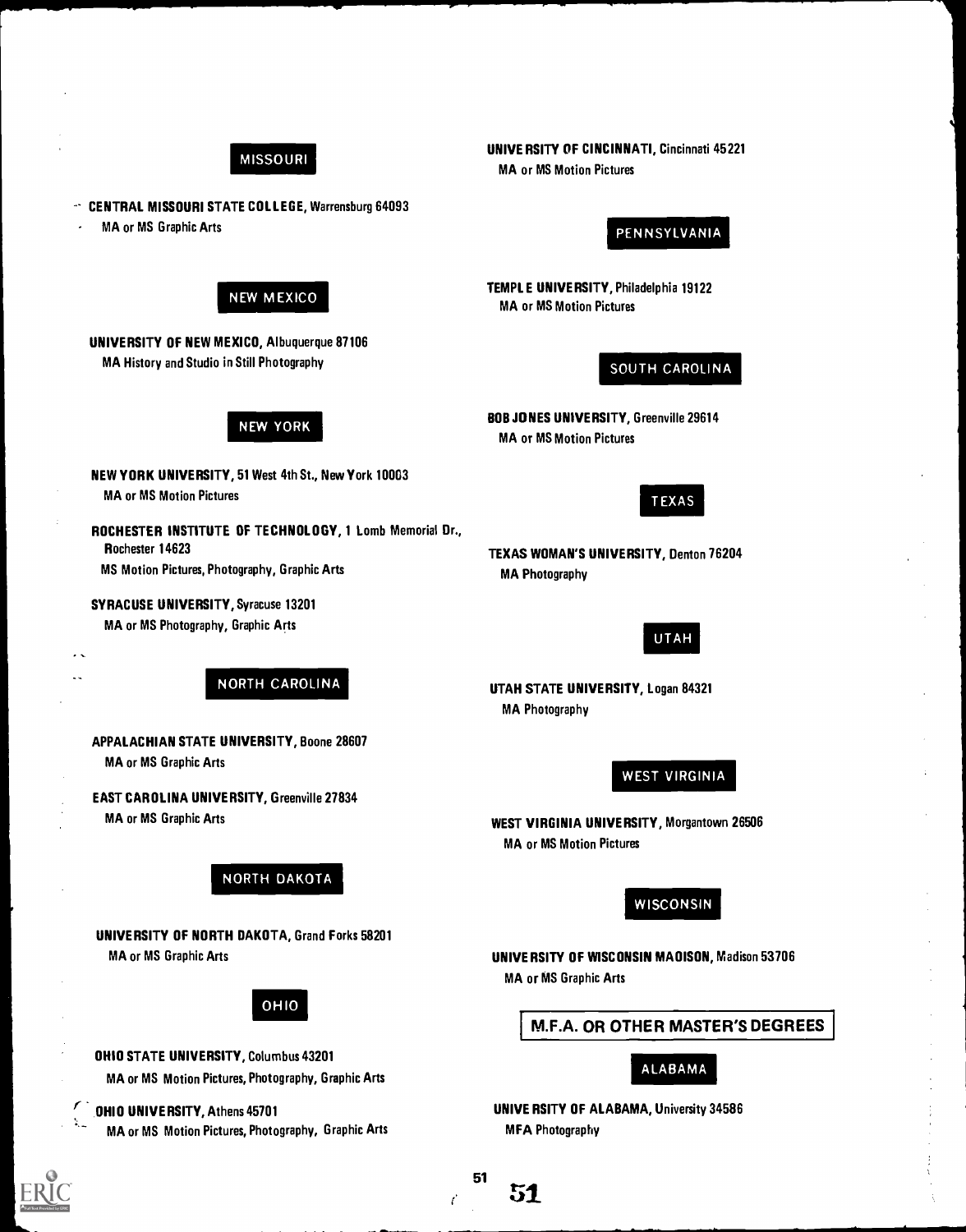

ARIZONA STATE UNIVERSITY, Tempe 85218 MFA Photography



ART CENTER COLLEGE OF DESIGN, 5353 W. Third St., Los Angeles 90005 MFA Photography

CALIFORNIA COLLEGE OF ARTS AND CRAFTS, Broadway at College Ave., Oakland 94618 MFA Motion Pictures, Photography

UNIVERSITY OF CALIFORNIA AT DAVIS, Davis 95161 **MFA Photography** 

UNIVERSITY OF CALIFORNIA AT LOS ANGELES, 405 Hilgard Ave., Los Angeles 90024 MFA Motion Pictures UNIVERSITY OF MICHIGAN, Ann Arbor 48104

UNIVERSITY OF SOUTHERN CALIFORNIA, University Park, Los Angeles 90007 MFA Motion Pictures

FLORIDA

UNIVERSITY OF FLORIDA, Gainesville 32601 **MFA Photography** 

GEORGIA

GEORGIA STATE UNIVERSITY, 33 Gilmes St., Atlanta 30303 MFA Photography, Graphic Arts

UNIVERSITY OF GEORGIA, Athens 30601 MFA Photography

ILLINOIS

SCHOOL OF THE ART INSTITUTE OF CHICAGO, Michigan Ave. at Adams St., Chicago 60603 MFA Motion Pictures, Photography

# IOWA

UNIVERSITY OF IOWA, Iowa City 52240 MFA Motion Pictures

# MARYLAND

MARYLAND INSTITUTE COLLEGE OF ART, 1300 Mt. Royal Ave., Baltimore 21217 MFA Motion Pictures, Photography, Graphic Arts

# MASSACHUSETTS

SOUTHEASTERN MASSACHUSETTS UNIVERSITY, North Dartmouth 02747 MFA Graphic Arts

MICHIGAN

**MFA Photography** 

# MINNESOTA

UNIVERSITY OF MINNESOTA, MINNEAPOLIS, Minneapolis 55455 **MFA Photography** 

# NEBRASKA

UNIVERSITY OF NEBRASKA, Lincoln 68508 MFA Photography, Graphic Arts

# NEW MEXICO

UNIVERSITY OF NEW MEXICO, Albuquerque 87106 M FA Photography (Studio)

# NEW YORK

COOPER UNION ART SCHOOL, Cooper Square 10003 **MFA Photography** 

<sup>52</sup> S2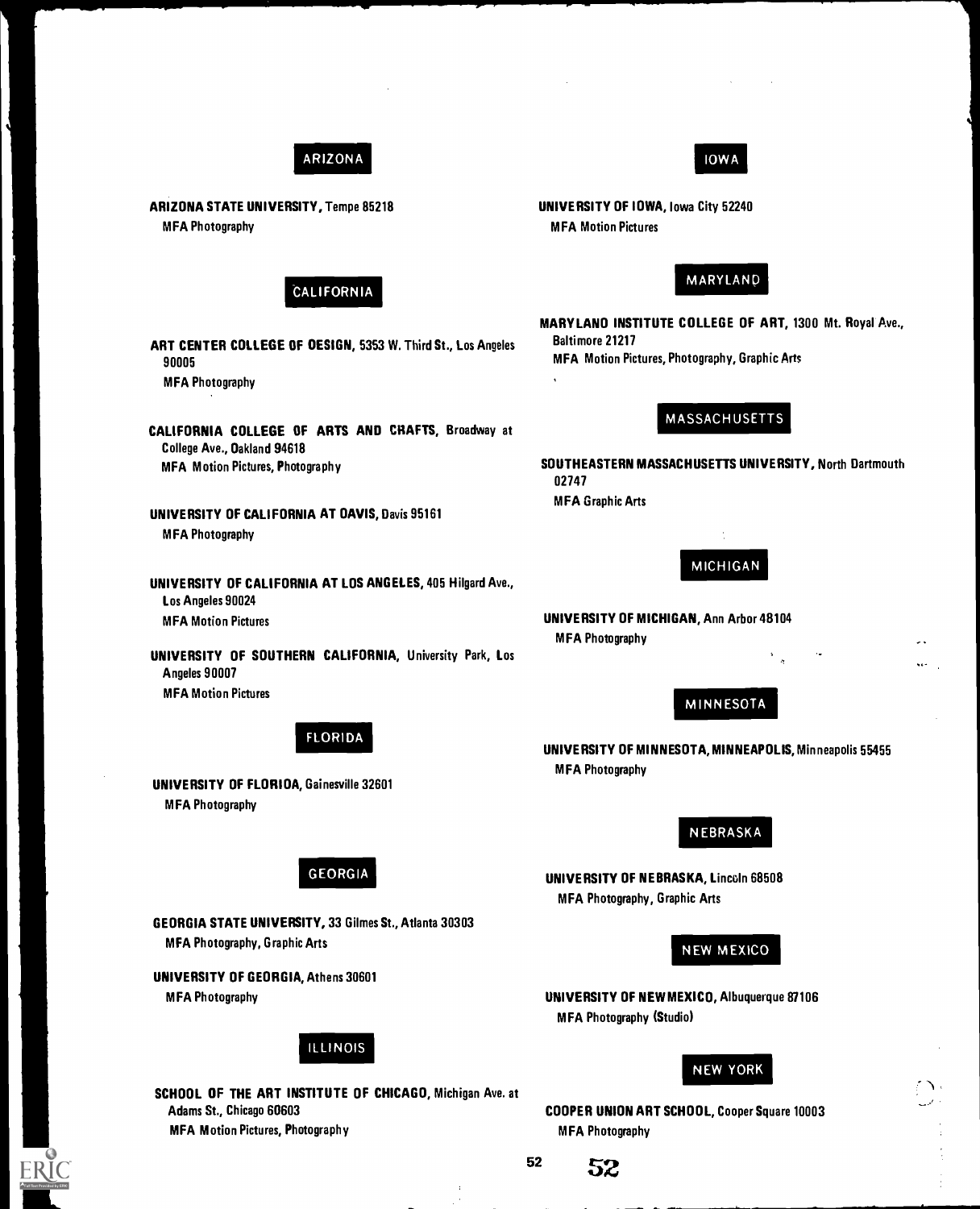HERBERT H. LEHMAN COLLEGE, Bedford Park Blvd. W., Bronx 10468

**MFA Graphic Arts** 

- ÷ NEW YORK UNIVERSITY, 51 West 4th St., New York 10003 **MFA Motion Pictures** 
	- PRATT INSTITUTE -SCHOOL OF ART & DESIGN, Brooklyn 11205 **MFA Photography**
	- ROCHESTER INSTITUTE OF TECHNOLOGY, 1 Lomb Memorial Dr., Rochester 14623 MFA Motion Pictures, Photography, Graphic Arts
	- STATE UNIVERSITY OF NEW YORK, COLLEGE AT BUFFALO, Buffalo 14222 MFA Photography, Graphic Arts
	- STATE UNIVERSITY OF NEW YORK, COLLEGE AT NEW PALTZ, UNIVERSITY OF WISCONSAM MAOISON, Madison 53706 New Paltz 12561 MEA Graphic Arts MFA Motion Pictures, Photography

# TENNESSEE

EAST TENNESSEE STATE UNIVERSITY, Johnson City 37601 MFA Photography



UTAH STATE UNIVERSITY, Logan 84321 **MFA Photography** 



NORTH CAROLINA

EAST CAROLINA UNIVERSITY, Greenville 27834 MFA Graphic Arts

OHIO

OHIO STATE UNIVERSITY, Columbus 43201 **MFA Motion Pictures, Photography** 

OHIO UNIVERSITY, Athens 45701 MFA Motion Pictures, Photography, Graphic Arts

PENNSYLVANIA

TEMPLE UNIVERSITY, Philadelphia 19122 MFA Motion Pictures

SOUTH CAROLINA

CLEMSON UNIVERSITY, Clemson 29631 MFA Photography

ARIZONA

PhD OR D.Ed DEGREE

ARIZONA STATE UNIVERSITY, Tempe 85281 PhD or D.Ed Graphic Arts

CALIFORNIA

UNIVERSITY OF SOUTHERN CALIFORNIA, University Park, Los Angeles 90007 PhD Motion Pictures



UNIVERSITY OF GEORGIA, Athens 30601 PhD or D.Ed Photography



UNIVERSITY OF IOWA, Iowa City 52240 PhD or D.Ed Motion Pictures

53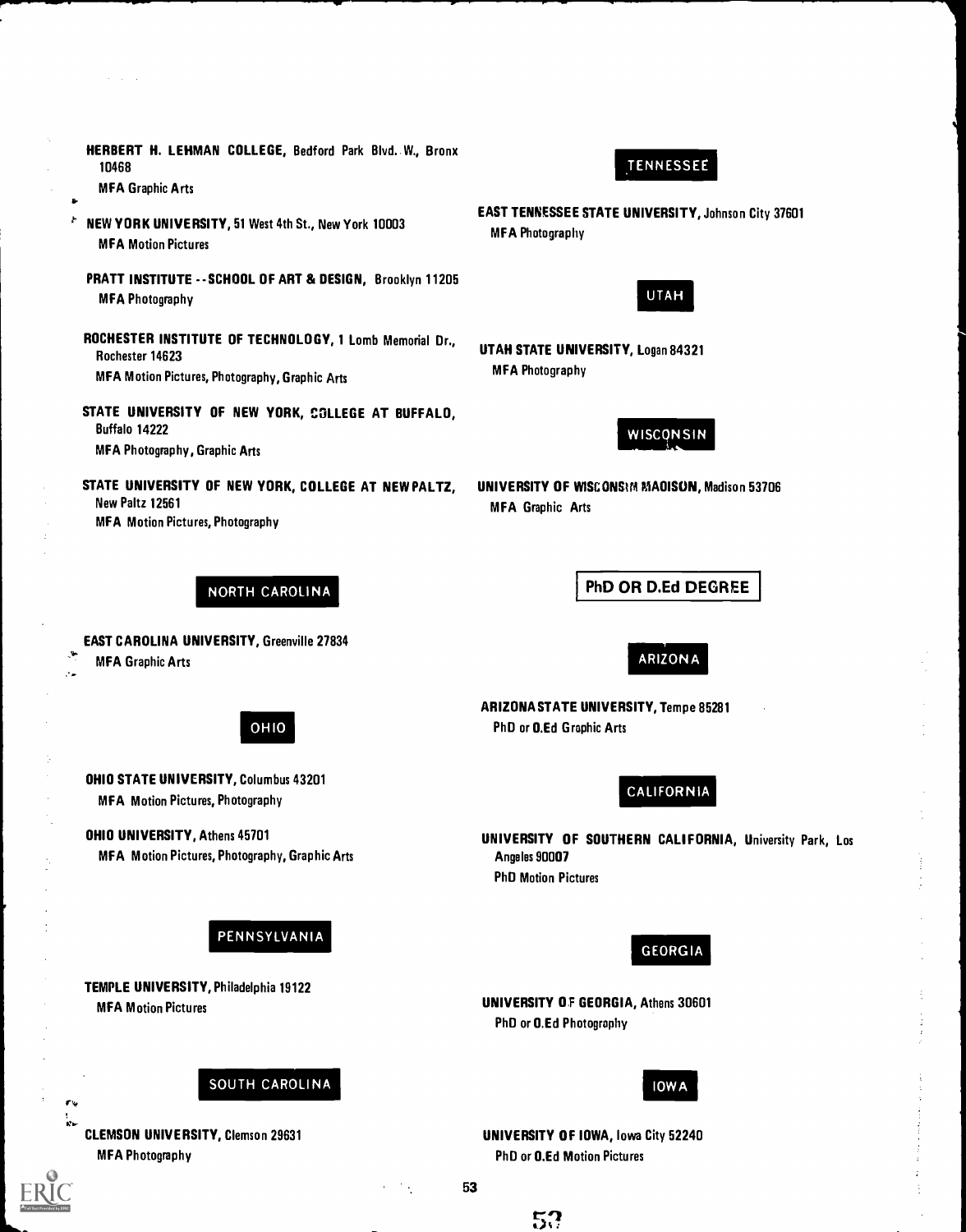# MICHIGAN

WAYNE STATE UNIVERSITY, Detroit 48202 PhD or D.Ed Motion Pictures

# **NEW MEXICO**

UNIVERSITY OF NEW MEXICO, Albuquerque 87106 PhD or D.Ed Photographic History

# **NEW YORK**

NEW YORK UNIVERSITY, 51 West 4th St., New York 10003 PhD or D.Ed Motion Pictures

SYRACUSE UNIVERSITY, Syracuse 13201 PhD or D.Ed Photography, Graphic Arts

# OHIO

OHIO STATE UNIVERSITY, Columbus 43201 PhD or D.Ed Motion Pictures, Photography, Graphic Arts

OHIO UNIVERSITY, Athens 45701 PhD or D.Ed Motion Pictures

PENNSYLVANIA

TEMPLE UNIVERSITY, Philadelphia 19122 PhD or D.Ed Motion Pictures CALIFORNIA

GLENOALE COMMUNITY COLLEGE, 1500 N. Verdugo Rd., Glendale THE GLEN FISHBACK SCHOOL OF PHOTOGRAPHY<br>3307 Broadway Photography Sacramento 95817

# MARYLAND

HARFORD COMMUNITY COLLEGE, 401 Thomas Run Rd., Bel Air 21014

Graphic Arts

# **NEW YORK**

SCHOOL OF VISUAL ARTS, 214 East 21st St., New York 10010 Motion Pictures, Photography

# CANADA

# CANADIAN SCHOOLS GRANTING A DIPLOMA WITH MAJOR EMPHASIS IN GRAPHIC ARTS

GEORGE BROWN COLLEGE, 51 Teraulay St., Toronto, Ontario Diploma in Graphic Arts

RYERSON POLYTECHNICAL INSTITUTE, 50 Gould St., Toronto, Ontario - Diploma in Graphic Arts

# SCHOOLS WITH PHOTOGRAPHY AS A PRIMARY EMPHASIS

ANSEL ADAMS YOSEMITE PHOTOGRAPHY WORKSHOP CERTIFICATES | Best's Studio, Box 455 Yosemite National Park 95389

JULIAN HIATT SCHOOL OF PHOTOGRAPHY CALIFORNIA 27-0 E. Pacific Coast Highway Long Beach

3307 Broadway

54

54

 $\mathcal{L}$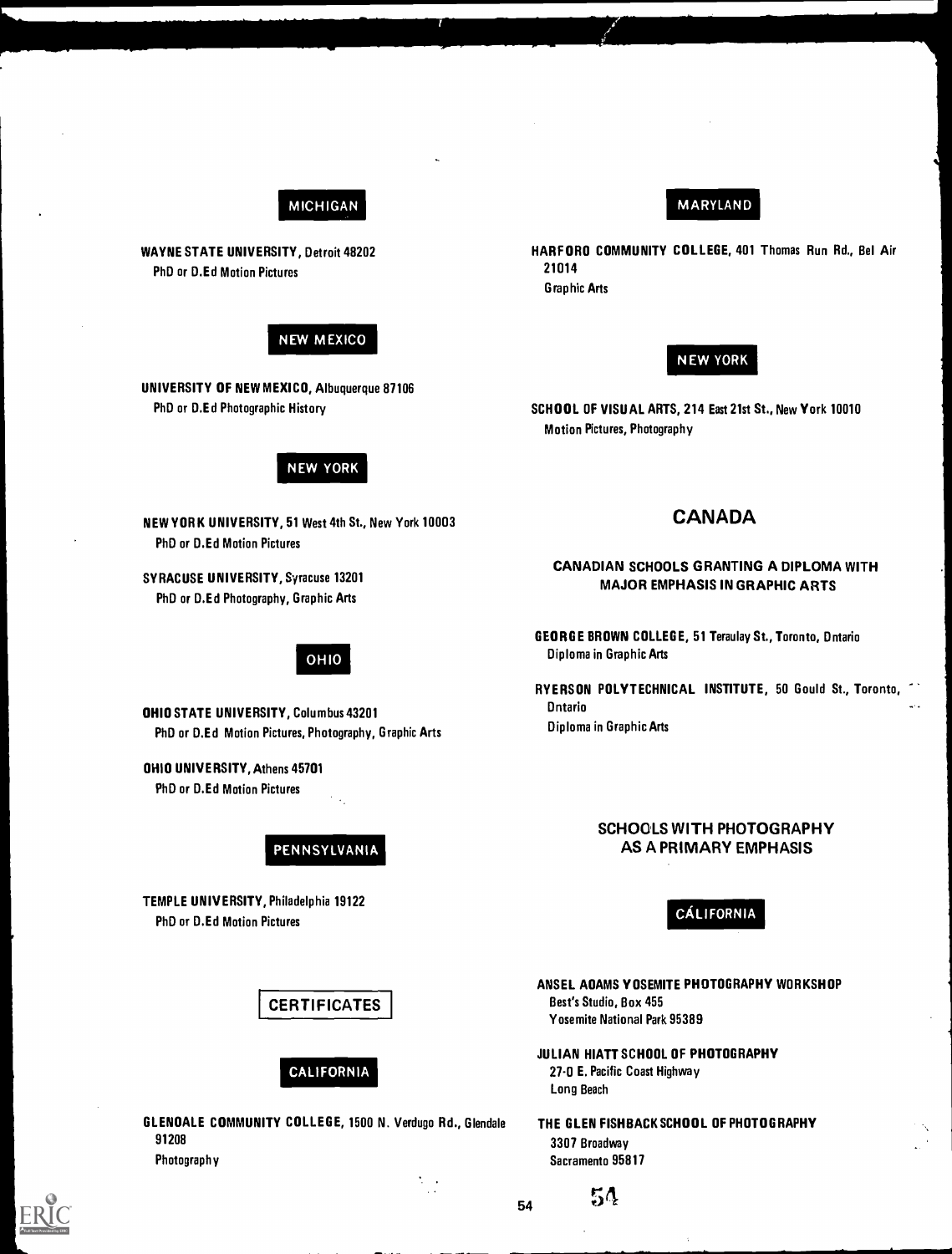THE IMAGE CIRCLE, INC. P. 0. Box 9 003 Berkeley 94709 COLORADO COLORADO PHOTOGRAPHIC ARTS CENTER 14906 Cactus Circle Golden 80401 NATIONAL PHOTO/PHONICS SCHOOL 2000 W. Union Avenue Englewood 80110 **CONNECTICUT** FAMOUS PHOTOGRAPHERS SCHOOL Westport 06880 FLORIDA MIAMI PHOTOGRAPHY COLLEGE 1230 Ali Baba Avenue Dpa Locka 33054 ILLINOIS AMERICAN SCHOOL OF PHOTOGRAPHY 835 Diversey Parkway Chicago 60614 RAY-VOGUE SCHOOLS 750 N. Michigan Avenue Chicago 60611 WINONA SCHOOL OF PROFESSIONAL PHOTOGRAPHY Professional Photographers of America, Inc. 1090 Execu tive Way Des Plaines 60018 MICHIGAN e SARGENT ART SCHOOL 14309 W. McNichols Detroit 48235 MINNESOTA MINNEAPOLIS AREA VOCATIONAL TECHNICAL SCHOOL 1101 Third Ave., S. Minneapolis 55424 MINNEAPOLIS COLLEGE OF ART AND DESIGN 200 East 25th Street Minneapolis 55404 **NEW JERSEY** THE SCHOOL OF MODERN PHOTOGRAPHY 1500 Cardinal Dr. Little Falls 07424 NEW YORK COLLEGE AT OLD. WESTBURY Planting Fields Dyster Bay 11771 GERMAIN SCHOOL OF PHOTOGRAPHY 225 Broadway New York 10007 NEW YORK INSTITUTE OF PHOTOGRAPHY 10 West 33rd Street New York 10001 SCHOOL OF VISUAL ARTS 209 East 23rd Street New York 10010 PENNSYLVANIA

# ART SCHOOL OF THE SOCIETY OF ARTS AND CRAFTS 245 E. Kirby Detroit 48202

ANTONELLI SCHOOL OF PHOTOGRAPHY AND LITHOGRAPHY 209 N. Broad St. Philadelphia 19107 55



Ń,